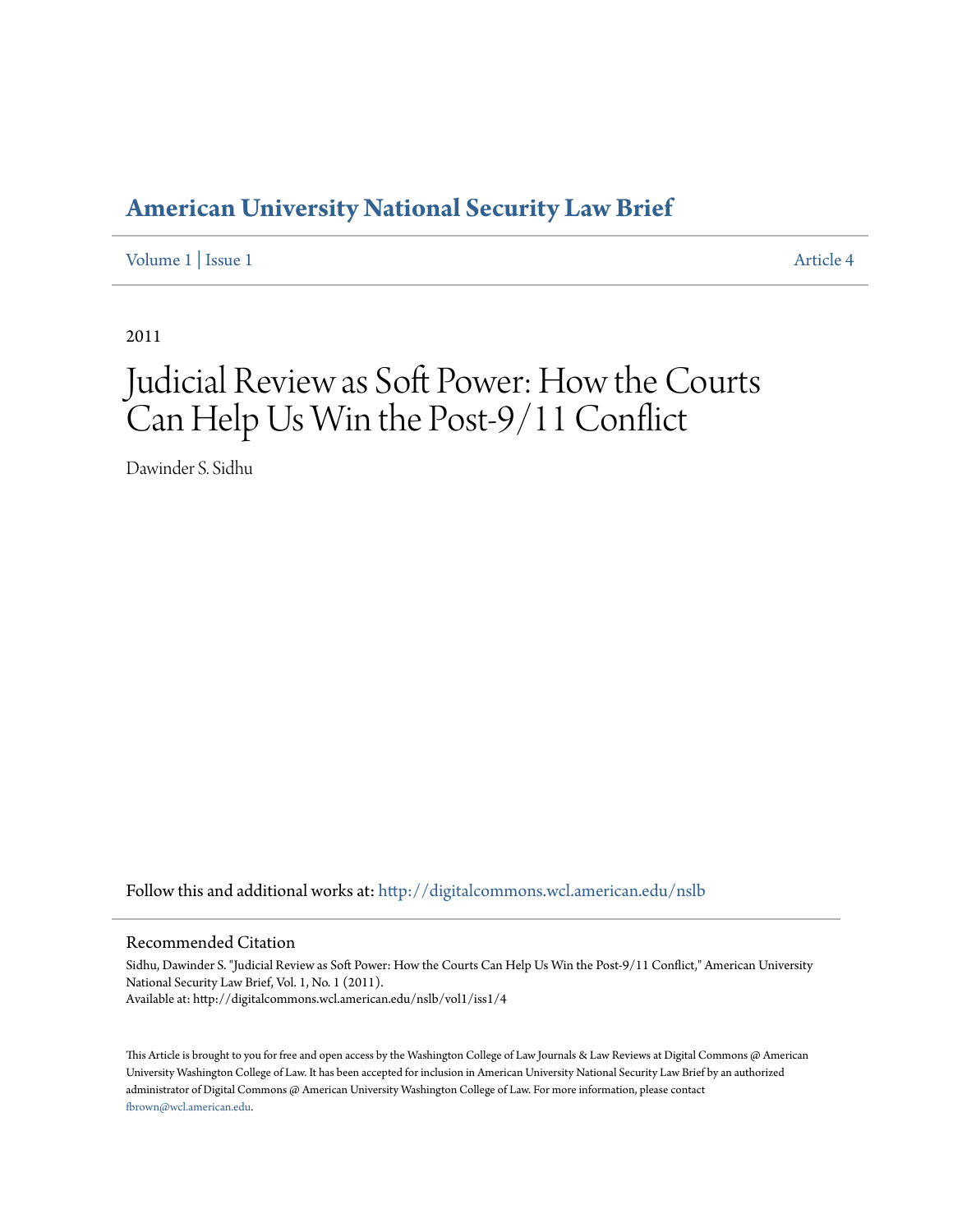# **JUDICIAL REVIEW AS SOFT POWER: HOW THE COURTS CAN HELP US WIN THE POST-9/11 CONFLICT**

*DAWINDER S. SIDHU\**

The following is undisputed: on September 11, 2001, nineteen men hijacked four commercial planes, crashing them into the World Trade Center in New York, the Pentagon in Virginia, and a field in rural Pennsylvania.<sup>1</sup> Almost 3,000 innocents were killed in the process.<sup>2</sup> "Americans will never forget the devastation wrought by these acts," Justice John Paul Stevens observed.<sup>3</sup> Al Qaeda—a network of Islamic radicals based in Afghanistan led by Osama bin Laden—claimed responsibility.<sup>4</sup>

<sup>\*</sup> J.D., The George Washington University; M.A., Johns Hopkins University; B.A., University of Pennsylvania. Mr. Sidhu is an attorney whose primary intellectual focus is the relationship between individual rights and heightened national security concerns. He is co-author of CIVIL RIGHTS IN WARTIME: THE POST-9/11 SIKH EXPERIENCE (Ashgate). My thanks to the National Security Law Brief staff for improving the quality and readability of this article; Amit Singh Aulakh for his research assistance; and my parents for their love. I also extend my best wishes to this journal as it embarks on its efforts to enrich the legal community's understanding of pressing wartime issues. I am honored to be part of its inaugural issue. The views expressed herein, and any errors, are mine alone.

See NATIONAL COMMISSION ON TERRORIST ATTACKS UPON THE UNITED STATES, THE 9/11 COMMISSION REPORT 1-14

<sup>(2004)</sup> [hereinafter 9/11 COMMISSION REPORT] (chronicling the activities which occurred on each plane on September 11, 2001).2 See *id*. at 311 (noting that 2,973 fatalities occurred in the attacks, which were the largest loss of life as a result of a hostile attack in U.S. history) The attacks on the WTC killed 2,749 nonterrorists, including nonterrorist occupants of the aircrafts. The Pentagon attacks killed 184 victims, while forty nonterrorists died in United Flight 93. *Id.* at 311 n.188.

<sup>3</sup> *Hamdan v. Rumsfeld*, 548 U.S. 557, 568 (2006).

<sup>4</sup> *E.g.*, *"Bin Laden Claims Responsibility for 9/11"*, FOXNEWS.COM, Oct. 30, 2004, http://www.foxnews.com/ story/0,2933,137095,00.html (admitting and explaining why he ordered the September 11 attacks).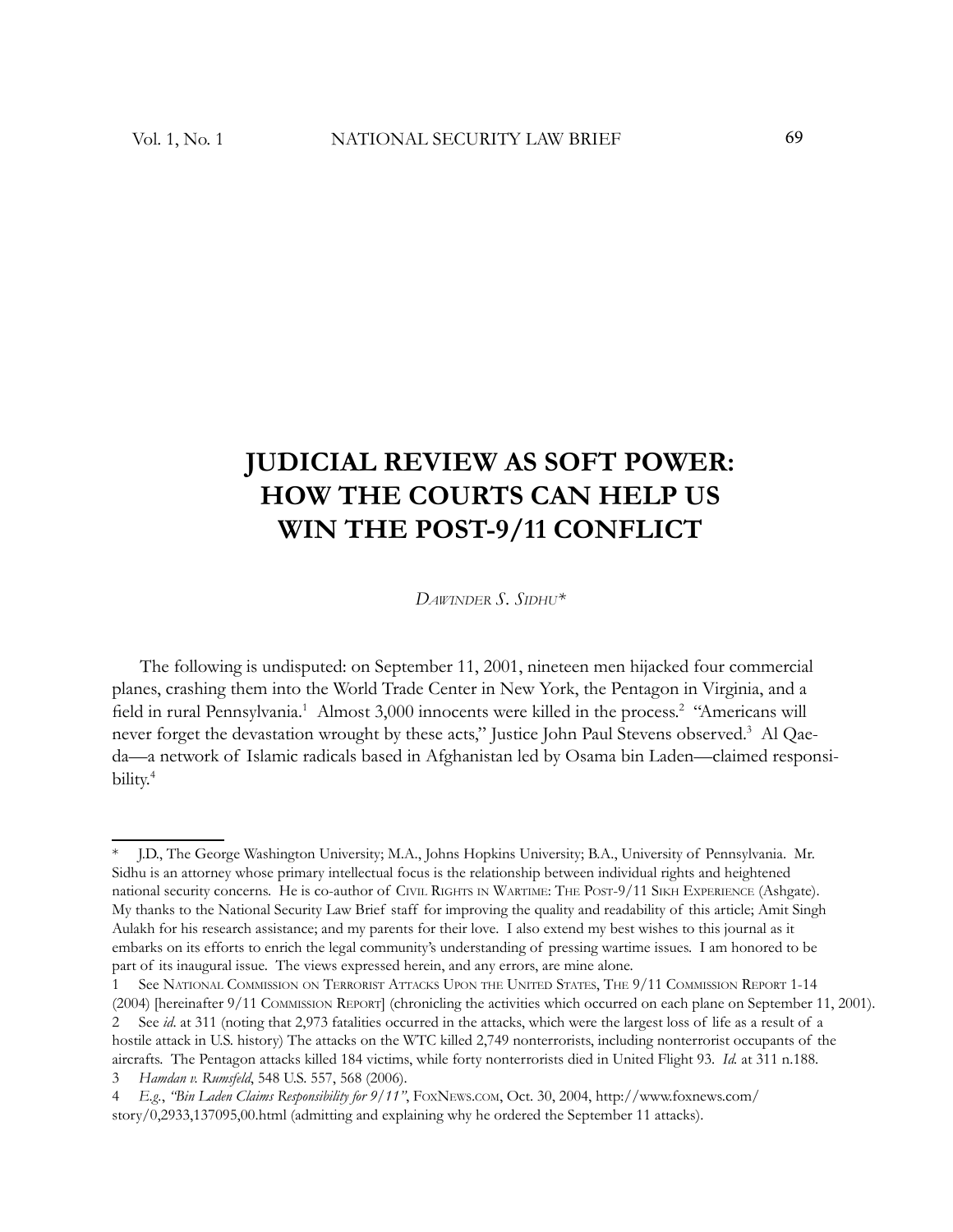In response, the nation went to war. More specifically, the attacks triggered a military conflict in which the United States pursued al Qaeda and its Taliban sponsors in Afghanistan.<sup>5</sup> In short order, the executive branch of the United States approved military plans to quell these closely linked organizations, and U.S.-led coalition forces moved in the vicinity of known al Qaeda strongholds in Afghanistan.<sup>6</sup> On October 7, 2001, less than a month after 9/11, air strikes and raids began in these regions.<sup>7</sup>

Meanwhile, the United States government speculated as to a nefarious relationship between al Qaeda and Saddam Hussein's Iraqi regime.<sup>8</sup> The United States, confident of a sufficient evidentiary nexus between the two, commenced its military campaign in Iraq on March 19, 2003.<sup>9</sup>

Fast forward to the present day. In the nine-plus years since 9/11, the United States expended significant resources and lost hundreds of lives in both theatres of war. With respect to Afghanistan, the United States spends roughly \$3.6 billion per month on the war effort,<sup>10</sup> recently sent approximately 30,000 additional troops to the conflict, increasing the grand total of American soldiers there to  $100,000$ ,<sup>11</sup> and has suffered over 1,000 casualties.<sup>12</sup> With respect to Iraq, the United States

<sup>5</sup> *See* Authorization for the Use of Military Force, Pub. L. 107-40, 115 Stat. 224 (2001) [hereinafter AUMF] (authorizing the President to "use all necessary and appropriate force against those nations, organizations, or persons he determines planned, authorized, committed, or aided the terrorist attacks" or "harbored such organizations or persons, in order to prevent any future acts of international terrorism against the United States by such nations, organizations or persons); *accord* George W. Bush, 43rd President of the United States, Address Before a Joint Session of the Congress on the United States Response to the Terrorist Attacks of September 11 (Sept. 20, 2001), *available at* http://www.dartmouth. edu/~govdocs/docs/iraq/092001.pdf (characterizing the attacks as an "act of war" which would not end until "every terrorist group of global reach has been found, stopped, and defeated).

<sup>6</sup> *E.g.*, 9/11 COMMISSION REPORT, *supra* note 1, at 337 (approving military plans to attack Afghanistan after meetings with key advisors).

<sup>7</sup> *Id.* (planning Operation Enduring Freedom's air strikes and Special Operations attacks, which initiated on October 7).

<sup>8</sup> *Id*. at 334 (exploring whether Saddam Hussein's regime maintained any involvement with the September 11 attacks). "[Richard Clarke, an administration counter-terrorism official] has written that on the evening of September 12, President Bush told him and some of his staff to explore possible Iraqi links to 9/11." *Id.*

<sup>9</sup> *See* George W. Bush, 43rd President of the United States, Address to the Nation Regarding the Invasion of Iraq (Mar. 19, 2003), *available at* http://georgewbush-whitehouse.archives.gov/news/releases/2003/03/20030319-17.html (announcing the opening stages of the war on Iraq).

<sup>10</sup> These are according to 2009 figures. CONGRESSIONAL RESEARCH SERVICE, LIBRARY OF CONGRESS, THE COST OF IRAQ, AFGHANISTAN, AND OTHER GLOBAL WAR ON TERROR OPERATIONS SINCE 9/11 22 (Sept. 28, 2009) [hereinafter CRS] (reflecting a \$500 million increase over the \$3.1 billion monthly cost of the Department of Defense's obligations in Fiscal Year 2008).

<sup>11</sup> *See* Barack H. Obama, 44th President of the United States, Remarks by the President in Address to the Nation on the Way Forward in Afghanistan and Pakistan (Dec. 1, 2009), *available at* http://www.whitehouse.gov/the-press-office/ remarks-president-address-nation-way-forward-afghanistan-and-pakistan (increasing the U.S. troop deployment to Afghanistan by 30,000); accord David E. Sanger & John F. Burns, *Afghanistan Drawdown to Begin in 2011*, Officials Say, N.Y. TIMES, Dec. 1, 2009, *available at* http://www.nytimes.com/2009/12/02/world/asia/02policy.html?\_r=1&pagewanted=all (calling for a short-term troop increase followed quickly by the beginning of a withdrawal).

<sup>12</sup> *See* iCasualties.org: Operation Enduring Freedom, ICASUALTIES.ORG, Mar. 26, 2010 (last visited Mar. 26, 2010), *available at* http://www.icasualties.org/OEF/ (enlarging the total number of U.S. military deaths in Afghanistan to 1,029).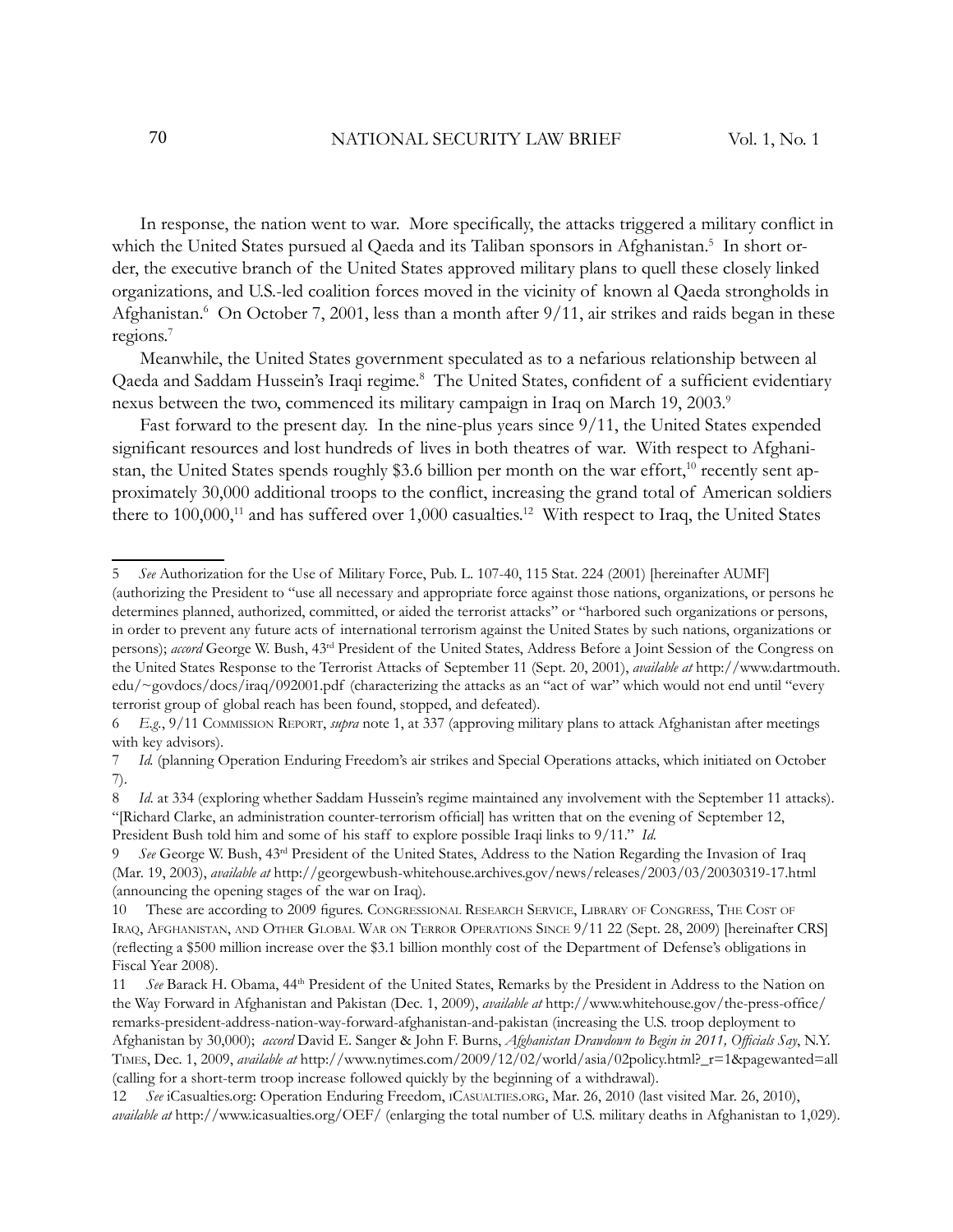spent \$7.3 billion on the war in FY2009,<sup>13</sup> had approximately 95,000 of its troops in the area,<sup>14</sup> and lost over 4,000 casualties.<sup>15</sup>

The United States' post-9/11 military goals, particularly those in Afghanistan, are proving elusive, despite these burgeoning commitments and these ultimate sacrifices.<sup>16</sup> Admiral Mike Mullen, Chairman of the Joint Chiefs of Staff, described the condition in Afghanistan as "deteriorating," adding that "[Afghanistan] is very vulnerable . . . [to the] Taliban and extremists taking over again, and I don't think that threat's going to go away.<sup>17</sup> President Obama admitted that "the Taliban has gained momentum" and that al Qaeda elements "retain their safe-havens along the border" with Pakistan.<sup>18</sup> As to Iraq, both the American and cooperating Iraqi contingents agree that Islamic terrorists are regaining strength.<sup>19</sup> To be sure, the American effort is not without progress. Though certain milestones have been reached, including the toppling of Hussein and institution of voting democracies in both lands, the terrorists' reach continues. While the United States officially ended its part in Iraq combat operations bringing troops home was not a function of the presence of institutional stability or domestic security, but was rather the product of transfer of responsibility for reaching these goals to the Iraqis themselves.<sup>20</sup> In other words, stability and security remains a future

<sup>13</sup> CRS, supra note 11, at 20 (illustrating how the gradual reversal in the troop surge reduced the monthly cost of the war from \$11.1 billion in FY2008).

<sup>14</sup> *See* Yochi J. Dreazen, *U.S. Will Slow Iraq Pullout If Violence Surges After Vote*, WALL ST. J. ONLINE, Feb. 23, 2010, *available at* http://online.wsj.com/article/SB10001424052748704454304575081642107227292.html (remarking that troop reduction was ahead of schedule, as initial plans estimated that there would be 115,000 troops left in Iraq now). 15 *See* iCasualties.org: Operation Iraqi Freedom, ICASUALTIES.ORG, Mar. 26, 2010 (last visited Mar. 26, 2010), *available at* http://icasualties.org/Iraq/index.aspx/ (increasing the total number of U.S. military deaths in Iraq to 4,386). 16 *See* THE WHITE HOUSE, WHITE PAPER OF THE INTERAGENCY POLICY GROUP'S REPORT ON U.S. POLICY TOWARDS AFGHANISTAN AND PAKISTAN 1 (Mar. 27, 2009) (defining American goals in Afghanistan to include disrupting terrorist networks in Afghanistan, promoting a more capable and effective government in Afghanistan that serves the Afghan people can eventually function, and developing increasingly self-reliant Afghan security forces that can lead the counterinsurgency and counterterrorism fight with reduced U.S. assistance); Barack H. Obama, 44<sup>th</sup> President of the United States, Responsibly Ending the War in Iraq (Feb. 27, 2009), *available at* http://www.whitehouse.gov/the-pressoffice/remarks-president-barack-obama-ndash-responsibly-ending-war-iraq (promoting an Iraqi government that is representative, fair and accountable, and one that provides neither support or safe-haven to terrorists, building new ties of trade and economy with the world, and creating a partnership with the government of Iraq that contributes to the peace and security of the region).

<sup>17</sup> CNN's State of the Union with John King (television broadcast Aug. 23, 2009) (transcript available at http:// transcripts.cnn.com/TRANSCRIPTS/0908/23/sotu.02.html) (indicating that the Taliban insurgency has increased their sophistication, efficiency and danger of their attacks).

<sup>18</sup> Barack H. Obama, *supra* note 11 (noting that the situation in Afghanistan has been moving backwards for several years).

<sup>19</sup> *See* Ernesto Londoño, *Al-Qaeda in Iraq Regaining Strength*, WASH. POST, Nov. 22, 2009, at A16 (stating that al Qaeda has rebounded recently and is launching a coordinated effort to destroy the Iraqi Government). General Ray Odierno, the top U.S. commander in Iraq, offered that al Qaeda remains "capable of conducting singular high-profile attacks." *Id.* 20 *See* Jim Michaels, *Military begins last phase in Iraq Combat over, Odierno hands over command*, USA TODAY, Sept. 2, 2010 (with the pullout, Iraqi forces are "to assume responsibility for security.") ; *Mission Truncated*, ECONOMIST, Sept. 2, 2010 (the pullout simply was a fulfillment of President Obama's "pledge" to "end of our combat mission in Iraq" by August 31, 2010).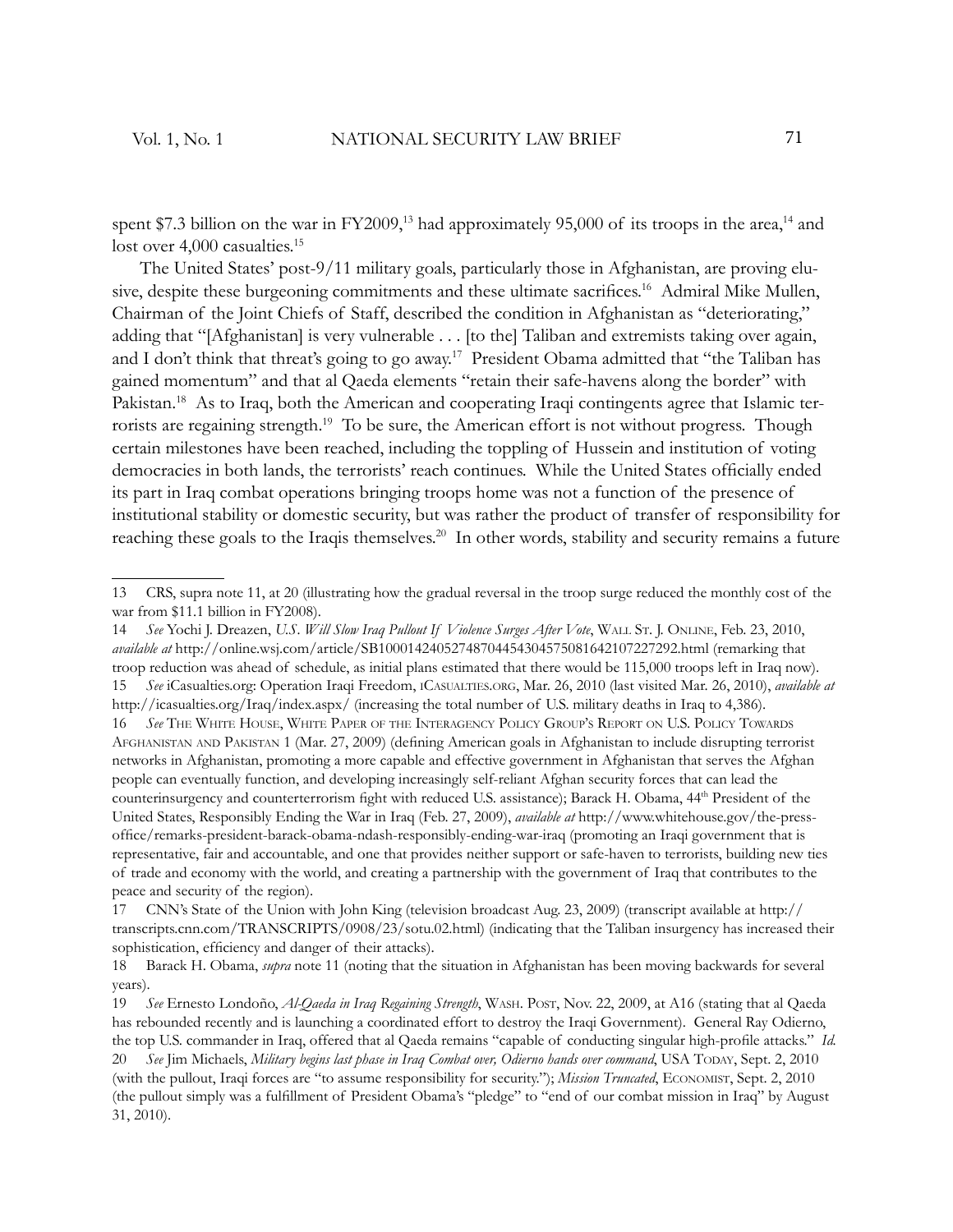prospect and must now be attained by the hands of the Iraqis.<sup>21</sup>

There can be little doubt that military victory overseas, at present, stands beyond the grasp of American's long and powerful arm.<sup>22</sup> Perhaps even more sobering is the fact that even if the United States was faring better on the military front, such success would be insufficient to prevail in the war. As the 9/11 Commission noted, al Qaeda "represents an ideological movement, not a finite group of people," akin to a "decentralized force."<sup>23</sup>

The American strategy, however, appears to be one based on warfare. Judge Richard A. Posner observed that "we have no strategy for defeating them, only fighting them."<sup>24</sup> President Obama's foreign policy objectives in the war have been considered to be "exclusively military" and, on that score, the war "is not going well."<sup>25</sup> Put differently, the American efforts appear to be limited in scope and disappointing in that narrow subset of possible action against transnational terrorism.

These facts are beyond dispute—in committing the terrorist atrocities on 9/11, al Qaeda provoked the United States into a war in Afghanistan that was expanded to Iraq. These conflicts are being waged primarily on the military arena, and the achievement of American goals in both arenas has been frustrated despite years of effort, billions of dollars, and the lives of many American soldiers.

What can we do differently? What other instruments are available to the United States such that defeating—not just capably fighting—the terrorists may be a closer prospect? Specifically, how can American law be an advantage to our national security?

This Article seeks to answer these questions. In this Article, I will argue that the American response to Islamic terrorist factions must move outside the military sphere in which battles are fought between arms and men to a more conceptual contest for hearts and minds, where the ammunition in this abstract war will be fundamental American principles, particularly a constitutional commitment to the rule of law, and where advancements in the war will be based on incrementally increased attraction to America. This approach will speak to one's will and conscience in an effort to secure a more lasting respite from the ongoing struggles that have no foreseeable end in sight, have been at-

<sup>21</sup> *See* Michael Christie, *U.S. ends combat in Iraq but instability lingers*, REUTERS, Aug. 30, 2010 ("The U.S. military formally ends combat operations in Iraq on Tuesday as President Barack Obama seeks to fulfill a promise to end the war despite persistent instability and attacks that kill dozens at a time.").

<sup>22</sup> *See, e.g.*, A.J. Rossmiller, *Stalemate: Why A Real Counter-insurgency Strategy Is Not Possible in Afghanistan—And Why Politics May Be the Answer;* THE NEW REPUBLIC, Oct 13, 2009, http://www.tnr.com/article/world/stalemate (asserting that first, the insurgency lacks the capability to depose the central government or defeat U.S. forces; and, second, U.S. forces do not have the ability to vanquish the insurgency).

<sup>23</sup> *See* 9/11 COMMISSION REPORT, *supra* note 1, at 16 (explaining that the capture or death of bin Laden would do little to stem the creation of a new generation of terrorists).

<sup>24</sup> RICHARD A. POSNER, NOT <sup>A</sup> SUICIDE PACT: THE CONSTITUTION IN <sup>A</sup> TIME OF NATIONAL EMERGENCY 5 (2006) (arguing that the success of the 9/11 attacks did more to turn the Muslim world against the West than the vigorous military response to al Qaeda has done to weaken the terrorist movement).

<sup>25</sup> Fareed Zakaria, *Obama, the Anti-Churchill?*, WASH. POST, Dec. 7, 2009, *available at* http://www.washingtonpost.com/ wp-dyn/content/article/2009/12/06/AR2009120602381.html (describing Obama's efforts as a focus on reorienting U.S. foreign policy, narrowing the "war on terrorism," increasing bipartisan relationships with key allies and scaling back the conflict with the Islamic world and the Middle East).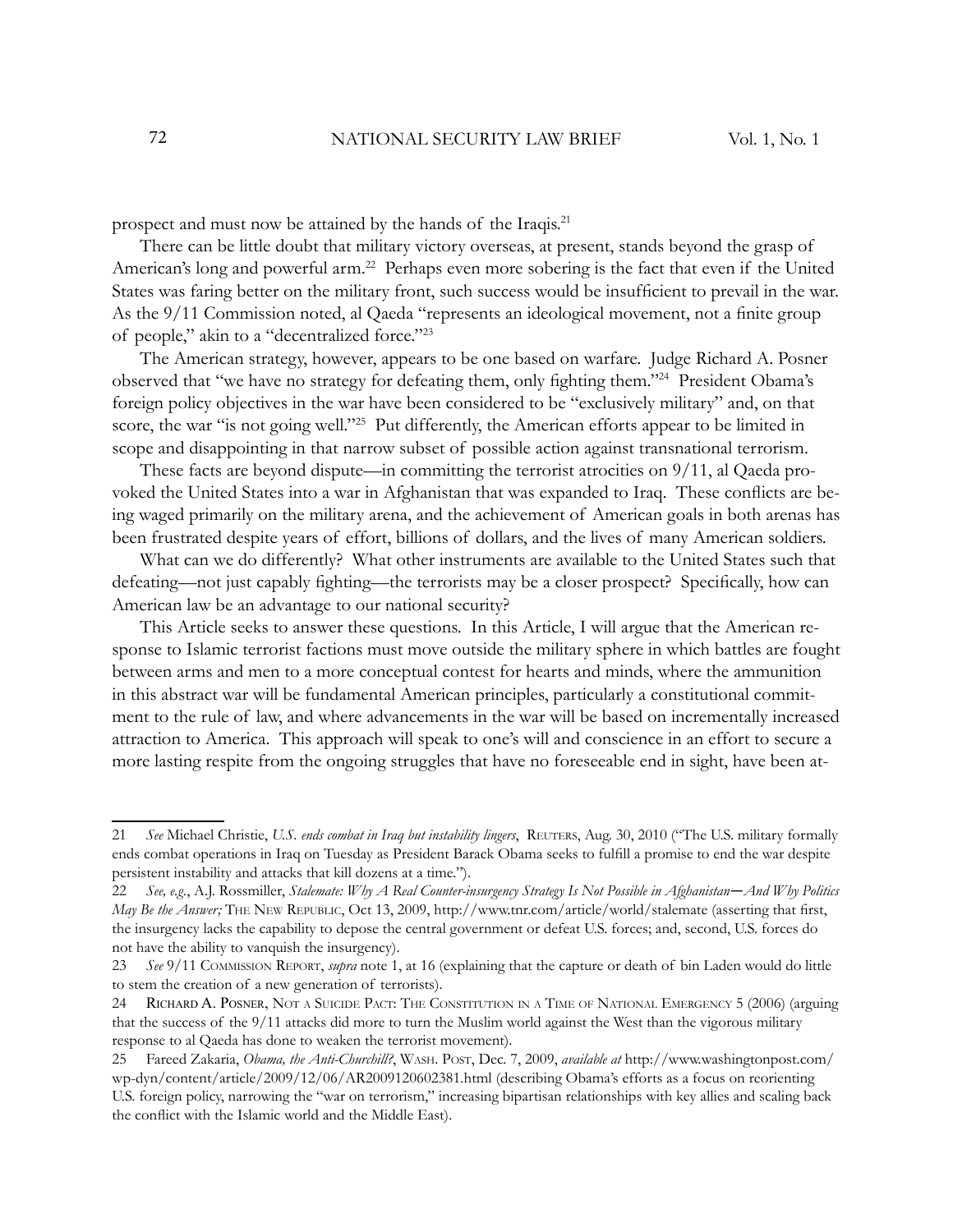tended by suffering and sorrow, and have claimed a growing number of victims on all sides.<sup>26</sup>

Part I will distinguish between "hard power," which generally constitutes the ability to attain favorable foreign policy outcomes by way of military force or economic coercion, and "soft power," defined as the ability to achieve those outcomes by way of attraction.<sup>27</sup> Though soft power generally is thought to include a nation's values, social norms, and culture, academic studies have not fully demonstrated that a nation's legal dimensions—specifically its legal institutions and adherence to the rule of law—are also a form of soft power.<sup>28</sup> This part will attempt to make this showing, citing to aspects of the American constitutional design that may be attractive to people of other communities, including Muslims.<sup>29</sup>

The legal principles established by the Framers and enshrined in the Constitution are a source of attraction only if we have meaningfully adhered to them in practice. Part II will posit that the Supreme Court's robust evaluation of cases in the wartime context suggests that the nation has been faithful to the rule of law even in times of national stress. As support, this part will provide examples of cases involving challenges to the American response to wars both before and after 9/11, the discussion of which will exhibit American respect for the rule of law. While the substantive results of some of these cases may be particularly pleasing to Muslims, for instance the extension of habeas protections to detainees in Guantánamo,<sup>30</sup> this part will make clear that it is the legal process—not substantive victories for one side or against the government—which is the true source of American legal soft power.

If it is the case that the law may be an element of soft power conceptually and that the use of the legal process has reflected this principle in practice, the conclusion argues that it would benefit American national security for others in the world to be made aware of the American constitutional framework and the judiciary's activities related to the war. Such information would make it more likely that other nations and peoples, especially moderate Muslims, will be attracted to American interests.

<sup>26</sup> *See* LINDSEY J. BORG, PROGRAM ON INFORMATION RESOURCES POLICY, COMMUNICATING WITH INTENT: THE DEPARTMENT OF DEFENSE AND STRATEGIC COMMUNICATION vii (Feb. 2008), *available at*: http://pirp.harvard.edu/pubs\_pdf/ borg/borg-i08-1.pdf (arguing that the "[u]se of a nation's hard power [i.e. military force or economic coercion] is inadequate as the sole—or even primary — means to address an insurgency").

<sup>27</sup> *See* JOSEPH S. NYE, JR., BOUND TO LEAD: THE CHANGING NATURE OF AMERICAN POWER 32, 188 (1990) [hereinafter BOUND TO LEAD] (finding that modern trends and changes in political issues are having significant effects on the nature of power and the resources that produce it).

<sup>28</sup> See *infra* Part I.B (examining different aspects of the American legal system that may appeal to the Muslim world).

<sup>29</sup> *See* Donald J. Kochan, *The Soft Power and Persuasion of Translations in the War on Terror: Words and Wisdom in the* 

*Transformation of Legal Systems*, 110 W. VA. L. REV. 545, 557 (2008) (suggesting that translating the "documents we rely on in the United States for the foundation of our own laws" into Arabic publications may allows us to connect with others and alter their behavior). Kochan, however, does not focus on judicial behavior as a form of soft power, draw out specific elements of American constitutional law that may be particularly attractive in theory, or provide examples, either post-9/11 or otherwise, of how we have lived up to the legal principles in actuality. *Id.*

<sup>30</sup> *See Boumediene v. Bush*, 128 S. Ct. 2229, 2275–76 (2008) (entitling the constitutionally guaranteed right of habeas corpus review applies to persons held in Guantanamo and to persons designated as enemy combatants).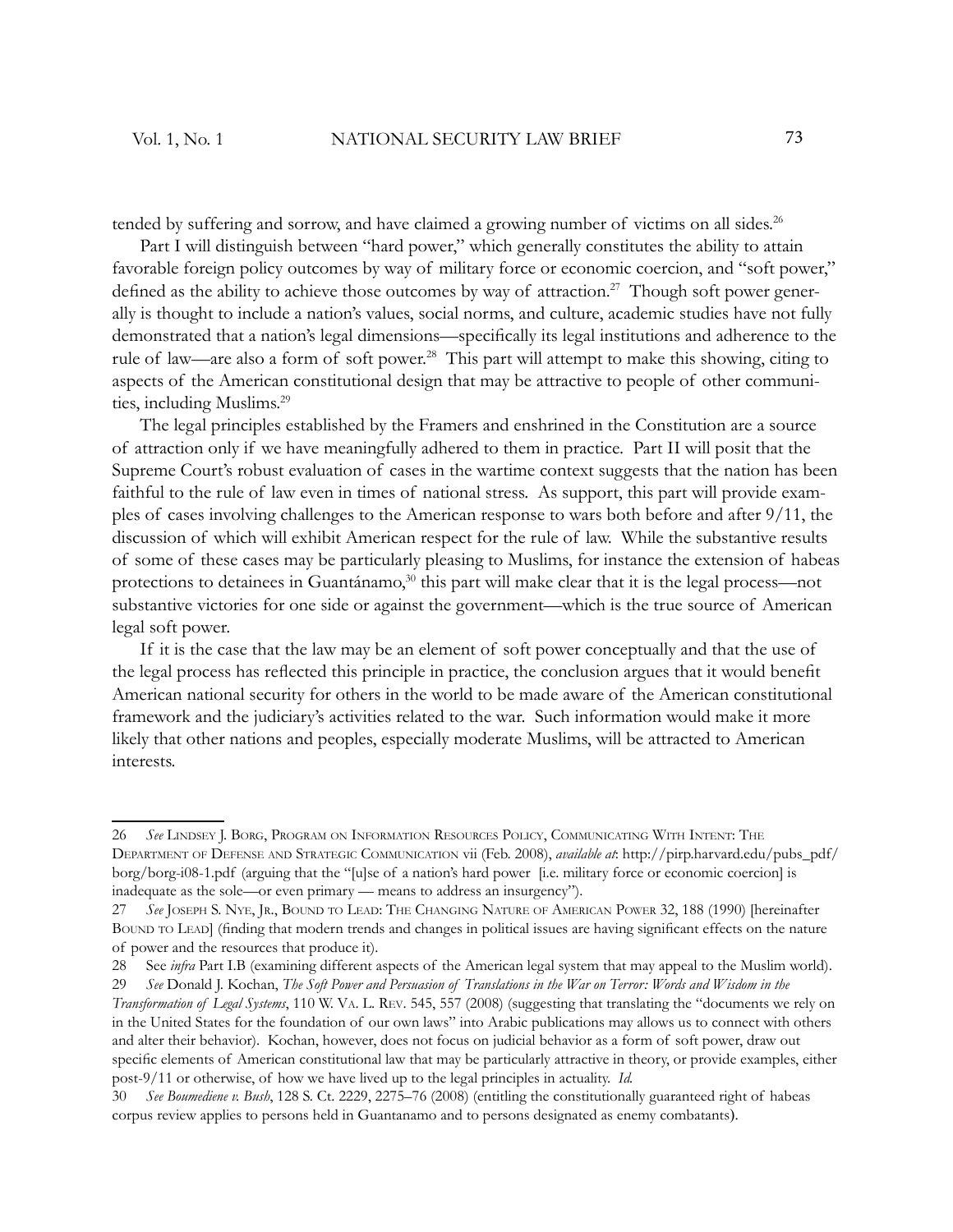This Article thus reaches a conclusion that may seem counterintuitive—that the judicial branch, in the performance of its constitutional duty of judicial review, furthers American national security and foreign policy objectives even when it may happen to strike down executive or legislative arguments for expanded war powers to prosecute the current war on terror and even though the executive and legislature constitute the foreign policy branches of the federal government. In other words, a "loss" for the executive or legislature, may be considered, in truth, a reaffirmation of our constitutional system and therefore a victory for the entire nation in the neglected but necessary post-9/11 war of ideas.<sup>31</sup> As such, it is the central contention of this Article that the judicial branch is a repository of American soft power and thus a useful tool in the post-9/11 conflict.

Before proceeding, it is important to note what this Article will not do. First, while I will discuss Supreme Court cases as indicating the continued vitality of judicial review in wartime, I will not assess the relative merits of the cases themselves, again as it is the legal process and not the specific results that is important for purposes of this Article. Whether the Supreme Court should have come out another way in a given case will require a comprehensive analysis best suited for a separate forum. Second, this Article does not intend to downplay or second-guess the military efforts undertaken by the United States thus far, including the decision to go in to Iraq.<sup>32</sup> This Article argues that a military component, however managed, is part and parcel of the American response to the 9/11 attacks. It aims only to supplement these military efforts by adding a more sophisticated and meaningful tactic to the overall arsenal available to the United States. Third, this Article does not deny that the political landscape in the United States has changed in that the Obama administration is apparently more receptive to the use of diplomacy as a piece of its foreign policy apparatus.<sup>33</sup> But it does not appear that the administration has actually propagated this idea into reality.<sup>34</sup>

That said, this Article offers more than a theory or idea, but a proposal about how the United States may fulfill its national security needs in an unconventional war of indefinite nature. Any suggestions as to how progress can be achieved such that the war may be brought to an end should be

<sup>31</sup> *See* JOSEPH S. NYE, JR., SOFT POWER: THE MEANS TO SUCCESS IN WORLD POLITICS 25 (2004) [hereinafter SOFT POWER] ("the means the Bush administration chose . . . did not take enough account of soft power."). *But see* Jaime Holguin, *Soft Power and Hard Power: CBS' Charles Wolfson Examines Powell's Remarks In Davos*, CBSNEWS.COM, Jan. 28, 2003, *available at* http://www.cbsnews.com/stories/2003/01/28/opinion/diplomatic/main538320.shtml (quoting then-Bush administration official Colin Powell as stating, "There comes a time when soft power or talking with evil will not work, where, unfortunately, hard power is the only thing that works").

<sup>32</sup> *See* Kochan, *supra* note 29, at 557 (championing an argument for simultaneous mix of hard and soft foreign policy rather than advocating against the use of hard power.). "[Soft power] is . . . a necessary complement to the hard power of conventional war." *Id.* at 569.

<sup>33</sup> See Unjust, Unwise, UnAmerican: Why Terrorist Tribunals Are Wrong, THE ECONOMIST, July 12, 2003, at 9 (arguing that the Bush Administration's failure to use civilian courts to try enemy combatants "[blunted] one of America's most powerful weapons against terrorism). *But cf.* David E. Sanger, Obama's Advisers to Back Soft Power, N.Y. TIMES, Nov. 1, 2008, *available at* http://www.nytimes.com/2008/12/01/world/americas/01iht-obama.4.18305735.html (finding that the Obama administration has signaled some interest in incorporating soft power into its foreign policy regime).

<sup>34</sup> *See, e.g.*, Barack H. Obama, 44th President of the United States, Remarks by the President at the Acceptance of the Nobel Peace Prize, (Dec. 10, 2009), *available at* http://www.whitehouse.gov/the-press-office/remarks-presidentacceptance-nobel-peace-prize (justifying the use of military force ["hard power"] against terrorists, but failing to consider the effect that non-violent means ["soft power"] may have in attaining the same result).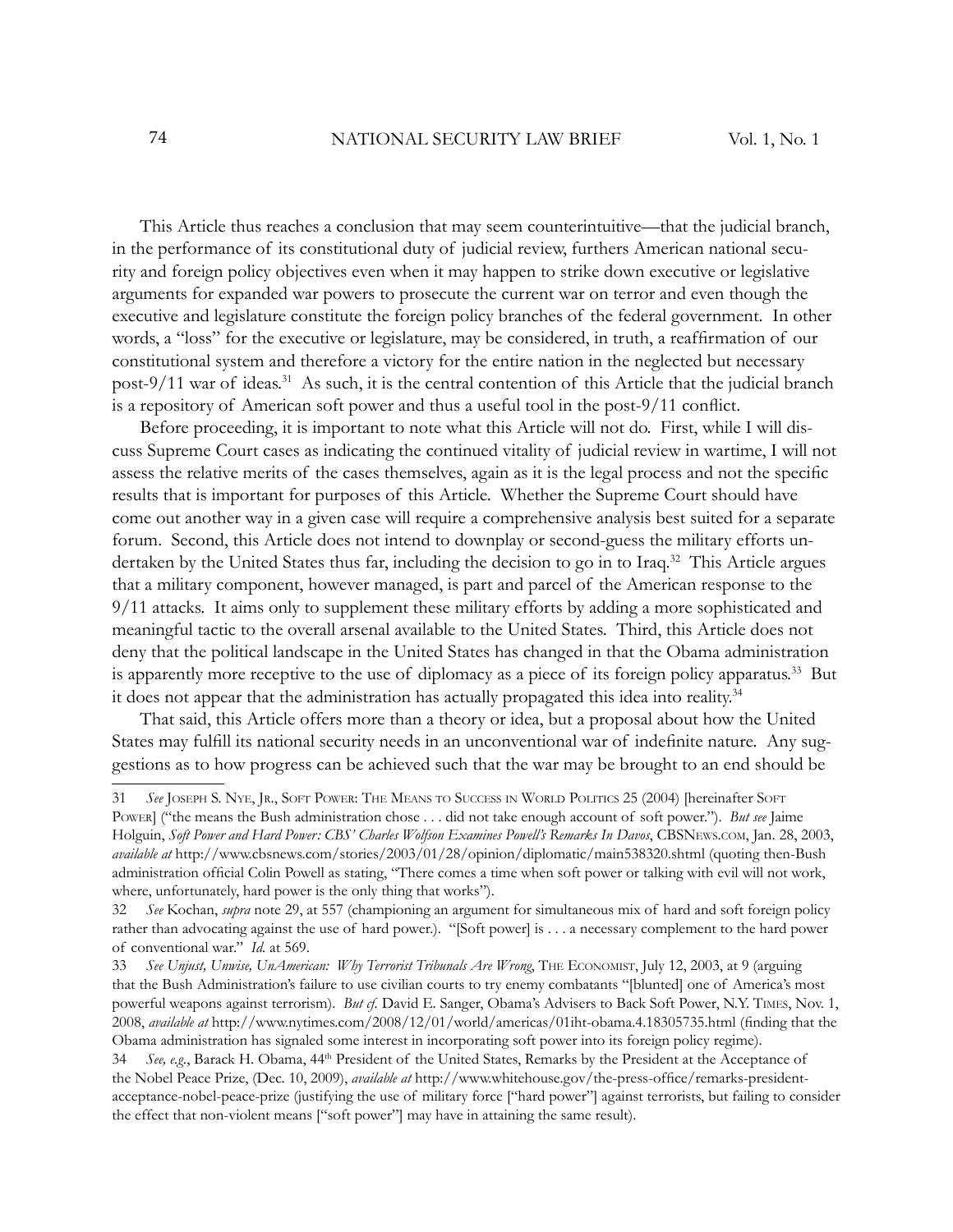entertained, particularly when it is clear that current and discarded strategies have not been entirely successful. A failure to enrich the universe of national security programs and policies, given the persistent elusiveness of victory, may be tantamount to a willful extension of a multi-theatre campaign necessarily entailing further death and destruction.

The very safety—typified as freedom from further acts of terrorism on U.S. soil that resemble or may dwarf 9/11—of the American people not only hangs in the balance, but is dependent upon our collective ability to embrace strategies that will strengthen our national security by softening the will of our adversaries.

What follows is one such proposed strategy, predicated on our belief in and adherence to the rule of law.

## I. SOFT POWER

# *A. Soft Power Defi ned*

The world is comprised of different peoples, located in various regions, having their own particular languages, cultures, and norms. Some have found it necessary or convenient to constitute themselves into sovereign entities in order to more effectively ensure the welfare and safety of its members, advance collective interests, and regulate certain behavior among the inhabitants, among other things.<sup>35</sup>

A necessary byproduct of this is the inclination and potential for one sovereign to interact with and influence others.<sup>36</sup> John Jay, for example, noted that monarchs are apt to dominate neighboring lands for no "just" reason, but to further their selfish, personal ambitions.<sup>37</sup> By contrast, Jay's more idealistic contemporaries, Thomas Jefferson and James Madison, contemplated a world in which foreign relations would be based on mutual interest as expressed in commerce—such financial pushes and pulls would replace aggression and conflict as the appropriate arena of international intercourse.<sup>38</sup>

Joseph S. Nye—a former government official who served in the State, National Security, and Defense agencies, and current professor of government and international affairs at Harvard University—made a significant contribution to American political theory by recognizing that foreign influence is not monolithic,<sup>39</sup> suggesting specifically that foreign influence spans a spectrum of certain

<sup>36</sup> *See* THE FEDERALIST NOS. 2-4 (John Jay), *supra* note 35, at 5–15 (implying that a united federal government was best suited to resist and handle such influences, that nations impact each other, and that the U.S. was not immune from this reality of a heterogeneous globe).

<sup>37</sup> THE FEDERALIST NO. 4 (John Jay), *supra* note 35 (demonstrating that monarchs often wage war for personal reasons, revenge, private ambition or economic enrichment, rather than for the benefit of their nation).

<sup>38</sup> *See* GORDON S. WOOD, REVOLUTIONARY CHARACTERS: WHAT MADE THE FOUNDERS DIFFERENT 168 (2006) (envisioning a world composed of states whose governments were identical with the will of the people, existing in an environment held together by commerce); *see also* Letter from Thomas Jefferson, to Meriwether Lewis (Aug. 21, 1808), in A JEFFERSON PROFILE: AS REVEALED IN HIS LETTERS 173 (Saul K. Padover ed., 1956) (noting that Jefferson "advocate[ed] commerce as 'the great engine' with which to 'coerce [others]' into more compliant posture").

<sup>39</sup> *See* SOFT POWER, *supra* note 31, at 6 (reminding the reader that while "infl uence" may be based on soft power, it "can also rest on the hard power of threats and payments").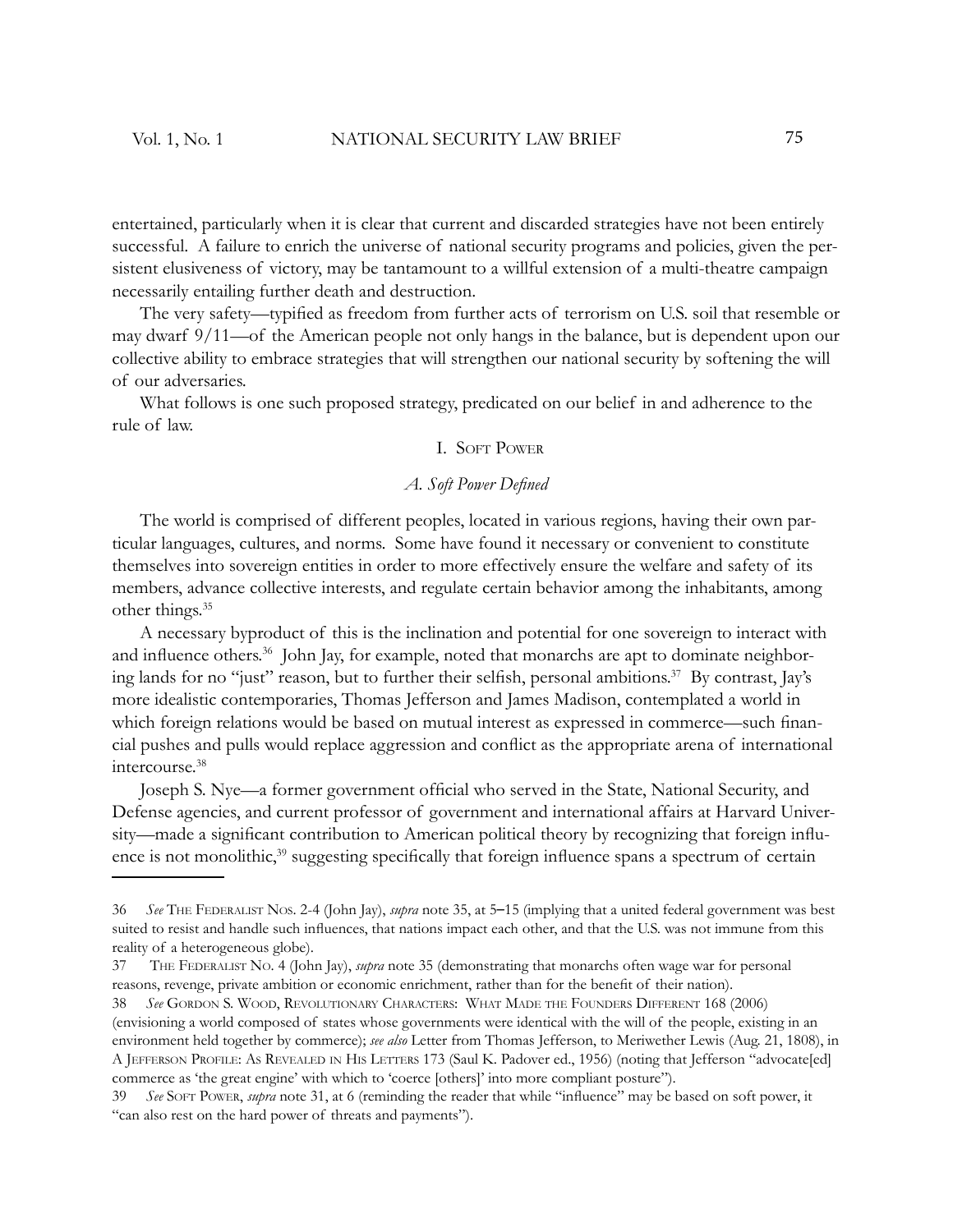identifiable resources available to nations and peoples.<sup>40</sup>

On one end is "hard power," which "is usually associated with tangible resources like military and economic strength."<sup>41</sup> Coercion is the essence of hard power, a foreign policy characterized by way of the carrot (inducements) and the stick (threats).<sup>42</sup> "Money and guns" are "the traditional high cards of hard state power,"<sup>43</sup> though hard power resources include not only "armed forces" and "economic sanctions," but also "oil and gas reserves," and "industrial assets that can be mobilized in an emergency."<sup>44</sup>

On the other is "soft power," which generally consists of a nation's ability to get what it wants "through attraction rather than coercion or payments."<sup>45</sup> It tends to be associated with intangible power resources such as an appealing culture, ideology, or institutions.<sup>46</sup> For example, "democracy," "listening to others," "promoting peace and human rights," are all aspects of soft power.<sup>47</sup> Whereas hard power is direct, soft power is indirect; whereas hard power generally is unilateral, soft power is less so. $48$ 

The spectrum analogy may lead to the impression that hard and soft power resources are separate instruments of foreign influence that operate wholly independent of one another. According to Nye, they do not operate in isolation—they are interrelated. For example, despite the signifi cant amount of soft power resources the United States amassed immediately after the tragedies of 9/11, the U.S.'s "stunning" demonstration of hard power in the war on Iraq "was costly for our soft power," Nye states.<sup>49</sup> More to the point, he posits that "our neglect of allies and institutions has created a sense of illegitimacy that has squandered our attractiveness,"<sup>50</sup> and the U.S.'s "overbearing,

43 *Id*. at 11 (detailing other means like war, coercive diplomacy, economic sanctions and bribes).

<sup>40</sup> See *id*. at 7 (characterizing hard and soft power on a related spectrum, as they are both tools to effectuate a result by affecting others' behaviors); BOUND TO LEAD, *supra* note 27, at 267 n.11 (describing the distinction between hard power and soft power as one of "degree, both in the nature of behavior and the tangibility of the resources").

<sup>41</sup> BOUND TO LEAD, *supra* note 27, at 32 (identifying command power, or the ability to change what others do, with hard power).

<sup>42</sup> JOSEPH S. NYE, JR., THE PARADOX OF AMERICAN POWER: WHY THE WORLD'<sup>S</sup> ONLY SUPERPOWER CAN'T G<sup>O</sup> IT ALONE 8 (2002) [hereinafter PARADOX] (giving military power and economic coercion as examples of hard power that can induce others to change their viewpoint).

<sup>44</sup> *Id.* at 8, 11 (determining that although some of these means are strictly governmental or inherently national, many can be transferred to collective control).

<sup>45</sup> SOFT POWER, *supra* note 31, at x (arising from the appeal of a country's "cultural and political ideals").

<sup>46</sup> PARADOX, *supra* note 43, at 11 (illustrating soft power as including its behavior at home, in international institutions, in foreign policy and its cultural behavior).

<sup>47</sup> *Id*. at 11 (expressing that soft power does not belong to the government in the same degree as hard power does).

<sup>48</sup> *See* BOUND TO LEAD, *supra* note 27, at 33 (fi nding that soft power is becoming more important in world politics today than hard power).

<sup>49</sup> SOFT POWER, *supra* note 31, at xii (reflecting the idea that creating peace is harder than winning a war, and soft power is essential to creating peace).

<sup>50</sup> *Id*. at 147 (identifying the conscious U.S. choice to focus its efforts primarily in the domain of hard power, where it has invested more, trained more and succeeded more).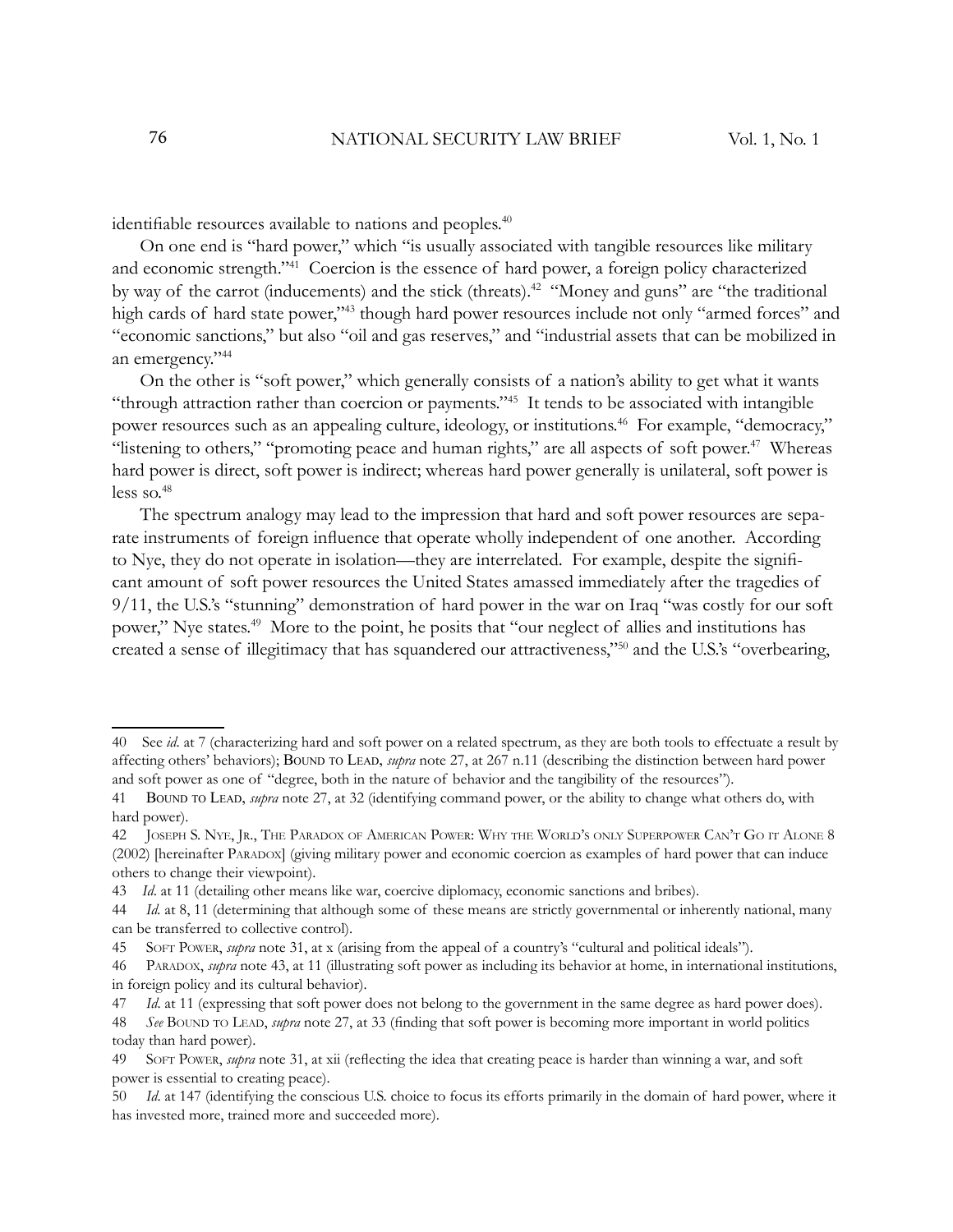unilateral" use of hard power "undermines its soft power."<sup>51</sup> Quite simply, the way in which America used its hard power affected, that is to say drained, its soft power.

Nye argues that hard and soft power are not only related, but are both necessary to achieve desirable international outcomes—in other words, sound foreign policy requires a healthy blend of both hard and soft power. While hard power "will play a role in defeating terrorists,"<sup>52</sup> by itself it is an inadequate to contend with foreign policy matters, particularly transnational terrorism.<sup>53</sup> Similarly, soft power is "crucial" to American foreign policy,<sup>54</sup> but cannot succeed by itself. Rather, "[b]oth hard and soft power will be necessary for successful foreign policy in a global information age."<sup>55</sup> That American foreign engagement must stand on two legs is not a theoretical fiction, but a verifiable reality exemplified by the American wartime conduct. In the aftermath of the  $9/11$  attacks, the United States has relied too heavily on hard power, thereby neglecting soft power.<sup>56</sup> Over nine years after 9/11, it is evident by the continuing threats to American security domestically and abroad that American dependence on hard power "did not resolve our vulnerability to terrorism."<sup>57</sup>

Therefore to win the peace—not just win the war—America will need to use soft power as well.<sup>58</sup> For example, soft power was imperative to American success in the Cold War. This idea is demonstrated quite favorably by a commentator who said, "However important the military power and political promise of the United States were . . . it was the American economic and cultural attraction that really won over the hearts and minds of the majorities of young people for Western democracy."<sup>59</sup>

Indeed, soft power will not only complement and steady American foreign policy, but may be a more compelling and dependable conduit for positive foreign policy results. In the Internet era es-

<sup>51</sup> PARADOX, *supra* note 43, at 39 (specifying that those who recommend a largely hegemonic "hard power" response to foreign policy are relying on woefully inadequate analysis that further harms the U.S.' ability to be successful in the foreign arena). It is beyond the purposes of this article to verify or challenge Nye's assessment of the American post-9/11 use of hard power is correct. It is important to note only the more limited principle that there is a relationship between hard and soft power.

<sup>52</sup> *Id*. at 7 (writing that ignoring the role of force and the centrality of security would be catastrophic to maintaining peace).

<sup>53</sup> *See* SOFT POWER, *supra* note 31, at 15 (contending that the sole use of command and control strategies ignores the use of structural power, which achieves outcomes without making actors change their behavior without threats or payments).

<sup>54</sup> PARADOX, *supra* note 43, at 39 (noting that soft power resources, primarily the openness of American society, easily penetrate state actors while enhancing U.S. credibility and attractiveness to the rest of the world).

<sup>55</sup> *Id* (observing that a mix of hard and soft power will be necessary to succeed in the next century).

<sup>56</sup> SOFT POWER, *supra* note 31, at 7 (writing that "the U.S. government spends four hundred times more on hard power than on soft power.").

<sup>57</sup> *Id.* at 119 (regarding the military removal Saddam Hussein and his Iraqi regime as only the first step in a long-term transformation of the country that will require economic and political change to keep the country peaceful and free).

<sup>58</sup> *Id*. at xii (explaining that getting "others to buy in to your values" is the key foundational step necessary to use soft power effectively).

<sup>59</sup> *Id*. at 50 (illustrating that hard power created the stand-off of military containment, but that soft power eroded the Soviet system from within).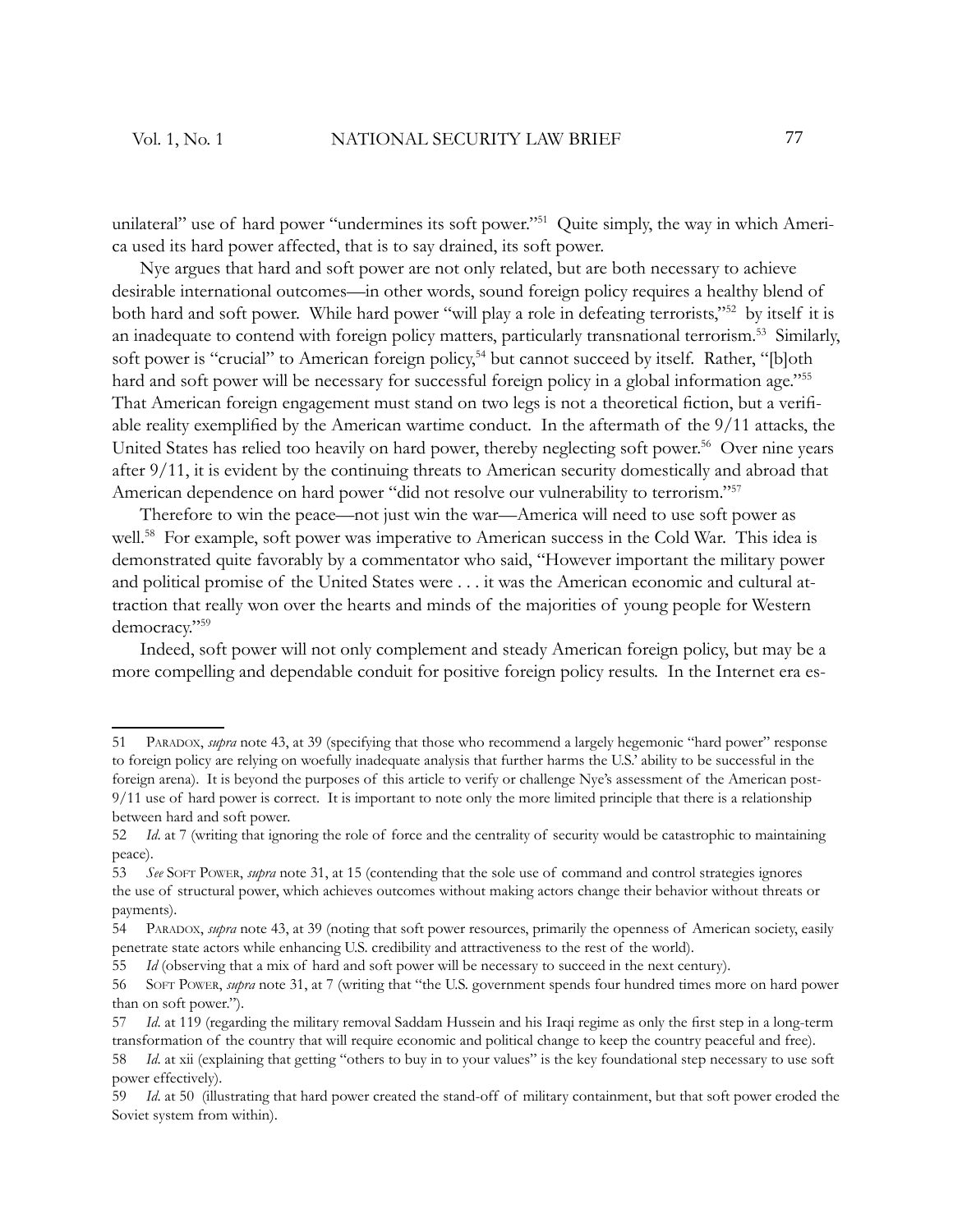pecially, "soft power may prove the more effective sell."<sup>60</sup> This is because "seduction is always more effective than coercion, and many values like democracy, human rights, and individual opportunities are deeply seductive."<sup>61</sup>

In short, the theory of soft power dictates that, for America to prevail in its campaign against transnational terrorism, soft power—the ability to attract others—must become a conspicuous component of its foreign policy activities.

#### *B. American Legal Institutions as a Form of Soft Power Generally*

For soft power to move from the shadows to a place of prominence in American foreign policy with respect to the national struggle against terrorists, America must first determine what soft power resources are available to it. The universe of American soft power resources is indeed extensive and includes, for example, American popular culture, democracy, support of human rights, and its civic institutions.<sup>62</sup>

This Article is concerned with the law as an aspect of American soft power. Nye, in almost passing fashion, indicates that the law is subsumed under the banner of soft power.<sup>63</sup> But he does not explicitly flesh out the precise features of the law in America that may attract others to our interests. The question therefore arises, what is it about law in America that may serve as soft power?

Before attempting an answer, it is important to identify the audience of any soft power volley in the post-9/11 context. As Nye acknowledges, a prerequisite for the use of soft power is the existence of "willing receivers" of a nation's particular message.<sup>64</sup> The core fundamentalists absorbed by their warped take on Islam may be beyond reason and thus may not be receptive to a message on the intangible virtues of the American state. The moderate elements in Afghanistan, Iraq, and neighboring regions, however, may be amenable to persuasion and, if convinced, may be effective agents of the American narrative by subsequently and more meaningfully conveying it to the extremists. With the hardcore fundamentalists presumptively out of the reach of reasonable argument or enticement, "the ability to attract the moderates is critical to victory.<sup>65</sup> Therefore, legal soft power must address and convince these moderates.

With the "who" out of the way, the "what" question remains. The rest of this section will

<sup>60</sup> *Id*. at 107 (commenting that the information age and its ability to broadcast news and information from multiple sources have changed the efficacy of soft power).

<sup>61</sup> *Id.* at x (arguing that soft power can advance U.S. influence further beyond the edge of traditional hard power tactics).

<sup>62</sup> PARADOX, *supra* note 43, at 11 (expressing the value of democracy, personal freedom, upward mobility and openness through these resources).

<sup>63</sup> See, e.g., SOFT POWER, *supra* note 31, at 12, 15, 119 (mentioning, without significant discussion, how foreign public opinion identifies the American rule of law with soft power resources).

<sup>64</sup> *Id*. at 120 (suggesting that cultural barriers are far from insurmountable, as soft power has proven effective in both Europe, a willing receiver, and Japan and South Korea, two countries that had great cultural differences between themselves and the U.S.).

<sup>65</sup> *Id*. at 131 (predicting victory only if the U.S. adopts policies that appeal to moderates and more effectively explains our common interests rather than identifies our differences).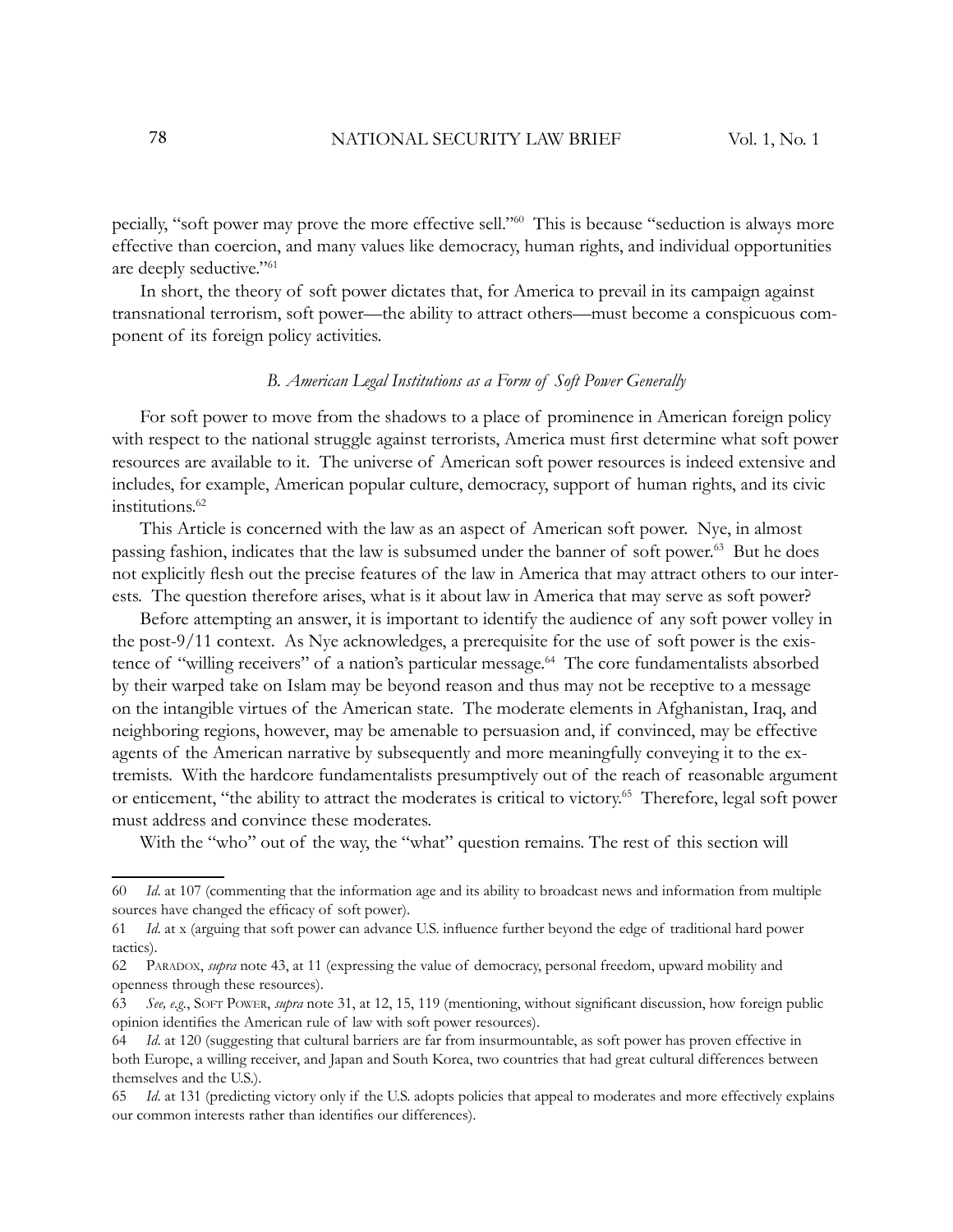identify six fundamental themes in the American constitutional system which may resonate with the moderates in the Muslim world.

## *The Role of The People*

The constituent members of a political community, the people, are generally and increasingly marginalized in the traditionally "autocratic" and "repressive" governmental systems of the Arab world.<sup>66</sup> By contrast, the people are the sole source of political authority in the United States and exhibit the ability to check the actions of their political representatives.<sup> $67$ </sup> The government in the United States is a "limited agency of the people—lent out to the various government officials . . . on a short-term, always recallable loan."<sup>68</sup> The power of the government is temporary and subject to the consent of the governed, with all non-delegated power reserved to the people.<sup>69</sup> Moreover, the Constitution operates as the governing document of the United States only because it was ratified by the people<sup>70</sup> and the federal government has "no power not derived from the Constitution."<sup>71</sup> The fact that power rests with the people, and that the government holds limited and temporary responsibilities in trust for the people, may be of significant attraction to those with theoretically and/or practically less political control over the direction or welfare of their lives.

# *Separation of Powers*

At "the heart" of the Constitution is the allocation of federal power into three separate, coordinate branches.<sup>72</sup> The government of the United States is diffused so as to frustrate the ability of the people to be oppressed by its colluding leaders.<sup>73</sup> Put differently, "[t]he ultimate purpose of this

<sup>66</sup> *Cf.* Sharon Otterman, *Middle East: Islam and Democracy*, COUNCIL ON FOREIGN RELATIONS, Sept. 19, 2003, *available at* http://www.cfr.org/publication/7708/#p3 (citing a Freedom House study that over "'the last 30 years ha[s] seen a trend diametrically opposite to the global trend toward political liberalization' in Muslim nations'"). This is particularly true for nations in the Arab world, many of which have taken steps backward in terms of political liberties and electoral democracy in the last 10 years." *Id.*

<sup>67</sup> See THE FEDERALIST NO. 78, at 228 (Alexander Hamilton) (Roy P. Fairfield ed., 1989) (stating that an affirmation of a legislative act enacted contrary to the Constitution "would be to affirm, that the deputy is greater than his principal; that the servant is above his master; that the representatives of the people are superior to the people themselves; that men acting by virtue of powers, may do not only what their powers do not authorize, but what they forbid.").

<sup>68</sup> WOOD, *supra* note 38, at 192 (Penguin Press 2006) (differentiating the U.S. system of governance from monarchies, aristocratic senates and popular democracy).

<sup>69</sup> U.S. CONST. amend. X.

<sup>70</sup> *See, e.g.,* Letter from James Madison to Henry Lee (Jun. 25, 1824), THE WRITINGS OF JAMES MADISON, 1819–1836, at 191 (Gaillard Hunt ed., 1910) ("I entirely concur in the propriety of resorting to the sense in which the Constitution was accepted and ratified by the nation. In that sense alone it is the legitimate Constitution.").

<sup>71</sup> *Ex Parte Quirin,* 317 U.S. 1, 25 (1942).

<sup>72</sup> *See INS v. Chadha,* 462 U.S. 919, 951 (1983).

<sup>73</sup> See, e.g., THE FEDERALIST NO. 47, at 140 (James Madison) (Roy Fairfield ed., 1961) (saying that where the same body controls the whole power of more than one department, the fundamental principles of a free constitution are subverted).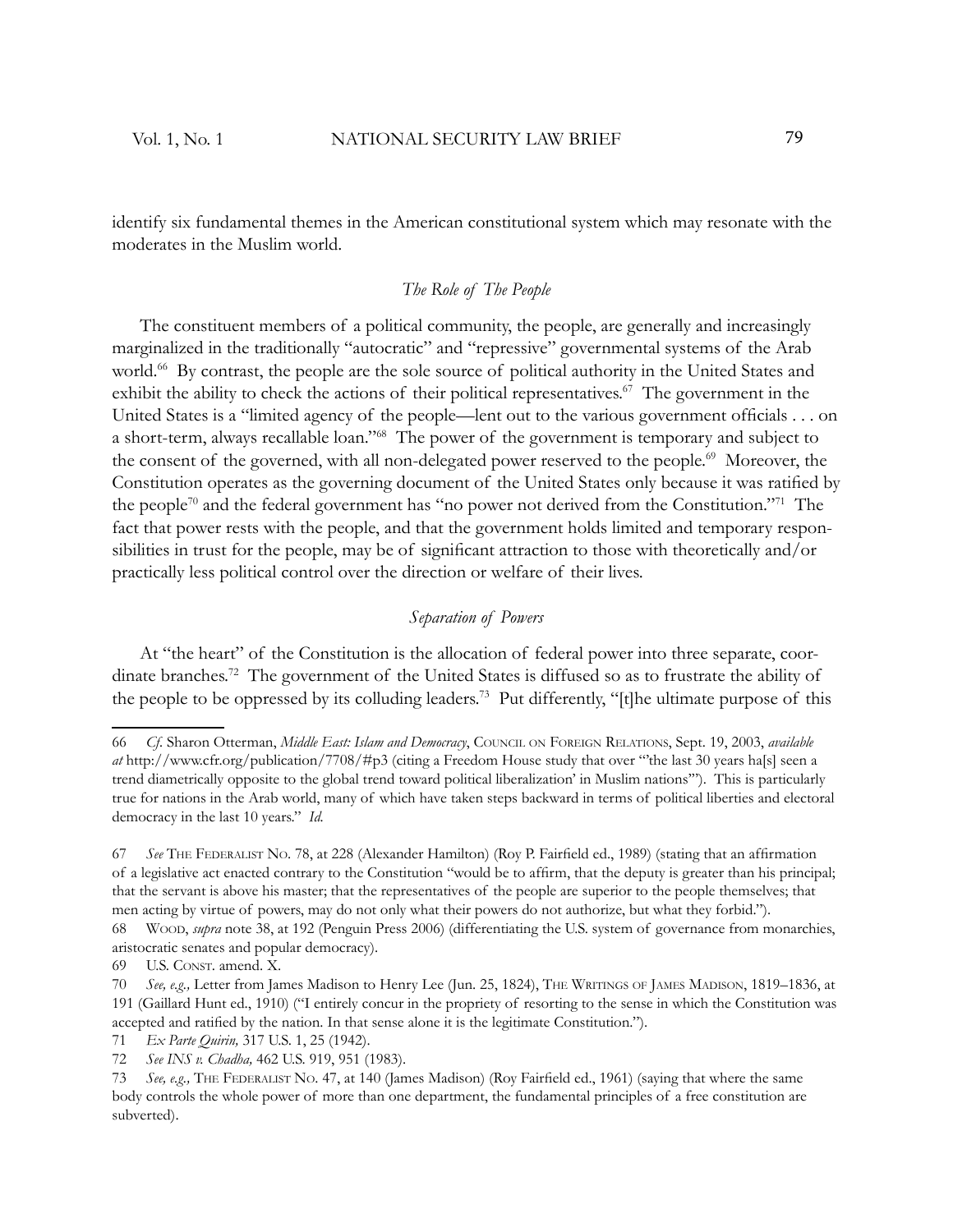separation of powers is to protect the liberty and security of the governed."<sup>74</sup> The very design of the government stems from the Framers' own experience with an overreaching monarch and their attendant concern that a similarly powerful government could infringe upon the rights of the people.<sup>75</sup> Those in the Muslim world may be inclined to think of the United States as an unrestrained occupying force without regard for those subject to its hegemonic aspirations.<sup>76</sup> But these individuals may be contented in the knowledge that the United States government from its origins is set up to safeguard and maximize the liberty of the everyday citizen, not to embolden or create an imperial republic.

#### *Substantive Rights*

In addition to the structure of the American government, which aims to ensure that the people are free of oppression, the Constitution contains substantive guarantees that explicitly protect the life, liberty, and property of the people.<sup>77</sup> As some Muslims may be of the view that the target of the current conflicts in Iraq and Afghanistan is Islam (rather than terrorism),<sup>78</sup> the right that may be of greatest interest to moderate Muslims is the freedom of religion mandated by the First Amendment.<sup>79</sup> The freedom of an individual to practice his or her faith according to the dictates of conscience alone, and free of government interference, is a core American right.<sup>80</sup> As with the concept of the separation of powers, religious liberty enjoys a special place in American society precisely be-

<sup>74</sup> *Metro. Wash. Airports Auth. v. Citizens for Abatement of Aircraft Noise, Inc.,* 501 U.S. 252, 272 (1991).

<sup>75</sup> *See Boumediene v. Bush*, 128 S. Ct. 2229, 2246 (2008) (describing the Framers' "inherent distrust of governmental power" as the primary force behind the separation of powers).

<sup>76</sup> *See, e.g.,* MICHAEL SCHEUER, IMPERIAL HUBRIS: WHY THE WEST IS LOSING THE WAR ON TERROR 213 (2004) (suggesting that before 2003, it was only a far-fetched dream for Bin Laden that "Muslims would see each day on television that the United States was occupying a Muslim country, insisting that made-man [sic] laws replace God's revealed word, stealing Iraqi oil, and paving the way for the creation of a 'Greater Israel.'").

<sup>77</sup> *See e.g.* U.S. CONST. amend. I (freedom of religion, speech, press and assembly); U.S. CONST. amend. IV (freedom from unreasonable searches and seizures); U.S. CONST. amend. V (due process, double jeopardy, self-incrimination, eminent domain); U.S. CONST. amend. VI (trial by jury and rights of the accused, Confrontation Clause, speedy trial, public trial, right to counsel); U.S. CONST. amend. VIII (prohibition of excessive bail and cruel and unusual punishment).

<sup>78</sup> It is this belief that seems to have contributed to the Fort Hood shooting in which a Muslim, Major Nidal Malik Hasan, an Army psychiatrist, indiscriminately killed fellow soldiers about to deploy for a tour of duty overseas. *See* Justin Blum, *Hasan Called War on Terror an Attack on Islam, Classmate Says*, BLOOMBERG.COM, Nov. 7, 2009, http://www. bloomberg.com/apps/news?pid=newsarchive&sid=a0OrWS8lBtNg (reporting that classmates of Hasan claimed that he called the U.S. war on terror "a war against Islam", and that he "was always concerned that Muslims in the military were being persecuted.").

<sup>79</sup> *See* U.S. CONST. amend. I ("Congress shall make no law . . . prohibiting the free exercise of [religion.]")

<sup>80</sup> *See School Dist. of Abington v. Schempp*, 374 U.S. 203, 226 (1963) (recognizing that religion's role in society is an "exalted one", and that it is not within the government's power to invade this arena); *Buckley v. Valeo*, 424 U.S. 1, 93 n.127 (1976) ("[R]eligious worship both in method and belief must be strictly protected from government intervention.").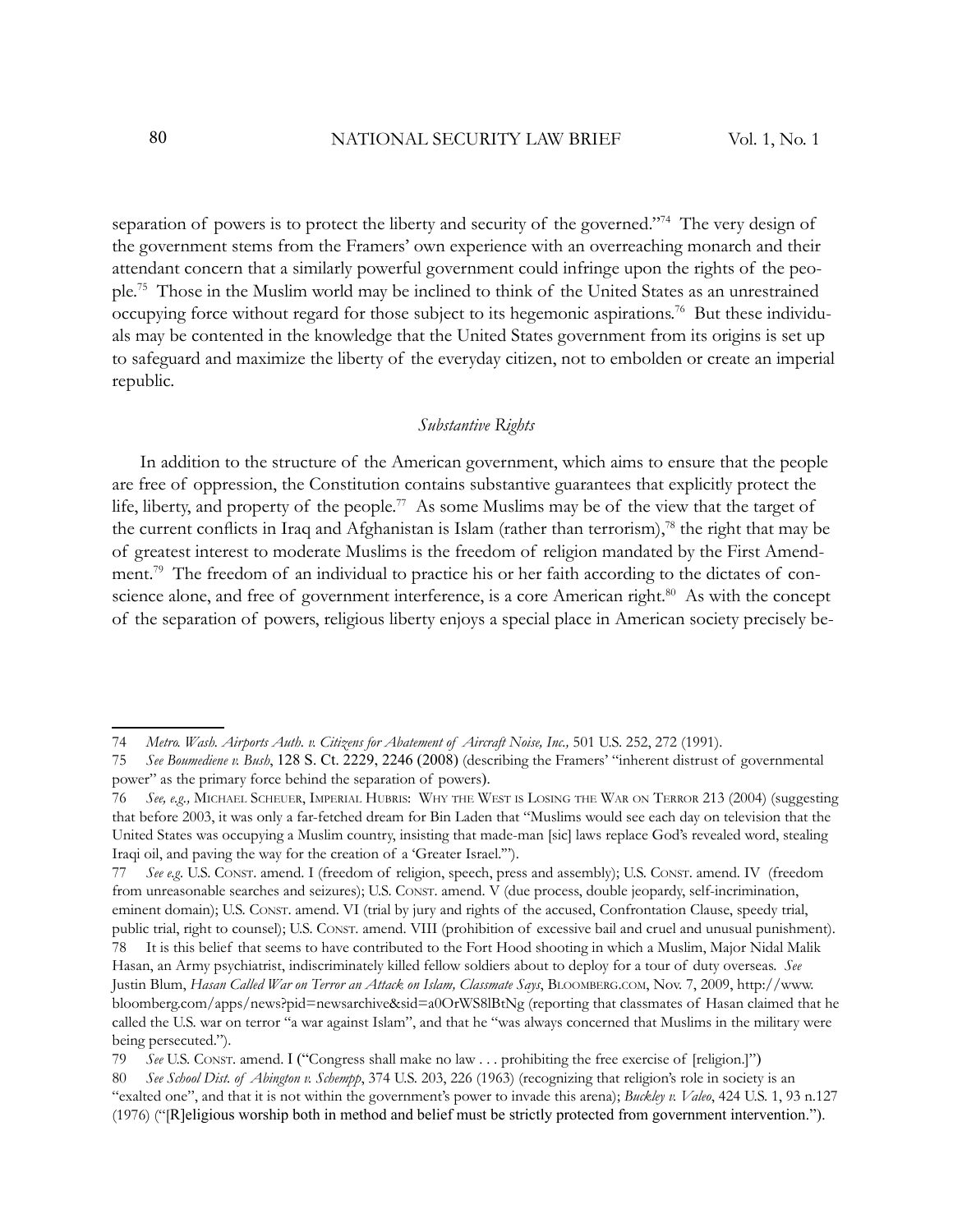cause of the Framers' unfavorable experience with religious intolerance,<sup>81</sup> which may strike a special chord with some Muslims who have endured injustice or who perceive hostility due to their holding of particular religious beliefs.<sup>82</sup>

# *Value of Diverse Views*

Similarly, that people with different interests and passions, including religious ideologies, would be part of the United States was a factual reality not only contemplated but embraced by the Framers. In Federalist No. 10, one of the bedrock statements of American political theory,<sup>83</sup> James Madison argued that a nation of increasingly heterogeneous people would make it less likely that any one such group, or "faction," would be able to dominate or oppress the rest.<sup>84</sup> Diversity of interests to the Framers was not simply a matter of tolerance, but was seen as a pragmatic advantage of the extended American republic.<sup>85</sup> Accordingly, the United States, from the outset and at least in principle, can be considered an earnest bastion for diverse peoples, including the religious.<sup>86</sup>

#### *Judicial Review*

The courts are a vehicle through which the people may seek to stop and seek redress for infringements on individual rights, including religious freedom.<sup>87</sup> "The evidence is overwhelming," scholar Michael W. McConnell notes, that the "framers and ratifiers understood and intended the

<sup>81</sup> *See Bowen v. Roy*, 476 U.S. 693, 703 (1986) (remarking that "historical instances of religious persecution and intolerance . . . gave concern to those who drafted the Free Exercise Clause . . . ."); *Douglas v. Jeannette*, 319 U.S. 157, 179 (1943) (Jackson, J., concurring in result) (explaining that "the First Amendment separately mention[s] free exercise of religion" due to "[t]he history of religious persecution . . . .").

<sup>82</sup> The religious strife amongst Muslims and those in the Muslim world are perhaps best exemplified by the historic situation in Iraq. *See* Michael J. Frank, *Justice for Iraq, Justice for All*, 57 OKLA. L. REV. 303, 308 (2004) (recounting some of the atrocities committed by the Sunni-majority in Iraq as including " oppression of the Shiites, genocide against the Kurds, torture and systematic rape of the citizenry, [and] testing biological weapons on prisoners of war . . . ."). Such religious-based conduct is not limited to Iraq. *E.g.*, U.S. DEP'T OF STATE, INTERNATIONAL RELIGIOUS FREEDOM REPORT 2009, *available at* http://www.state.gov/g/drl/rls/irf/2009/index.htm) (recording the status of respect for religious freedom in all countries during the period from July 1, 2008 to June 30, 2009).

<sup>83</sup> *See* Frank H. Easterbrook, *Abstraction and Authority*, 59 U. CHI. L. REV. 349, 378 (1992) (calling *Federalist* No. 10 "perhaps the greatest document of political theory penned on this side of the Atlantic"); *see also* WOOD, *supra* note 38, at 161 ("*Federalist* No. 10 has become the most famous document in the history of American political thought.").

<sup>84</sup> *See* THE FEDERALIST NO. 10 (James Madison), *supra* note 73, at 22–23 (arguing that larger the variety of parties and interests, the less likely a majority of the whole will have the ability to invade the rights of other citizens).

<sup>85</sup> See id. (finding this diversity of interests to be a "republican remedy" for the afflictions affecting most democratic governments).

<sup>86</sup> As an example of such religious inclusion, Thomas Jefferson stated, "I write with freedom because, while I claim a right to believe in one God, I yield as freely to others that of believing in three." Jon Meacham, AMERICAN GOSPEL: GOD, THE FOUNDING FATHERS, AND THE MAKING OF <sup>A</sup> NATION 75 (2006).

<sup>87</sup> *See* 1 *Annals of Cong.* 457 (J. Gales ed. 1790) (noting that Madison believed that independent tribunals would be the guardian of the rights guaranteed by the Bill of Rights, acting as an impenetrable wall against every assumption of power by the legislative or the executive) .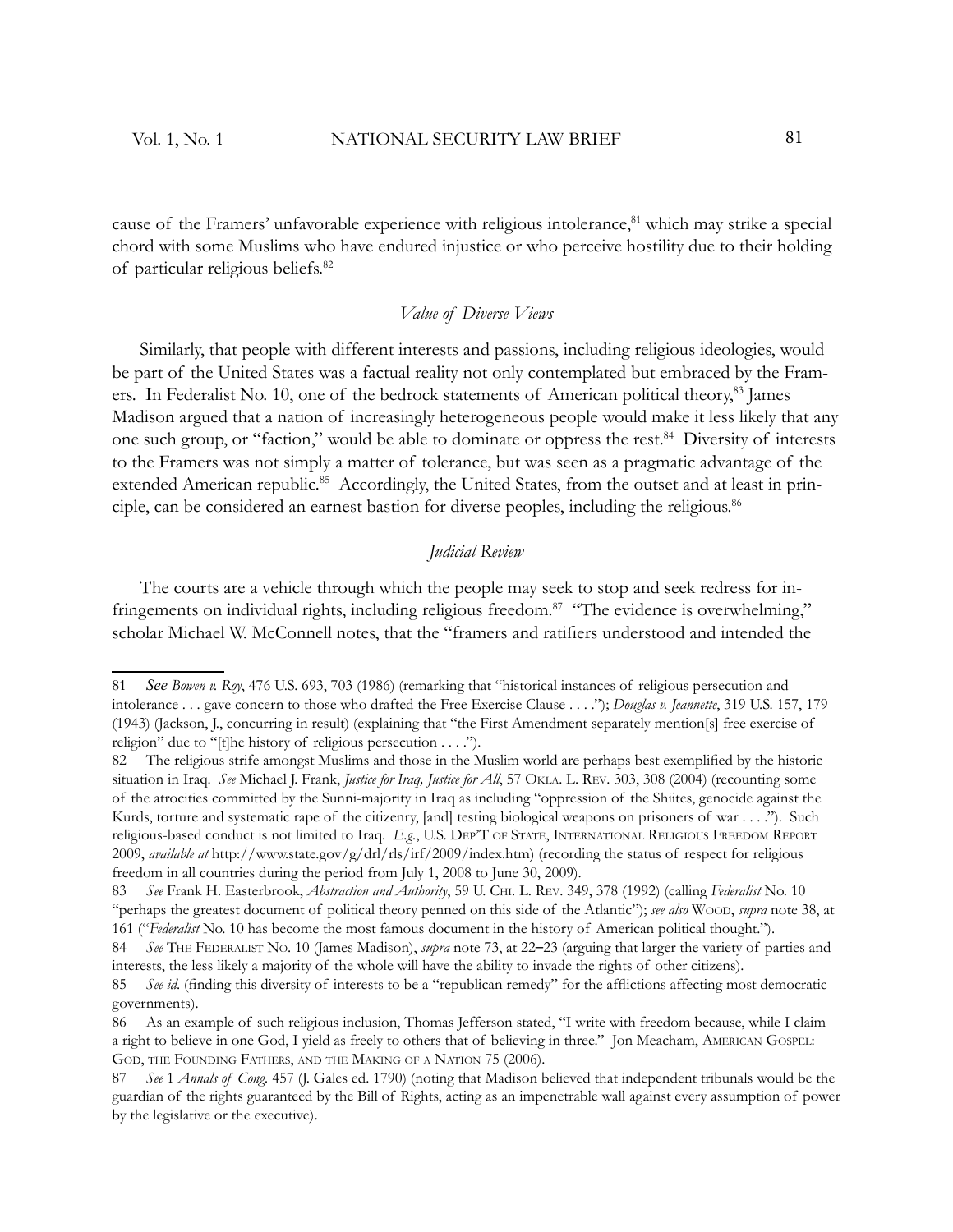courts to engage in constitutional judicial review" of actions that may be thought to contravene the solemn boundaries of the separation of powers or the substantive mandates of the American governing documents.<sup>88</sup> This is particularly so when the religious rights of the people are implicated by such challenged governmental or private action.<sup>89</sup> As Justice Sandra Day O'Connor wrote, "Our Founders conceived of a Republic receptive to voluntary religious expression, and provided for the possibility of judicial intervention when government action threatens or impedes such expression." The judiciary engages in and completes its review of cases independently, that is "on the basis of law and facts, not extraneous matters," such as influence from other organs of the government or pressure from the people.<sup>90</sup>

# *The "Great Wall"*

The writ of habeas corpus enables an individual to challenge the factual basis and legality of his detention,<sup>91</sup> activating the judiciary's review function in the separation of powers scheme.<sup>92</sup> Because the writ acts to secure individual liberty by way of the judicial checking of unlawful executive detentions, the writ has been regarded as a bulwark of liberty. The Supreme Court has observed, for example, that "There is no higher duty of a court, under our constitutional system, than the careful processing and adjudication of petitions for writs of habeas corpus . . . ."<sup>93</sup> The writ is seen as a vital aspect of American jurisprudence, and an essential element of the law since the time of the Framers.<sup>94</sup>

93 *Harris*, 394 U.S. at 292.

<sup>88</sup> Michael W. McConnell, *The Origins and Historical Understanding of Free Exercise of Religion*, 103 HARV. L. REV. 1409, 1445 n.186 (1990) (viewing the judiciary as the empowerment of the individual against the power of the state and wanting to secure its independence to achieve that end).

<sup>89</sup> *See McCreary County, Ky. v. ACLU of Ky.*, 545 U.S. 844, 883 (2005) (O'Connor, J., concurring).

<sup>90</sup> *A Conversation About Judicial Independence and Impartiality*, 89 JUDICATURE 339, 341 (2006) (statement of Shirley Abrahamson, Wis. C.J.); *see id*. at 339 (statement of Sandra Day O'Connor, J.) (asserting that "an independent judiciary is an impenetrable bulwark against every assumption of power in the legislative or executive . . . . [I]f you believe, as Madison and I do, that the courts are important guardians of constitutionally guaranteed freedoms in our common law system, you know the system breaks down without judicial independence.").

<sup>91</sup> *See Harris v. Nelson*, 394 U.S. 286, 290–91 (1969) (calling the writ "the fundamental instrument for safeguarding individual freedom against arbitrary and lawless state action.").

<sup>92</sup> The writ of habeas corpus has served as a means of reviewing the legality of Executive detention and it is in that context that its protections have been strongest. *INS v. St. Cyr*, 533 U.S. 289, 301 (2001). *See also* Richard H. Fallon, Jr. & Daniel J. Meltzer, *Habeas Corpus Jurisdiction, Substantive Rights, and the War on Terror*, 120 HARV. L. REV. 2029, 2032 (2007) (arguing that the habeas corpus is a mechanism which requires that no other branch of government illegally detain an individual, even during wartime).

<sup>94</sup> The language of Congress, the history of the writ, the decisions of this Court, all make clear that the power of inquiry on federal habeas corpus is plenary. *Townsend v. Sain*, 372 U.S. 293, 312 (1963), *overruled by Keeney v. Tamayo-Reyes*, 504 U.S. 1, 5 (1992), *superceded by statute*, Anti-Terrorism and Effective Death Penalty Act of 1996, Pub. L. No. 104-132, 110 Stat. 1214, *as recognized in Evan v. Thompson*, 465 F. Supp. 2d 62, 83 (D. Mass. 2006) (Insofar as Townsend held that the deliberate bypass standard is applicable in determining whether a federal habeas corpus petitioner is entitled to an evidentiary hearing on a claim that material facts were not adequately developed in state court proceedings, will be overruled by the Supreme Court).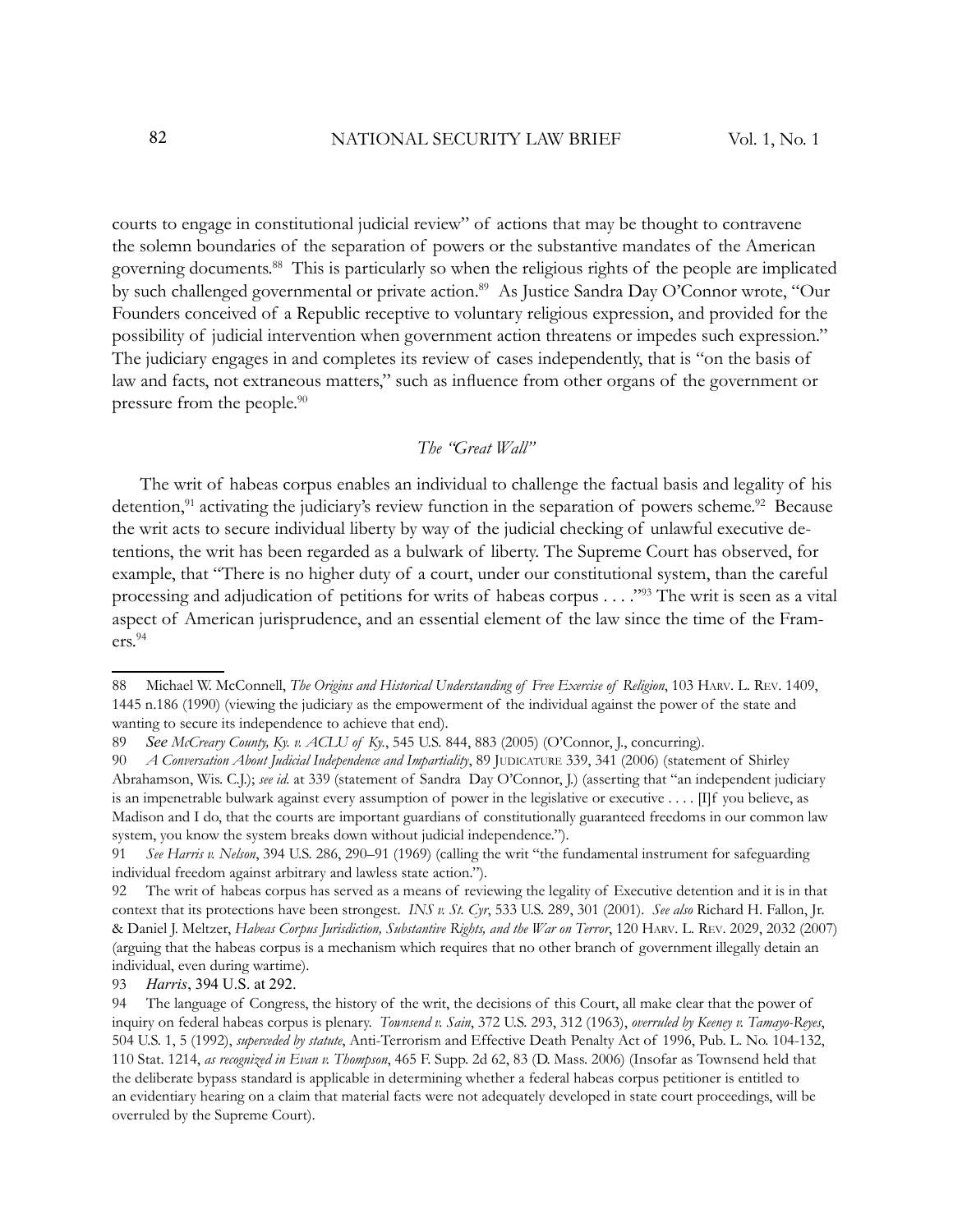The United States is a conspicuous actor in the world theater, subject to the interests and inclinations of other players, and possessing a similar, natural desire to shape the global community in a manner most favorable to its own objects. The tendency to attempt to influence others is an inevitable symptom of international heterogeneity and, at present, the United States is mired in an epic battle with fundamentalists bent on using terrorism as a means to repel,<sup>95</sup> if not destroy, America.<sup>96</sup>

American success in foreign policy depends on the internal assets available to and usable by the United States, including its soft power. The law in America is an aspect of its national soft power. In particular, the moderates in the Muslim world—the intended audience of America's soft power may find attractive the American constitutional system of governance in which 1) the people are the sovereign and the government consists of merely temporary and recallable agents of the people, 2) federal power is diffused so as to diminish the possibility that any branch of the government, or any of them acting in tandem, can infringe upon the liberty of the people, 3) structural protections notwithstanding, the people are entitled to certain substantive rights including the right to be free of governmental interference with respect to religious exercise, 4) the diversity of interests inherent in its populace is considered a critical safeguard against the ability of a majority group to oppress the minority constituents, 5) the courts are to ensure that the people's rights to life, liberty, and property are not abridged, according to law, by the government or others, and 6) individuals deprived of liberty have available to them the writ of habeas corpus to invoke the judiciary's checking function as to executive detention decisions.

The Constitution, in the eyes of Judge Learned Hand, is "the best political document ever made."<sup>97</sup> If the aforementioned constitutional principles are part of the closest approximation to a just and reasoned society produced by man, surely they may have some persuasive appeal to the rest of the world, including moderate Muslims who generally live in areas less respectful of minority rights and religious pluralism.

Such reverence is to be expected and warranted only if the United States has remained true to these constitutional principles in practice, and in particular, in its behavior in the aftermath of the 9/11 attacks, when national stress is heightened and the option of deviating from such values in favor of an expedient "law of necessity" similarly tempting.<sup>98</sup>

The extent to which the United States has remained true to itself as a nation of laws—and thus may credibly claim such legal soft power—is the subject of the next section.

#### II. THE COURTS AND SOFT POWER

<sup>95</sup> *See* EXECUTIVE SUMMARY, 9/11 COMMISSION REPORT, *supra* note 1, at 2–3 (noting that Osama bin Laden and others issued a directive to operatives to kill Americans because of the United States' "'occupation' of Islam's holy places and aggression against Muslims.").

<sup>96</sup> *See* Michael Chertoff, *Law, Loyalty, and Terror: Our Legal Response to the Post-9-11 World,* WKLY. STANDARD, Dec. 1, 2003, at 15 ("[al Qaeda's] proclaimed goal, however unrealistic, was to destroy the United States.").

<sup>97</sup> LEARNED HAND, THE SPIRIT OF LIBERTY 252 (Irving Dillard ed., 1960).

<sup>98</sup> POSNER, *supra* note 26, at 70 (postulating that in the face of national emergencies, including the post-9/11 world in which we live, there is a "law of necessity" that "supersedes" the "law of the Constitution."); *id.* at 158 (defining the "law of necessity" as not a "law" but the "trumping of law by necessity.").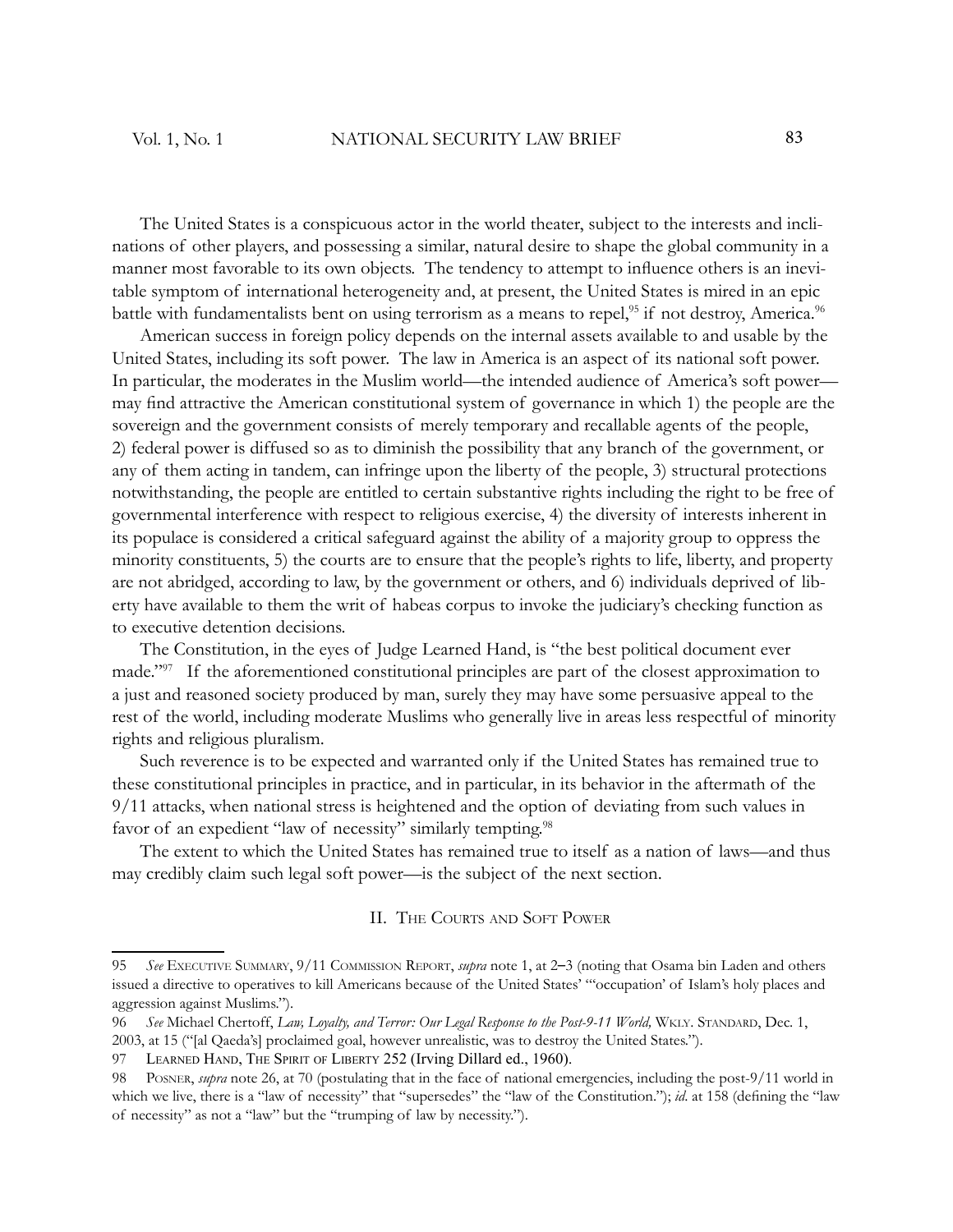#### *The Judiciary In Wartime*

The United States has been charged with being unfaithful to its own laws and values in its prosecution of the post-9/11 campaign against transnational terrorism. With respect to its conduct outside of the United States, following 9/11, America has been alleged to have tortured captured individuals in violation of its domestic and international legal obligations,<sup>99</sup> and detained individuals indefinitely without basic legal protections.<sup>100</sup> Closer to home, the United States is thought to have profiled Muslims, Arabs, and South Asians in airports and other settings,<sup>101</sup> conducted immigration sweeps targeting Muslims,<sup>102</sup> and engaged in mass preventative detention of Muslims in the United States, $103$  among other things.

These are serious claims. The mere perception that they bear any resemblance to the truth undoubtedly impairs the way in which the United States is viewed by Muslims around the world, including Muslim-Americans, and thus diminishes the United States' soft power resources.<sup>104</sup> The degree to which they are valid degrades the ability of the United States to argue persuasively that it

<sup>99</sup> *See, e.g,.* Marcy Strauss**,** *The Lessons of Abu Ghraib*, 66 OHIO ST. L.J. 1269, 1296 (2005) ("The Bush administration in a variety of ways conveyed at least an implicit approval of the use of interrogation tactics that at their worst crossed the line into torture, and at best constituted cruel and inhumane treatment. Singly or in combination, the Administration's refusal to acknowledge abusive practices for years, its production of memoranda consistently embracing a possible use of torture, its approval of severe tactics in Guantanamo, its failure to cabin those tactics to that location, and its practice of rendering terrorist suspects to other countries for aggressive questioning all conveyed a coherent message that was not lost on anyone: do what you need to get the information necessary to win the war on terror and the war in Iraq, and pay no heed to domestic or international law.").

<sup>100</sup> *See, e.g.,* Kermit Roosevelt III, *Detention and Interrogation in the Post-9/11 World*, 42 SUFFOLK U. L. REV. 1, 23 (2008) (explaining that the Military Commissions Act, passed by Congress after 9/11, "authorizes the Executive to seize individuals, including lawful residents of the United States, and to detain and interrogate them indefinitely without access to courts.").

<sup>101</sup> *See, e.g.,* Muneer I. Ahmad, *A Rage Shared by Law: Post-September 11 Racial Violence as Crimes of Passion*, 92 CAL. L. REV. 1259, 1267–70 (2004) (chronicling "'public' racial violence" against these groups).

<sup>102</sup> *See, e.g.,* Adam B. Cox & Eric A. Posner, *The Second-Order Structure of Immigration Law*, 59 STAN. L. REV. 809, 810 (2007) ("In the immediate aftermath of the attacks, federal officials conducted sweeps in which they rounded up over a thousand noncitizens" where "[n]early all of these noncitizens were from predominantly Muslim countries.").

<sup>103</sup> *See, e.g.,* David Cole, *Enemy Aliens*, 54 STAN. L. REV. 953, 960 (2002) (asserting that "a feature of the government's response to the attacks of September 11 has been its campaign of mass preventive detention," in which 1,147 individuals were detained by November of 2001).

<sup>104</sup> *See e.g.* Deborah Ramirez & Stephanie Woldenberg, *Balancing Security and Liberty in a Post-September 11th World: The Search for Common Sense in Domestic Counterterrorism Policy*, 14 TEMP. POL. & CIV. RTS. L. REV. 495, 495 (2005) (arguing that "racial profiling of Arabs and Muslims does not make operational sense because it fails to help in narrowing down a list of potential terrorist subjects and succeeds only in alienating . . . the largely untapped linguistic and cultural expertise that the Arab and Muslim communities can bring to the table with law enforcement in a joint effort to prevent future acts of terrorism."); Susan M. Akram & Maritza Karmely, *Immigration and Constitutional Consequences of Post-9/11 Policies Involving Arabs and Muslims in the United States: Is Alienage A Distinction without a Difference?*, 38 U.C. DAVIS L. REV. 609, 671 (2005) (concluding that "discrimination inherent in racial and religious profiling alienates Arabs and Muslims in the

United States . . . inexorably leads[ing] to grievances that may ultimately result in violent acts against the government . . . .[.] Government authorities themselves have indicated that alienating the very communities whose cooperation is needed for vital information on the 'war on terror' is counterproductive.").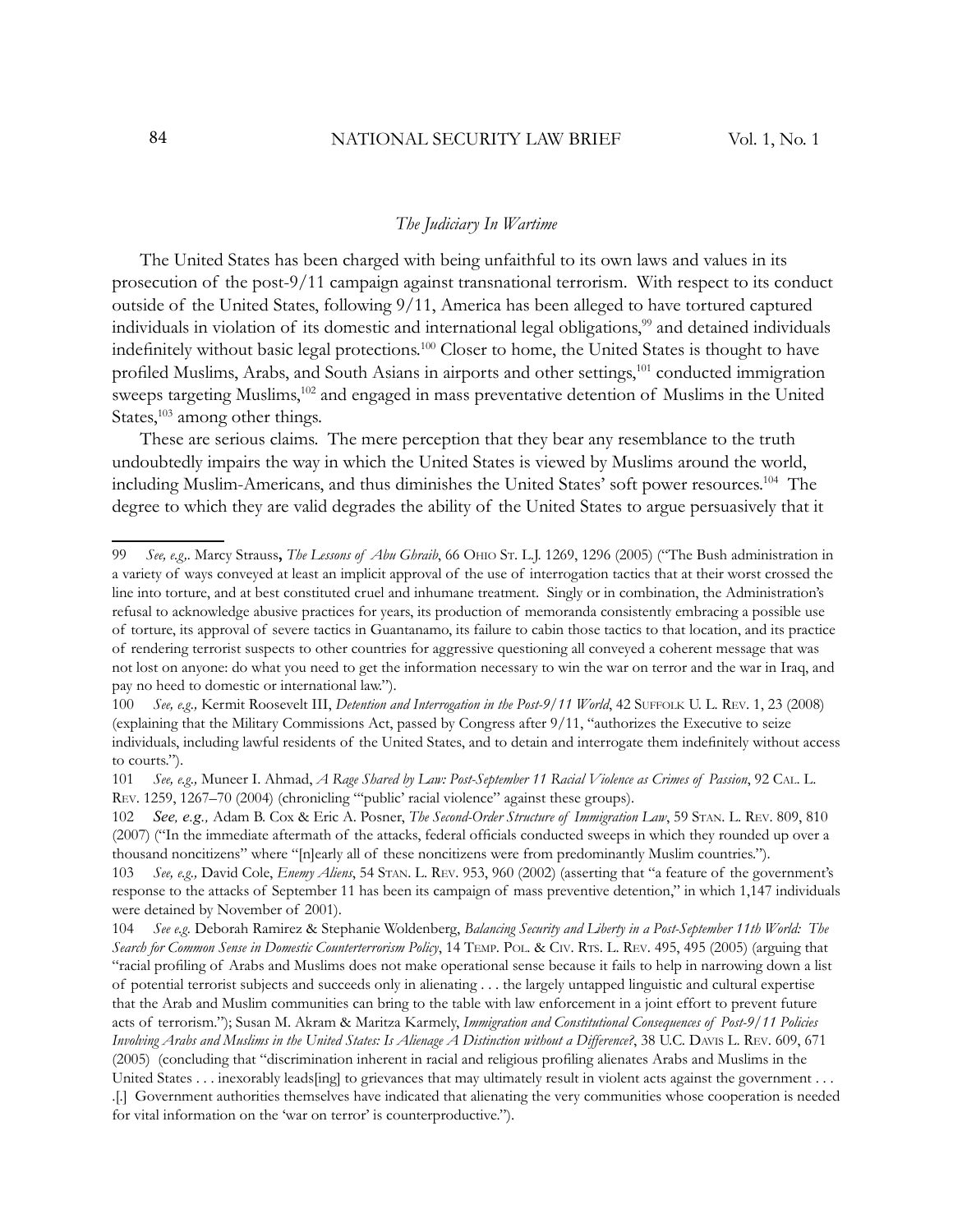not only touts the rule of law, but exhibits actual fidelity to the law in times of crisis.

These claims relate to conduct of the executive and/or the legislature in the aftermath of the 9/11 attacks. This Article is concerned, however, with the judiciary, that is whether the courts have upheld the rule of law in the post-9/11 context—and thus whether the courts may be a source of soft power today (even if the other branches have engaged, or are alleged to have engaged, in conduct that is illegal or unwise).

As to the courts, it is my contention that the judiciary has been faithful to the rule of law after 9/11 and as such should be considered a positive instrument of American soft power. Prior to discussing post-9/11 cases supporting this contention, it is important to provide a historical backdrop to relationship between the courts and wartime situations because judicial decision-making in cases implicating the wars in Afghanistan and Iraq does not take occur on a blank slate, despite the unique and modern circumstances of the post- $9/11$  conflict.

The Constitution provides that "[t]he privilege of the Writ of Habeas Corpus shall not be suspended, unless when in Cases of Rebellion or Invasion the public Safety may require it."<sup>105</sup> In *Ex Parte Merryman*, the Supreme Court was confronted with the question of whether President Abraham Lincoln's suspension of the writ of the habeas corpus, which was a response to unrest in and around Baltimore, was lawful.<sup>106</sup> The Court ruled that as Congress, not the Executive, possesses the power to suspend the writ, Lincoln's actions were unconstitutional:<sup>107</sup> "That the president, under the constitution of the United States, cannot suspend the privilege of the writ of habeas corpus, nor authorize a military officer to do it."<sup>108</sup>

In *Ex parte Milligan*, which also concerned Executive action during the Civil War, the Court assessed the constitutionality of the military tribunals created by President Lincoln to try Southern sympathizers in the North.<sup>109</sup> The Court recognized that "[n]o graver question was ever considered by this court, nor one which more nearly concerns the rights of the whole people," than whether the tribunal possessed "the legal power and authority" to punish Lamdin P. Milligan, a citizen of the United States, resident and citizen of the State of Indiana, and suspected Southern supporter.<sup>110</sup> The Court held that Milligan's military trial was unconstitutional—"[m]artial rule can never exist where courts are open, and in the proper and unobstructed exercise of their jurisdiction."<sup>111</sup> The Court acknowledged the wartime context in which the military tribunals were established and the general national distress generated by the Civil War, but stated nonetheless that the "Constitution

<sup>105</sup> U.S. CONST. art. I, § 9; *see* Daniel Michael, *The Military Commissions Act of 2006*, 44 HARV. J. ON LEGIS. 473, 481 (2006) (distinguishing between "the two forms of habeas corpus-first the statutory right embodied in 28 U.S.C. § 2241 (which the jurisdiction-stripping provision amends), and second, '"the privilege of the Writ of Habeas Corpus,'" one of the few constitutional rights enshrined by the Framers in the original Constitution of 1787.") (quoting U.S. CONST. art. I, § 9).

<sup>106</sup> *Ex parte Merryman*, 17 F. Cas. 144 (C.D. Md. 1861) (No. 9487).

<sup>107</sup> *See id*. at 148.

<sup>108</sup> *See id.* at 147.

<sup>109</sup> *Ex parte Milligan*, 71 U.S. (4 Wall) 2 (1866).

<sup>110</sup> *Id.* at 118–19 (emphasis removed).

<sup>111</sup> *Id*. at 127.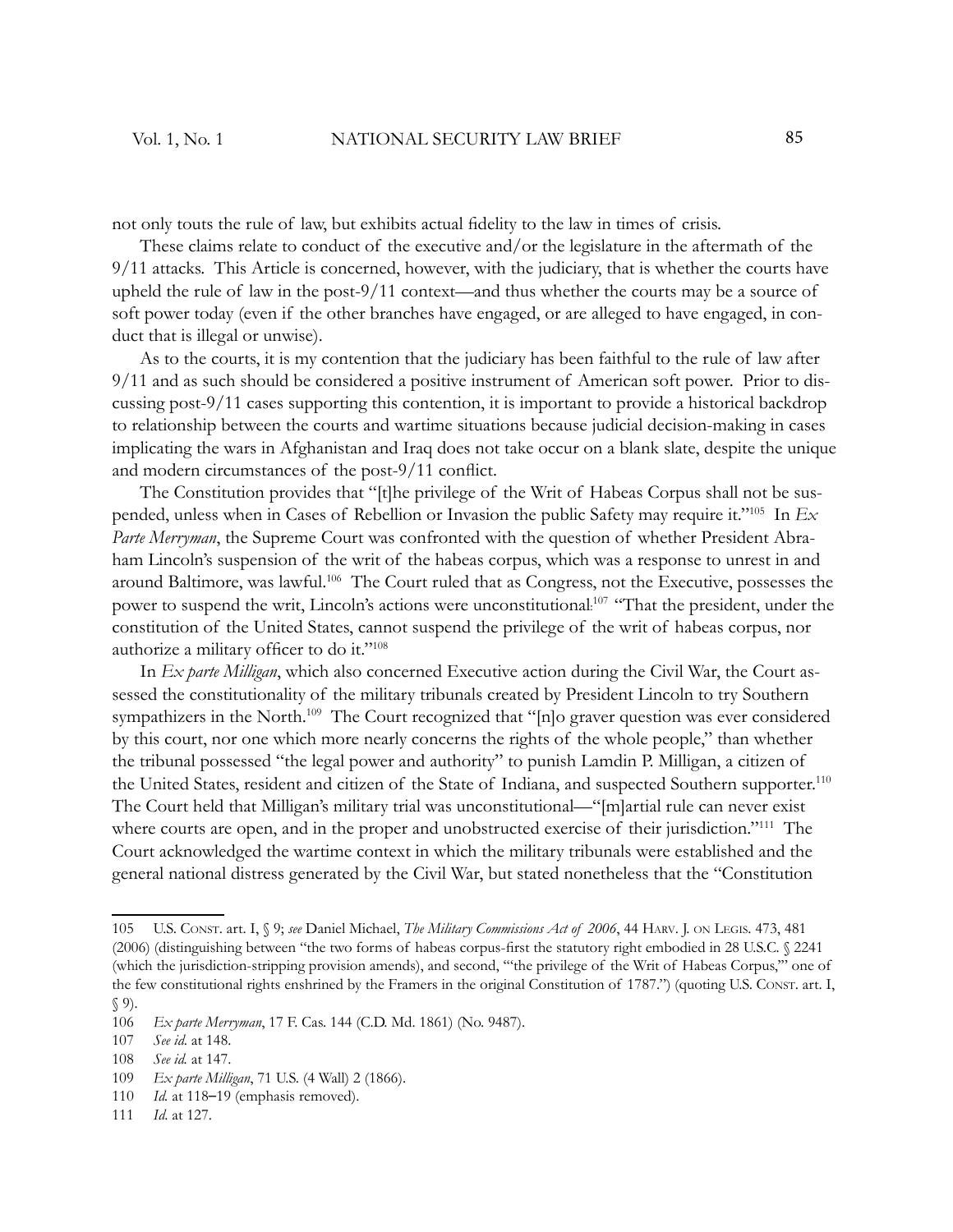of the United States is a law for rulers and people, equally in war and in peace, and covers with the shield of its protection all classes of men, at all times, and under all circumstances."<sup>112</sup>

In another wartime context, World War II, the Supreme Court decided in *Ex parte Quirin* whether President Franklin D. Roosevelt's could try in a military tribunal eight German saboteurs captured on American soil during the war.<sup>113</sup> The Court determined that the military tribunals constituted for this purpose were constitutional.<sup>114</sup> Critically, Congress "explicitly provided" for the tribunals by law.<sup>115</sup> FDR, according to the Court, simply "invoked that law" and "exercise[d] the authority conferred upon him by Congress" in instructing the trials to be performed "by the military arm of the nation in time of war."<sup>116</sup>

World War II triggered two other Supreme Court cases that are nothing if not infamous: *Hirabayashi v. United States*<sup>117</sup> and *Korematsu v. United States*. <sup>118</sup> Following the Japanese attack on Pearl Harbor, FDR issued an executive order,<sup>119</sup> ratified by Congress, designating areas of exclusion and imposing curfew requirements applicable to persons of Japanese ancestry.<sup>120</sup> Gordon Hirabayashi, an American citizen of Japanese ancestry, was convicted of violating the order and subsequently contested the constitutionality of the restrictions.<sup>121</sup> The Court, acknowledging the racial undertones of the case, upheld the government conduct in question, observing that, "[w]e cannot close our eyes to the fact, demonstrated by experience, that in time of war residents having ethnic affiliations with an invading enemy may be a greater source of danger than those of a different ancestry."<sup>122</sup>

In *Korematsu*, Fred Korematsu, a natural-born United States citizen of Japanese ancestry, challenged the forced exclusion and removal of individuals of Japanese ancestry from locations on the West Coast into Internment camps, actions made pursuant to the same executive order at issue in Hirabayashi.<sup>123</sup> The Supreme Court similarly found constitutional this particular application of the executive order.<sup>124</sup> The Court rejected claims that the internment was premised on racial animus towards the Japanese, explaining instead that Korematsu was excluded because we are at war with the Japanese Empire, because the properly constituted military authorities feared an invasion of our West Coast and felt constrained to take proper security measures, because they decided that the military urgency of the situation demanded that all citizens of Japanese ancestry be segregated from

- 116 *Id*.
- 117 *Hirabayashi v. United States*, 320 U.S. 81 (1943).
- 118 *Korematsu v. United States*, 323 U.S. 214 (1943).
- 119 Exec. Order No. 9066, 7 C.F.R. 1407 (Feb. 19, 1942).
- 120 *See Hirabayashi*, 320 U.S. 81.
- 121 *See id*.
- 122 *Id*. at 101.
- 123 *See Korematsu*, 323 U.S. 214.

124 *See id.* at 217-18 (explaining that in light of its decision in *Hirabayashi*, the Court is unable to find it beyond the war power of Congress and the Executive to exclude citizens of Japanese ancestry from the West Coast war area).

<sup>112</sup> *Id*. at 120–21.

<sup>113</sup> *Ex parte Quirin*, 317 U.S. 1 (1942).

<sup>114</sup> *See id*. at 44-45.

<sup>115</sup> *Id*. at 28.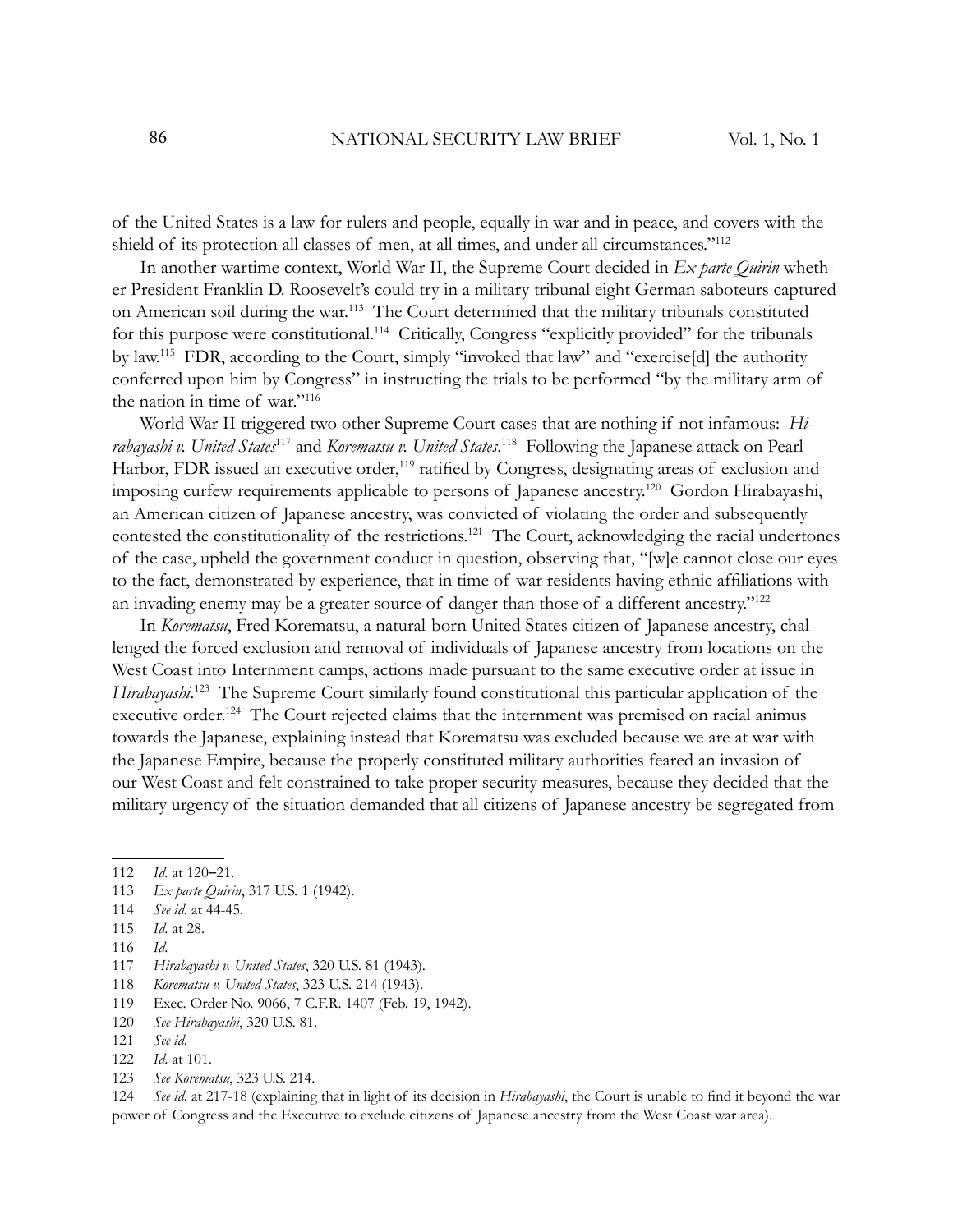the West Coast temporarily[.]<sup>125</sup>

Following the end of the active hostilities in World War II, the Court agreed to decide whether it had jurisdiction over habeas petitions filed by twenty-one German nationals detained in Germany and convicted by American military commissions of violating the laws of war.126 In *Johnson v. Eisentrager*, the Court held that constitutional habeas rights did not extend to these nationals because they were detained in an Allied prison outside of the sovereign *de jure* jurisdiction of the United States— "in extending constitutional protections beyond the citizenry, the Court has been at pains to point out that it was the alien's presence within its territorial jurisdiction that gave the Judiciary power to act."<sup>127</sup>

The last wartime case of greatest consequence prior to  $9/11$  is *Youngstown Sheet*  $\mathcal{O}$  *Tube Co. v. Sawyer*, which concerned whether President Harry Truman could, in the context of a military conflict in Korea, permissibly issue an executive order<sup>128</sup> directing the Secretary of Commerce to seize steel mills during the course of a labor dispute at said mills in order to ensure the continued availability of steel.<sup>129</sup> The Court answered in the negative, stating that the President lacked the unilateral authority to act in this fashion.<sup>130</sup> While the reasoning of the Court was splintered, it is generally regarded that Justice Jackson's concurrence contains the operative legal principle pertaining to the legitimacy of presidential wartime action.<sup>131</sup> Justice Jackson wrote that "[w]hen the President acts pursuant to an express or implied authorization of Congress, his authority is at its maximum,"<sup>132</sup> "[w]hen the President acts in absence of either a congressional grant or denial of authority, he can only rely upon his own independent powers,"133 and "[w]hen the President takes measures incompatible with the expressed or implied will of Congress, his power is at its lowest ebb[.]"<sup>134</sup>

It may be fair to say that these notable wartime cases have produced "mixed" results. If one was to view these cases through the non-government/government prism, some cases appear to reject robust government projections of authority (e.g., *Ex Parte Merryman*), while others have sanctioned government action based on the coordinated support of the other federal branches (e.g., *Ex parte Quirin*). Others who may opt for a binary civil libertarian vs. security hawk perspective similarly may find that the Supreme Court has protected individual/private rights in some instances (e.g., *Youngstown Sheet*), while others may be pleased that the Court has pragmatically deferred to military

<sup>125</sup> *Id*. at 223.

<sup>126</sup> *See Johnson v. Eisentrager*, 339 U.S. 763 (1950).

<sup>127</sup> *Id*. at 771.

<sup>128</sup> Exec. Order No. 10340, 17 C.F.R. 3139 (Apr. 8, 1952).

<sup>129</sup> *Youngstown Sheet & Tube Co. v. Sawyer*, 343 U.S. 579 (1952)..

<sup>130</sup> See id. at 635 (Jackson, J., concurring) (noting that "[p]residential powers are not fixed, but fluctuate, depending upon their disjunction or conjunction with those of Congress.").

<sup>131</sup> Harold H. Bruff, *Judicial Review and the President's Statutory Powers*, 68 VA. L. REV. 1, 12 (1982) (considering Justice Jackson's Steel Seizure concurrence to have "most influenced" the analysis on the relationship between presidential power and Congress) (citing *Dames & Moore v. Regan*, 453 U.S. 654, 661 (1981) (noting that the opinion has brought together "as much combination of analysis and common sense as there is in this area[.]")).

<sup>132</sup> *Youngstown Sheet*, 343 U.S. at 635 (Jackson, J., concurring).

<sup>133</sup> *Id*. at 637 (Jackson, J., concurring).

<sup>134</sup> *Id*. (Jackson, J., concurring).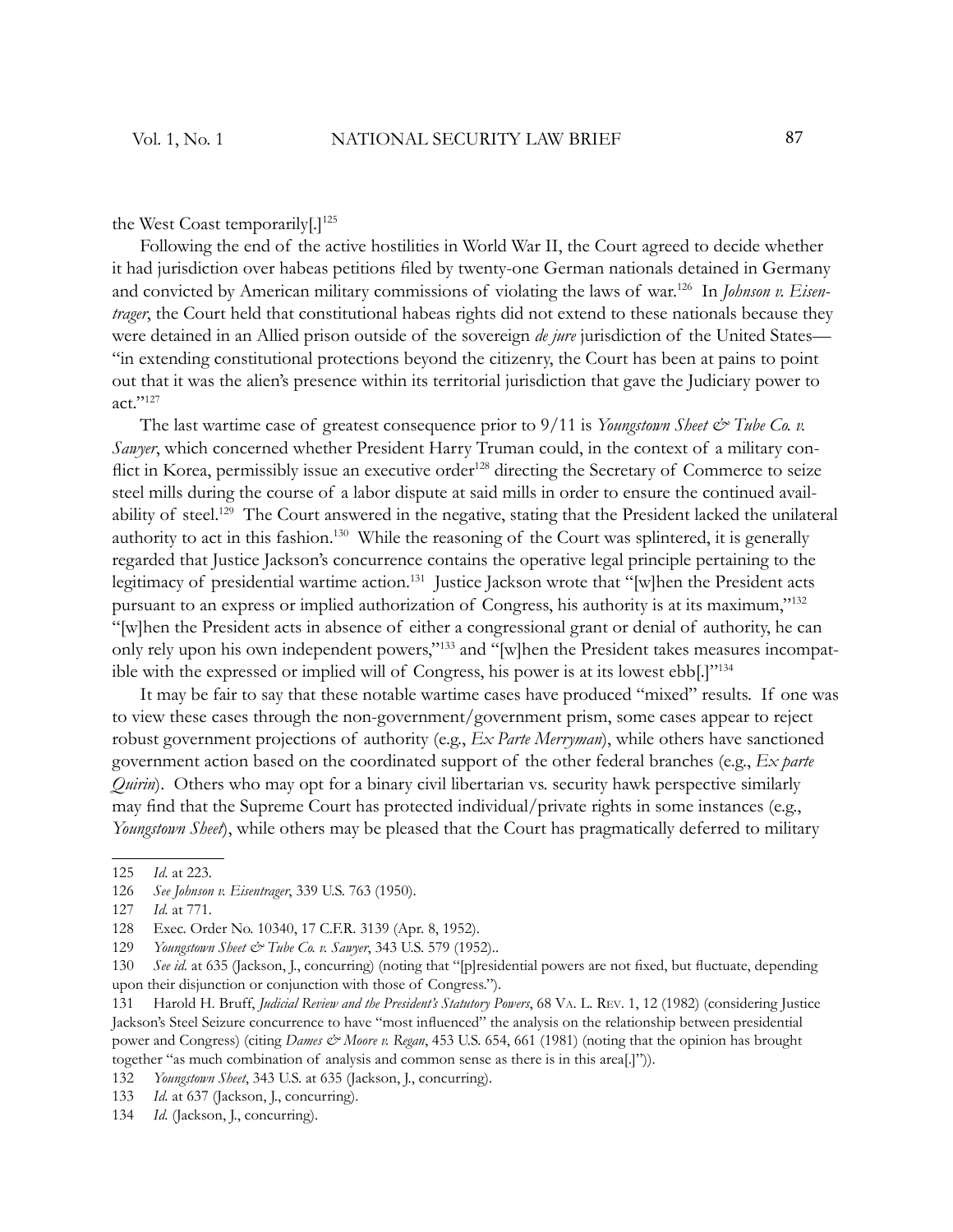necessity over the individual (e.g., *Korematsu*). In terms of the rule of law, the Court indicated that the civil courts may hear wartime cases when open (e.g., *Ex parte Milligan*), yet the Court has also left individuals outside of Article III courts altogether (e.g., *Eisentrager*). The results of these cases are thus "mixed" in the sense that no one "side" has a monopoly over the Court's wartime decisionmaking.

If it is the case that the Court's behavior in cases arising in the context of war, as a historical matter, has been varied, what of the Court's wartime cases from the post-9/11 era? The Court's resolution of seminal cases implicating governmental power and individual rights in the aftermath of the post-9/11 attacks is the subject of the next section.<sup>135</sup>

# *The Judiciary in the Post-9/11 Context*

On September 18, 2001, a week after the attacks, Congress enacted into law the Authorization for Use of Military Force (AUMF), which authorized the President to "use all necessary and appropriate force against those nations, organizations, or persons he determines planned, authorized, committed, or aided the terrorist attacks" or "harbored such organizations or persons, in order to prevent any future acts of international terrorism against the United States by such nations, organizations or persons."<sup>136</sup> President George W. Bush invoked this congressionally-supplied authority to, among other things, deploy "Armed Forces into Afghanistan to wage a military campaign against al Qaeda and the Taliban regime that had supported it."<sup>137</sup>

On one day, June 28, 2004, the Supreme Court issued the first three decisions respecting the government's actions under the AUMF. The first case, *Rumfeld v. Padilla*, was set in motion by President Bush's order, issued pursuant to the AUMF, to then–Secretary of Defense Donald Rumsfeld to designate Jose Padilla an "enemy combatant."<sup>138</sup> Padilla, a United States citizen, was captured in Chicago's O'Hare Airport on the charge of being an alleged a material witness to terrorism and was subsequently detained in a naval brig in Charleston, South Carolina.<sup>139</sup> After Padilla was transferred, his counsel filed a 28 U.S.C. § 2241 habeas petition in the Southern District of New York, naming President Bush, Secretary Rumsfeld, and the commander of the brig as respondents.<sup>140</sup> The government moved to dismiss the petition, arguing that, as a habeas petition is to be filed against the peti-

<sup>135</sup> As with the pre-9/11 cases, the following discussion of these post-9/11 cases is not intended to be comprehensive or normative -- rather it is to serve the simple purpose of informing the reader of the basic nature, substance, and outcome of these cases with a degree of specificity to permit the reader to appreciate the contents of judicial review and the interplay of various elements of legal soft power.

<sup>136</sup> Authorization for Use of Military Force, Pub. L. No. 107-40, § 2, 115 Stat. 224, 224 (2001).

<sup>137</sup> *Rasul v. Bush*, 542 U.S. 466, 470 (2004).

<sup>138</sup> *Rumsfeld v. Padilla*, 542 U.S. 426, 431 (2004). *See generally* William Haynes, Memorandum on Enemy Combatants, COUNCIL ON FOREIGN RELATIONS (Dec. 12, 2002), *available at* http://www.cfr.org/publication.html?id=5312 (explaining that "[a]n 'enemy combatant' is an individual who, under the laws and customs of war, may be detained for the duration of an armed conflict. In the current conflict with al Qaida and the Taliban, the term includes a member, agent, or associate of al Qaida or the Taliban.")..

<sup>139</sup> *See Padilla*, 542 U.S. at 432.

<sup>140</sup> *See id*.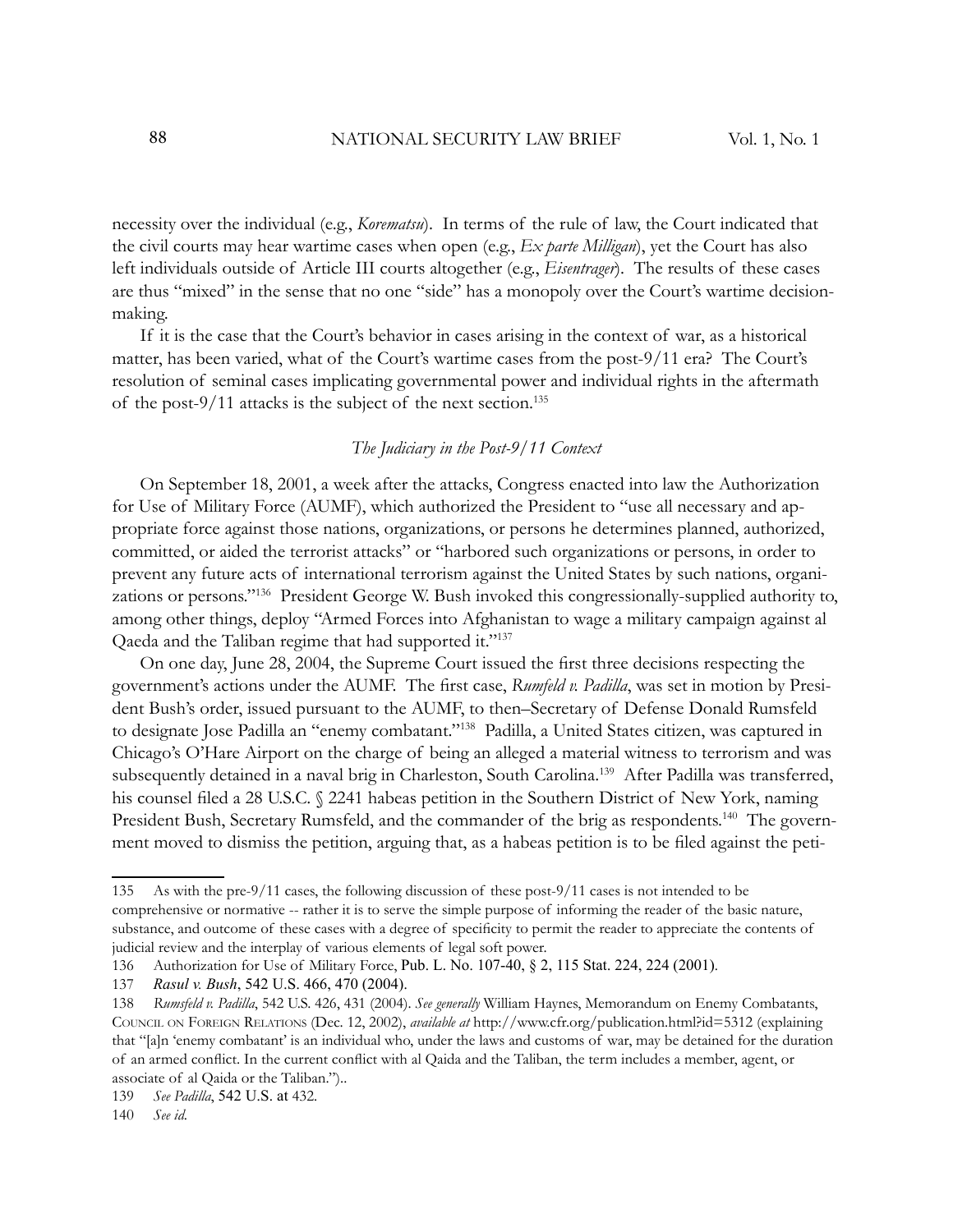tioner's custodian,<sup>141</sup> the brig commander was the only proper respondent and that the commander is located outside of the jurisdiction of the Southern District of New York.<sup>142</sup> The government further contended that, even assuming that the district court in New York has jurisdiction over the commander, President Bush has the authority to detain Padilla in the brig under the AUMF.<sup>143</sup>

The district court determined that Rumsfeld was a sufficient custodian because of his involvement in the detention and that the court could assert jurisdiction over Rumsfeld under New York's long–arm statute, but as to the merits, President Bush has the authority to hold Padilla in military custody on the naval brig.<sup>144</sup> The U.S. Court of Appeals for the Second Circuit agreed with the district court's jurisdictional conclusion, but held that the President was without the constitutional or statutory power to authorize the military detention of an America citizen captured on American soil. $145$ 

The Supreme Court reversed. The Court explained that, as a habeas petition is to be directed against the person with the power to physically produce a petitioner in custody (much like a jailer or warden),<sup>146</sup> the commander of the brig at which Padilla was being held is the only proper respondent in this action.<sup>147</sup> The Court rejected Padilla's argument that the district court in New York retained jurisdiction over Padilla on the grounds that "Padilla was moved from New York to South Carolina before his lawyer filed a habeas petition on his behalf."<sup>148</sup> The Court further noted that, because the petition could be filed only against the brig commander, jurisdiction lies in the district of confinement.<sup>149</sup> Taking these two principles together, the Court held that, "Whenever a  $\S$  2241 habeas petitioner seeks to challenge his present physical custody within the United States, he should name his warden as respondent and file the petition in the district of confinement."<sup>150</sup> In other words, Padilla should have brought the habeas action in South Carolina, not the Southern District of New York.<sup>151</sup> Accordingly, the Court dismissed the petition for want of jurisdiction and declined to address the merits question of whether the President possessed the authority to detain Padilla, saving it for another case.

In *Rasul v. Bush*, fourteen Kuwaitis and Australians—captured during the Afghanistan conflict

150 *Id*. at 447.

<sup>141</sup> *See* 28 U.S.C. § 2243 ("The writ, or order to show cause shall be directed to the person having custody of the person detained."); *see also* 28 U.S.C. § 2242 ("It shall allege the facts concerning the applicant's commitment or detention, the name of the person who has custody over him[.]").

<sup>142</sup> *See Padilla*, 542 U.S. at 432.

<sup>143</sup> *See id*.

<sup>144</sup> *See id*. at 432–33.

<sup>145</sup> *See id*. at 433–34.

<sup>146</sup> *See id*. at 434–36.

<sup>147</sup> *See id.* at 442 (finding that the brig commander was Padilla's custodian and thus the proper respondent to Padilla's habeas petition).

<sup>148</sup> *Id*. at 441.

<sup>149</sup> *See id.* at 443 (finding that "the Great Writ is 'issuable only in the district of confinement.") (quoting *Carbo v. United States*, 364 U.S. 611, 618 (1961)).

<sup>151</sup> *See id*. at 450–51 (holding that "[t]he District of South Carolina, not the Southern District of New York, was the district court in which Padilla should have brought his habeas petition.").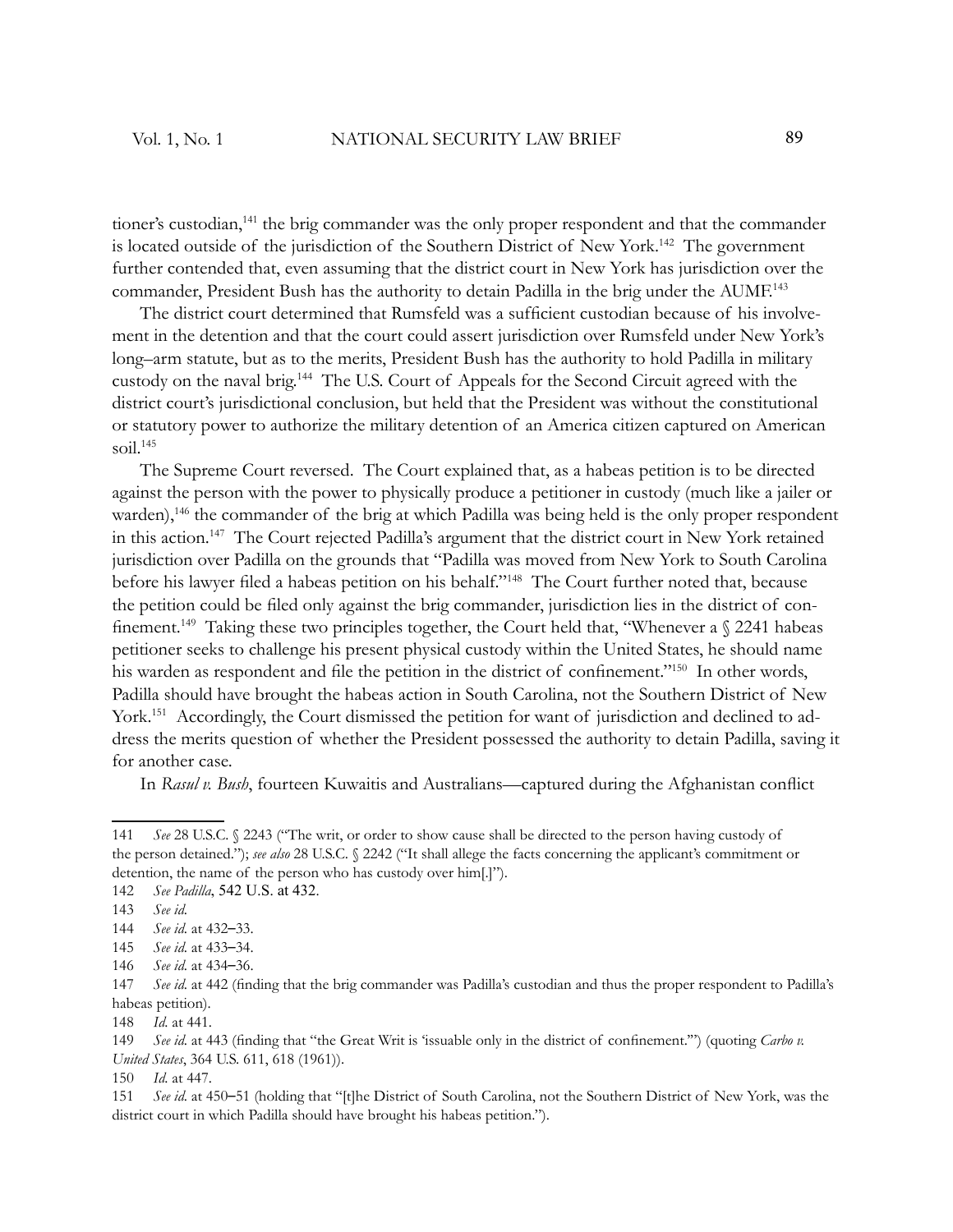and detained in Guantánamo without charge or hearing—filed writs of habeas corpus pursuant to Section 2241 in which they challenged the basis of their detention and argued that they did not commit any wrongdoing related to the conflict in Afghanistan.<sup>152</sup> The touchstone of the legal dispute was whether federal courts had jurisdiction to review statutory habeas petitions filed by aliens held in Guantánamo.<sup>153</sup> The statutory writ of habeas corpus was created by Congress and is codified at 28 U.S.C. § 2241, as distinct from the constitutional writ, which derives from the Constitution's express declaration that "The privilege of the Writ of Habeas Corpus shall not be suspended, unless when in Cases of Rebellion or Invasion the public Safety may require it."<sup>154</sup> The district court and U.S. Court of Appeals for the D.C. Circuit determined that they did not have jurisdiction to hear writs filed by those in Guantánamo, relying on *Eisentrager* for the proposition that statutory habeas rights do not extend to aliens detained outside of the sovereign *de jure* territory of the United States.<sup>155</sup>

The Supreme Court reversed, clarifying that *Eisentrager* does not categorically restrict statutory habeas jurisdiction to situations in which a detainee is located within the territorial jurisdiction of the United States.<sup>156</sup> Instead, the Court held, federal courts' statutory habeas jurisdiction extends to the formal territorial borders and may also reach places over which the United States exercises plenary and exclusive control.<sup>157</sup> Here, habeas runs because the United States exerts "complete jurisdiction and control' over the Guantanamo Bay Naval Base, and may continue to exercise such control permanently if it so chooses."<sup>158</sup> Moreover, the Court made clear that statutory habeas protections may be sought by citizens as well as foreign nationals held in federal custody.<sup>159</sup> As no party disputed that the district court in question had jurisdiction over the custodians,<sup>160</sup> the central issue in *Padilla*, the Court found that the Section 2241 petition could be heard.

Whereas *Padilla* and *Rasul* dealt with jurisdiction, the third case, *Hamdi v. Rumsfeld*, spoke to process. This case was brought by Yaser Hamdi, who was captured in the course of the American campaign against al-Qaeda in Afghanistan and who challenged whether he could be indefinitely detained

158 *Id*. at 480 (citation omitted).

<sup>152</sup> *See Rasul,* 542 U.S. at 470–72.

<sup>153</sup> *Id*. at 542 U.S. 470 ("[this case] present[s] the narrow but important question whether United States courts lack jurisdiction to consider challenges to the legality of the detention of foreign nationals captured abroad in connection with hostilities and incarcerated at the Guantanamo Bay Naval Base, Cuba466.").

<sup>154</sup> U.S. CONST. art. I, § 9; *see* Daniel Michael, *The Military Commissions Act of 2006*, 44 HARV. J. ON LEGIS. 473, 481 (2006) (distinguishing between "the two forms of habeas corpus—first the statutory right embodied in 28 U.S.C. § 2241 (which the jurisdiction-stripping provision amends), and second, '"the privilege of the Writ of Habeas Corpus,' one of the few constitutional rights enshrined by the Framers in the original Constitution of 1787.") (quoting U.S. CONST. art. I, § 9).

<sup>155</sup> *See Rasul*, 542 U.S*.* at 472–73 (citing *Rasul v. Bush*, 215 F.Supp.2d 55, 68 (D.D.C. 2002); *al Odah v. Bush*, 321 F.3d 1134, 1144 (D.C. Cir. 2003)).

<sup>156</sup> *See id*. at 478–79.

<sup>157</sup> *See id*. at 481–82 (noting that, historically, habeas extends to "all other dominions under the sovereign's control.").

<sup>159</sup> *See id.* at 481 (finding that "there is little reason to think that Congress intended the geographical coverage of the statue to vary depending on the detainee's citizenship. Aliens held at the base, no less than American citizens, are entitled to invoke the federal courts' authority under § 2241.").

<sup>160</sup> *See id*. at 483 (noting that "[n]o party questions the District Court's jurisdiction over petitioners' custodians.").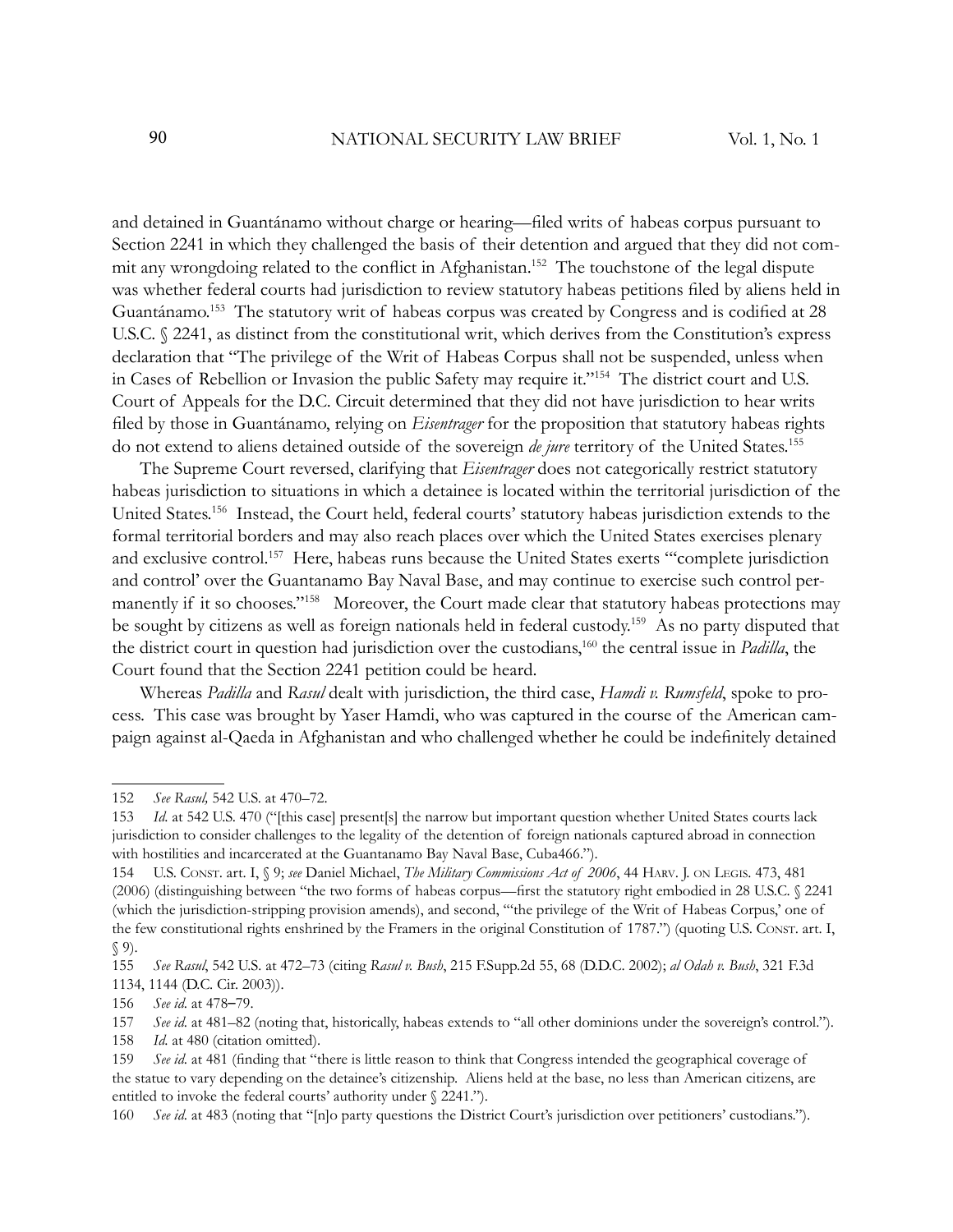without the opportunity to contest the basis of his detention.<sup>161</sup> The factual circumstances surrounding Hamdi's detention differed from those present in *Rasul* in that Hamdi was designated by the government as an "enemy combatant," was an American citizen, and was initially held in Guantánamo but transferred to the territorial United States (specifically, a naval brig in Charleston, South Carolina) upon the government learning that Hamdi was a citizen.<sup>162</sup> Hamdi's father filed a Section 2241 habeas petition on his son's behalf, claiming that Hamdi was in Afghanistan for humanitarian purposes and was not involved with any fighting related to al-Qaeda.<sup>163</sup> The question thus became what process, if any, should be afforded to "a United States citizen on United States soil [labeled] an 'enemy combatant[.]"<sup>"164</sup>

The district court ordered the government to turn over certain materials which the court deemed "were necessary for 'meaningful judicial review' of whether Hamdi's detention was legally authorized and whether Hamdi had received sufficient process<sup>[.]"165</sup> The U.S. Court of Appeals for the Fourth Circuit reversed, stating that, as "'Hamdi was captured in a zone of active combat in a foreign theater of conflict,' no factual inquiry or evidentiary hearing allowing Hamdi to be heard or to rebut the Government's assertions was necessary or proper."<sup>166</sup> Drawing on *Ex Parte Quirin*, the circuit court stated that Hamdi's American citizenship and American detention location did not affect this constitutional conclusion because Hamdi was "present in a zone of active combat operations[.]"167 With respect to the courts' role, the circuit court noted that, because the Constitution did not assign specific war powers to federal courts,<sup>168</sup> "separation of powers principles prohibited a federal court from 'delving further into Hamdi's status and capture.'"<sup>169</sup> In any case, the circuit court added, Congress had authorized detentions of this sort as the "'necessary and appropriate force referenced in the [AUMF] necessarily includes the capture and detention of any and all hostile forces arrayed against our troops.'"<sup>170</sup>

On review, the Supreme Court first accepted the government's position and agreed with the Fourth Circuit "that Congress has in fact authorized Hamdi's detention, through the AUMF[.]"<sup>171</sup> It also acknowledged, citing to *Ex Parte Quirin*, that "[t]here is no bar to this Nation's holding one of its own citizens as an enemy combatant,"<sup>172</sup> and distinguished *Ex Parte Milligan* on the grounds that Milligan was not a prisoner of war, whereas here Hamdi is alleged to have raised arms against the

- 164 *Id*. at 509.
- 165 *Id*. at 514–15 (citation omitted).
- 166 *Id*. (quoting *Hamdi v. Rumsfeld*, 316 F.3d 450, 459 (4th Cir. 2003)).
- 167 *Id.* at 516 (quoting *Hamdi*, 316 F.3d at 475).
- 168 *See id*. at 514–15; *Hamdi v. Rumsfeld*, 316 F.3d 450, 459 (4th Cir. 2003), *cert. granted*, 540 U.S. 1099 (2004), *vacated*, 542 U.S. 507 (2004)).*Hamdi*, 316 F.3d at 463.
- 169 *Hamdi*, 542 U.S. at 515 (quoting *Hamdi*, 316 F.3d at 473) (brackets removed).
- 170 *Id*. (quoting *Hamdi*, 316 F.3d at 467) (internal quotes omitted).
- 171 *Id*. at 517.
- 172 *Id*. at 519.

<sup>161</sup> *Hamdi*, 542 U.S. 507 (2004).

<sup>162</sup> *See id*. at 510–11.

<sup>163</sup> *See id*. at 511–12.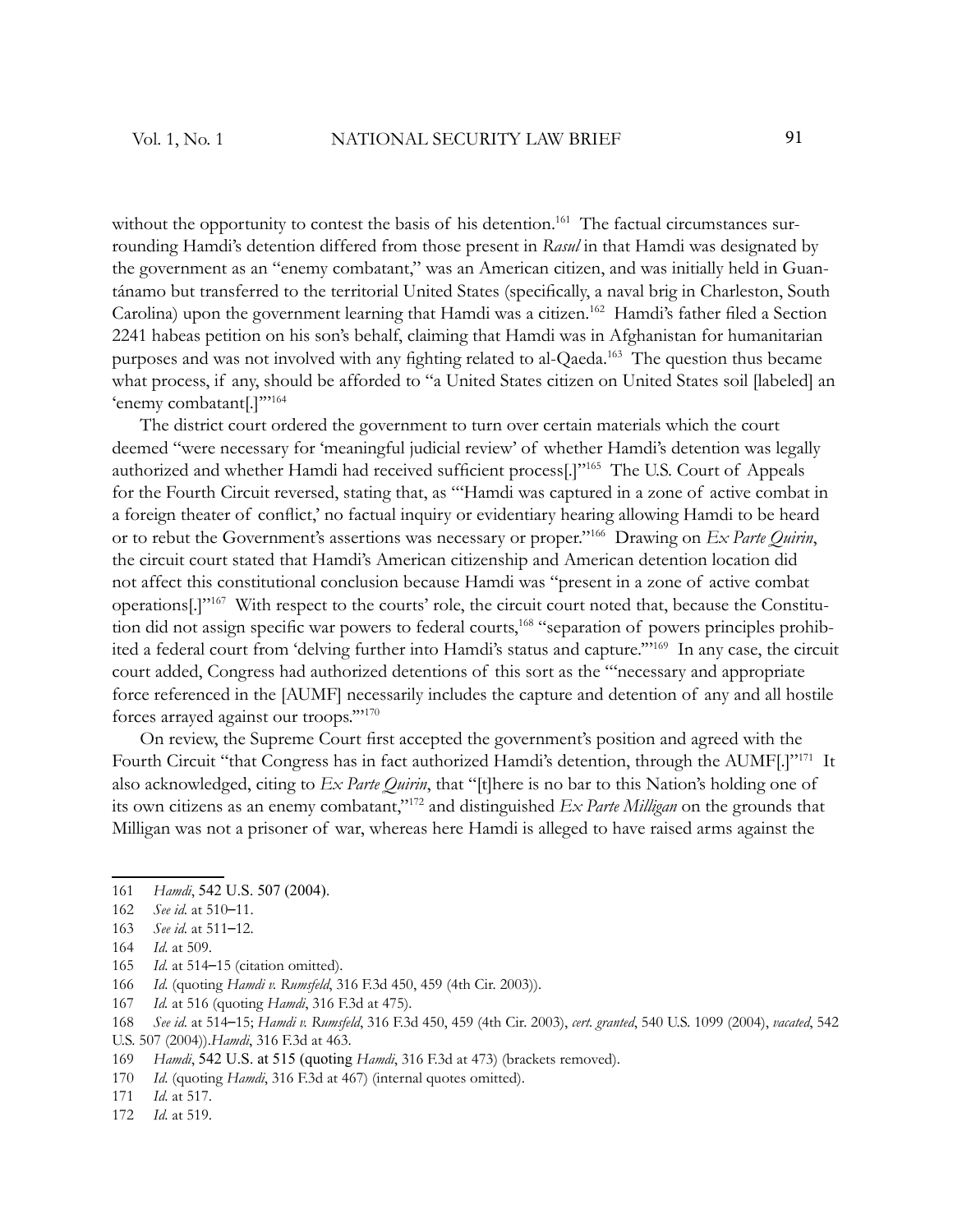# United States.<sup>173</sup>

The Court insisted that even if the underlying detention may be congressionally authorized, "there remains the question of what process is constitutionally due to a citizen who disputes his enemy–combatant status."<sup>174</sup> On this point, the Court held that "due process demands that a citizen held in the United States as an enemy combatant be given a meaningful opportunity to contest the factual basis for that detention before a neutral decision-maker."175 Put differently, "a citizen–detainee seeking to challenge his classification as an enemy combatant must receive notice of the factual basis for his classification, and a fair opportunity to rebut the Government's factual assertions before a neutral decision-maker."<sup>176</sup>

With respect to Hamdi's specific circumstances, the Court held that he "received no process" – that is, his being interrogated by his captors fell short of the "constitutionally adequate factfinding before a neutral decision-maker."<sup>177</sup> As to judicial review in this area more generally, the Court left open the possibility that process "could be met by an appropriately authorized and properly constituted military tribunal."<sup>178</sup>

 Finally, the Court rebuked the Fourth Circuit's suggestion that the Constitution did not contemplate a war powers function for the federal courts. The Court, citing to *Youngstown Sheet*, noted that, "We have long since made clear that a state of war is not a blank check for the President when it comes to the rights of the Nation's citizens."179 Further, "Whatever power the United States Constitution envisions for the Executive in its exchanges with other nations or with enemy organizations in times of conflict, it most assuredly envisions a role for all three branches when individual liberties are at stake."<sup>180</sup> More to the point, the Court stated that "the Great Writ of habeas corpus allows the Judicial Branch to play a necessary role in maintaining this delicate balance of governance, serving as an important judicial check on the Executive's discretion in the realm of detentions."<sup>181</sup>

Following the 2004 Term, the Supreme Court issued a landmark opinion in *Hamdan v.*  Rumsfeld,<sup>182</sup> which has been called the "the most important decision on presidential power and the

<sup>173</sup> *See id*. at 521–22 (explaining that in *Milligan*, the Court's decision was based in large part on the fact that Milligan was an Indiana resident arrested in his home and, had Milligan been captured while carrying arms against Union troops, the Court's holding may have been different) (citation omitted); *id*. at 22 n.1 (reiterating that in the instant case, "the basis for detention by the military is that Hamdi was carrying a weapon against American troops on a foreign battlefield; that is, that he was an enemy combatant.").

<sup>174</sup> *Id*. at 524.

<sup>175</sup> *Id*. at 509.

<sup>176</sup> *Id*. at 533.

<sup>177</sup> *Id*. at 537.

<sup>178</sup> *Id*. at 538.

<sup>179</sup> *Id*. at 536 (citing *Youngstown Sheet,* 343 U.S. at 587).

<sup>180</sup> *Id*.

<sup>181</sup> *Id*.

<sup>182</sup> *Hamdan*, 548 U.S. 557 (2006).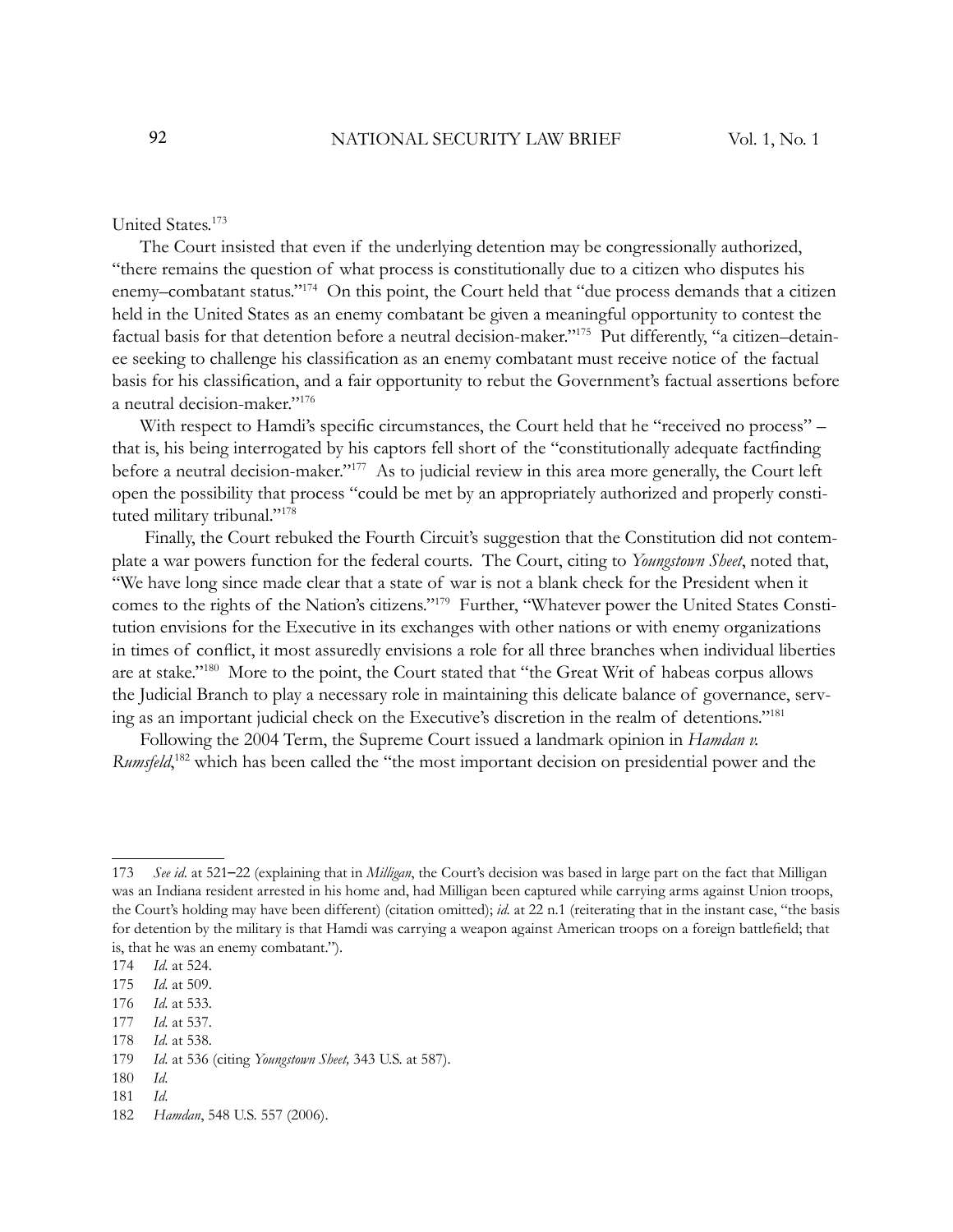rule of law ever."<sup>183</sup> The Court addressed the question left open by *Hamdi*, namely whether the military commissions established by the Executive to try "enemy combatants" comport with the law, specifically in this case the Uniform Code of Military Justice (UCMJ)<sup>184</sup> and the Geneva Conventions.<sup>185</sup> The case was brought by Salim Hamdan—a Yemeni national alleged to have been a driver and bodyguard for Osama bin Laden—who was captured in Afghanistan, detained in Guantánamo, and designated by President Bush as an "enemy combatant" triable by military commission.<sup>186</sup> Following the decision to subject Hamdan to a military commission, Hamdan's military counsel made demands pursuant to the UCMJ.<sup>187</sup> The convened military authorities determined, however, that Hamdan was not entitled to the protections of the UCMI.<sup>188</sup> Hamdan filed a habeas petition after which formal charges were lodged by the government.<sup>189</sup>

The district court granted Hamdan's petition, stayed Hamdan's military commission proceedings, and ruled, in part, that "the military commission convened to try him was established in violation of both the UCMJ and Common Article 3 of the Third Geneva Convention because it had the power to convict based on evidence the accused would never see or hear."<sup>190</sup> The U.S. Court of Appeals for the D.C. Circuit reversed—while it entertained the habeas petition, it rejected the district court's conclusions that Hamdan could invoke Common Article 3 and that the military commissions violated the UCMJ and the Geneva Conventions.<sup>191</sup>

In 2005, the Supreme Court granted certiorari.<sup>192</sup> In 2006, Congress enacted the Detainee Treatment Act (DTA), which, in part, divested federal courts of jurisdiction to hear habeas petitions filed by aliens held in Guantánamo.<sup>193</sup> The government therefore sought to dismiss the writ of certiorari on the grounds that the Supreme Court lacked jurisdiction to review the circuit court's decision.<sup>194</sup> The Court denied the government's motion, reasoning that the jurisdiction-stripping provision of

187 *See id*. at 569 (noting that Hamdan was appointed counsel in December 2003).

189 *See id.* (remarking that the Government did not charge Hamdan with a crime until a year after his initial determination under the November 13, 2001 Order).

<sup>183</sup> Jenny S. Martinez, *Process and Substance in the "War on Terror,"* 108 COLUM. L. REV. 1013, 1054 (2008) (quoting Walter Dellinger, *The Most Important Decision on Presidential Power. Ever.,* SLATE, June 29, 2006, *available at* http://www.slate. com/id/2144476/entry/2144825/); *see* Ernest A. Young, *The Constitution Outside the Constitution*, 117 YALE L.J. 408, 436 (2007) (stating that "[*Hamdan]* "may be the most important separation-of-powers decision in a generation.").

<sup>184 10</sup> U.S.C.  $\%$  801–946 *et seq.* (2006).

<sup>185</sup> Geneva Convention Relative to the Treatment of Prisoners of War, Aug. 12, 1949, 6 U.S.T. 3316, 75 U.N.T.S. 135 T.I.A.S. No. 3364, Feb. 2, 1956 [hereinafter "Geneva Convention"].

<sup>186</sup> *See Hamdan*, 548 U.S. at 566–69 (noting that Hamdan's status was determined by the President on July 3, 2003 under the November 13, 2001 "Detention, Treatment, and Trial of Certain Non-Citizens in the War Against Terrorism" Order).

<sup>188</sup> *See id*.

<sup>190</sup> *See id*. at 571.

<sup>191</sup> *See .id.* at 571–72 (commenting that the U.S. Court of Appeals for the D.C. Circuit did not find the Geneva Conventions as "judicially enforceable" treaties).

<sup>192</sup> *Hamdan v. Rumsfeld*, 546 U.S. 1002 (2005).

<sup>193</sup> Detainee Treatment Act of 2005, Pub.L. No. 109-148, 119 Stat. 2739.

<sup>194</sup> *See Hamdan*, 548 U.S. at 576–77.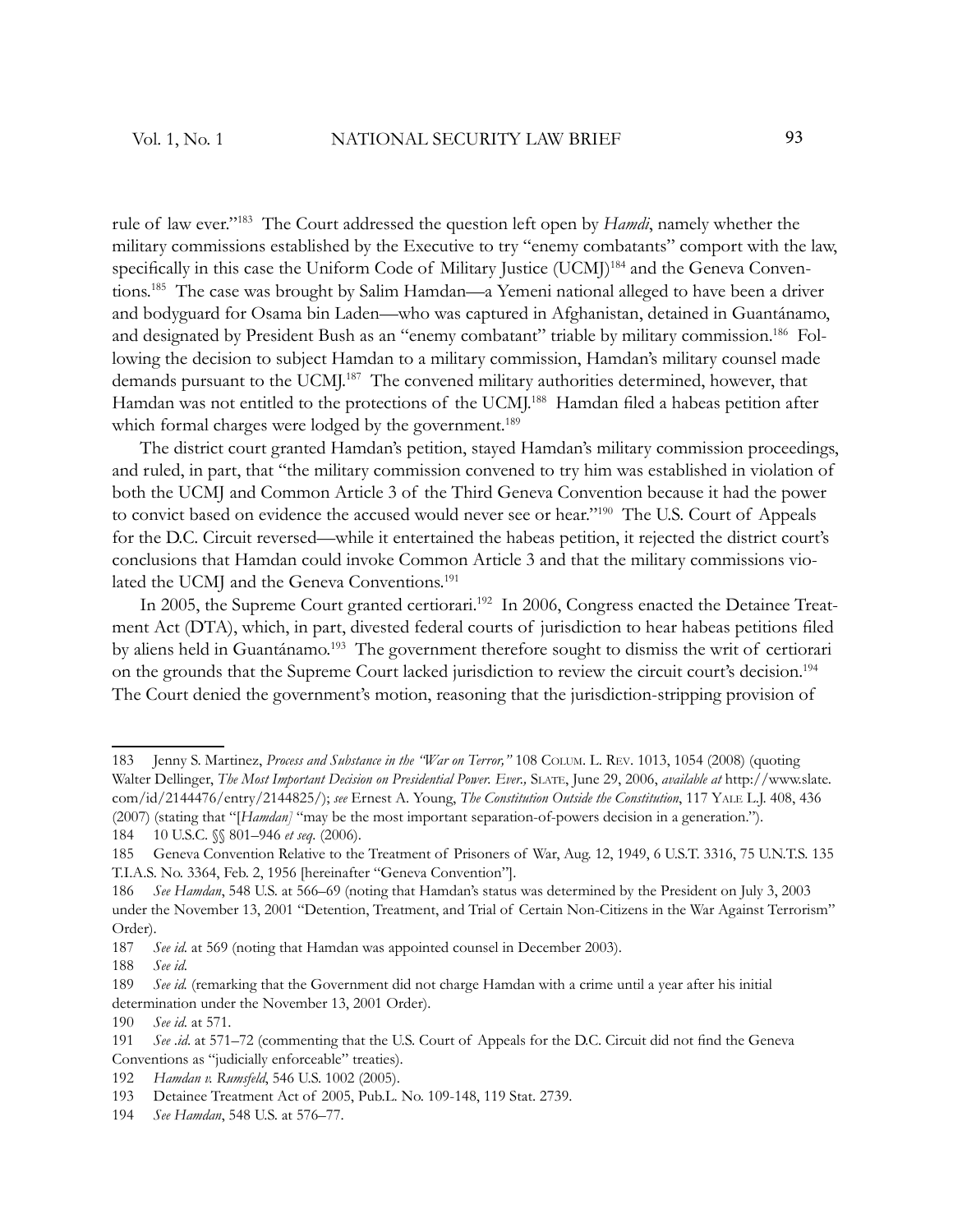the DTA did not, by its own terms, apply retroactively and thus to Hamdan's petition.<sup>195</sup> The government next contended that, even if the Court had jurisdiction, principles of comity require the Court to await the outcome of the military commission prior to hearing Hamdan's challenges to the commission itself.196 The Court declined the government's invitation to hold off—the military commissions, the Court held, were insufficiently constituted to evoke comity considerations generally accorded other judicial bodies and the parties possess a compelling interest in knowing in advance whether the military commissions were legally adequate.<sup>197</sup>

The Court therefore turned to the crux of the case—whether the military commissions established by the President were lawful.<sup>198</sup> The Court noted that Congress merely referenced, but not did expressly authorize, the President's ability to convene Hamdan's military commission.<sup>199</sup> Accordingly, the Court inquired as to whether the military commissions were nonetheless authorized by the Constitution and laws of the United States.<sup>200</sup> Military commissions, the Court explained, are proper if it premised on military necessity and, specifically if it is convened as an incident to war and to determine, factually, if an adversary has transgressed the law of war in an active theatre of war.<sup>201</sup> The Court determined that, in this case, Hamdan is charged with conspiracy, however conspiracy is not a violation of the law of war and, in any case, Hamdan is not alleged to have committed a recognized violation in a theatre of war.<sup>202</sup>

Further, the Court ruled, the commissions themselves are not consistent with American legal obligations. Specifically, the military commissions' procedural and evidentiary rules for defendants are weaker than those mandated by UCMJ courts-martial and these differences are not justified by any military exigencies or practical needs.<sup>203</sup> The Court also found that the conflict with al-Qaeda is sufficient to trigger Common Article 3, which requires trials of adversaries to be conducted by "regularly constituted court affording all the judicial guarantees which are recognized as indispensable by civilized peoples."<sup>204</sup> As the commissions materially deviated from the regularly constituted courts-martial, the commissions fell short of the minimum requirements demanded by Common

<sup>195</sup> *See id.* at 575–84 (finding evidence that Congress deliberately intended the jurisdiction-stripping provisions to not apply to pending cases because of "deliberate omissions" in the text of the act).

<sup>196</sup> *See id*. at 584–85.

<sup>197</sup> *See id*. at 585–90 (distinguishing Hamdan's case from *Councilman* because Hamdan does not involve the unique position of an established military court proceeding involving a member of the United States armed forces). 198 *See id.* at 595.

<sup>199</sup> *See id*. at 591–95 (remarking that the Supreme Court does not answer the question whether the President can convene military commissions without Congress's approval in exceptional circumstances).

<sup>200</sup> *See Hamdan*, 548 U.S. at 595–96 (noting that there is little precedent on the legality of military commissions because few examples of military commissions have existed in the past and only in exceptional circumstances).

<sup>201</sup> *See id*. at 596–97 (naming this precedent as the "law-of-war" model based on *Quirin* and *Yamashita*).

<sup>202</sup> *See id*. at 599–600 ("The offense [the commission] alleges is not triable by law-of-war military commission.").

<sup>203</sup> *See id*. at 613–24 (commenting on the careful balance that needs to be struck between adequate procedures and the "true exigenc[ies]" which exist in times of war).

<sup>204</sup> *Id*. at 631–32 (quoting Geneva Convention, Art. 3, ¶ 1 (d), 6 U.S.T. at 3320).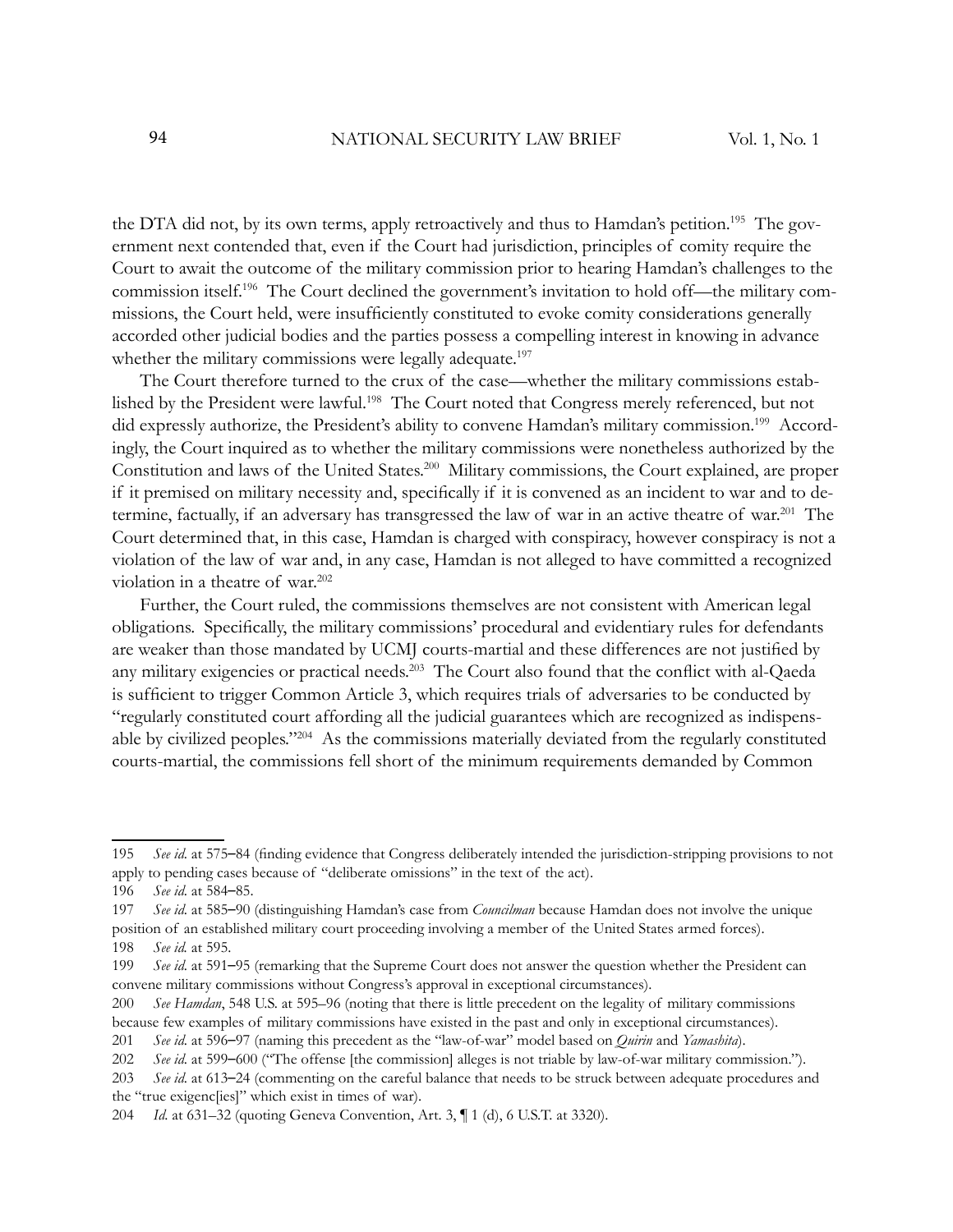Article 3.<sup>205</sup> To fill the gap, the Court added, Hamdan must be present for his trial and privy to the evidence against him.<sup>206</sup> The Court therefore concluded that the military commissions convened by the Executive must comply with the law, however the particular commissions convened the President Bush to try Hamdan violated both the UCMJ and Geneva Conventions.<sup>207</sup>

The Supreme Court's next major foray into the post-9/11 wartime cases came the 2008 case of *Boumediene v. Bush*. <sup>208</sup> While *Rasul* determined that federal courts have jurisdiction to hear Section 2241 habeas petitions filed by aliens imprisoned in Guantánamo, *Boumediene* resolved whether certain aliens—determined to be "enemy combatants" by the government and held in Guantánamo—are entitled to the constitutional habeas privilege.<sup>209</sup> District court judges were split on the issue.<sup>210</sup> Congress subsequently passed, in response to the Court's ruling in *Hamdan* that the DTA did not apply retroactively, the Military Commissions Act (MCA)<sup>211</sup>, which stripped the federal courts of jurisdiction to hear habeas petitions filed by aliens held in Guantánamo, including those petitions that were pending at the time of the MCA's enactment.<sup>212</sup> The U.S. Court of Appeals for the D.C. Circuit, which the MCA provided with exclusive jurisdiction to review enemy combatant determinations, held that the MCA denied to federal courts jurisdiction over the petitioners' habeas challenges and that the petitioners were not entitled to constitutional habeas protections.<sup>213</sup>

The Supreme Court's approach to the case may be summarized with the following framework: under the Suspension Clause of the Constitution, the constitutional habeas privilege applies unless formally suspended;<sup>214</sup> the MCA deprives the Court of habeas jurisdiction, but the parties do not dispute that the MCA is not a formal suspension of the privilege; $^{215}$  accordingly, the MCA is unconstitutional as applied to the petitioners if the petitioners are entitled to the constitutional habeas

<sup>205</sup> *See id.* at 631–34 (noting that although the Geneva Conventions do not define what minimum requirements constitute, minimum requirements must include the essential trial protections under customary international law). 206 *See id.* at 634 ("Common Article 3 obviously tolerates a great degree of flexibility in trying individuals captured

during armed conflicts; its requirements are general ones . . . [b]ut *requirements* they are nonetheless.").

<sup>207</sup> *See id*. at 635.

<sup>208</sup> *Boumediene*, 128 S. Ct. 2229.

<sup>209</sup> *See id*. at 2240 (noting that subject to exceptions under the Suspension Clause, habeas corpus should not be withdrawn).

<sup>210</sup> *See Khalid v. Bush,* 355 F. Supp. 2d 311 (D. D.C. 2005) (holding that petitioners' rights could not be vindicated by way of constitutional habeas instrument); *In re Guantanamo Detainee Cases,* 355 F. Supp. 2d 443, 481 (D.D.C. 2005) (holding that petitioners were entitled to due process rights).

<sup>211</sup> *See* Military Commissions Act,  $\sqrt{(a)(1)}$ , codified as 28 U.S.C.  $\sqrt{(2241(e)(1))}$ .

<sup>212</sup> *See Boumediene*, 128 S.Ct. at 2241–42.

<sup>213</sup> *See id*. at 2242 (noting that the circuit court determination did not reach the question of whether the DTA provided an adequate substitute for habeas corpus because it found that the petitions were not entitled constitutional habeas protections under the Suspension Clause); *see also Boumediene v. Bush*, 476 F.3d 981 (D.C. Cir. 2007) (circuit court ruling).

<sup>214</sup> *See* U.S. CONST. art. I, § 9 ("The privilege of the Writ of Habeas Corpus shall not be suspended, unless when in Cases of Rebellion or Invasion the public Safety may require it.").

<sup>215</sup> *See Boumediene*, 128 S. Ct. at 2262 ("The MCA does not purport to be a formal suspension of the writ; and the Government, in its submissions to us, has not argued that it is.").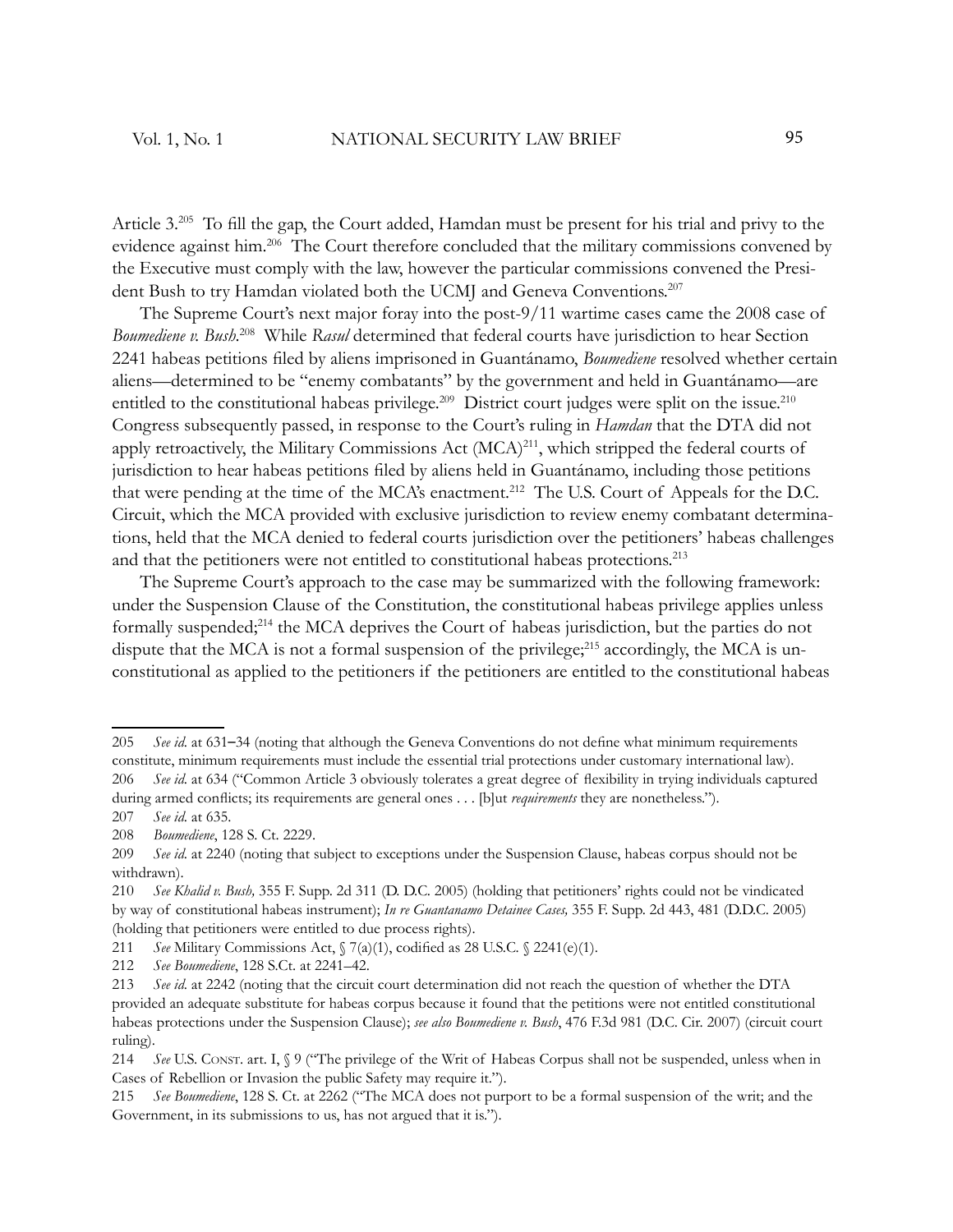privilege.<sup>216</sup> While the government argued that habeas is limited to the territorial borders and areas over which the United States retains *de jure* sovereignty, the Court concluded that the habeas privilege extends to the detainees held in Guantánamo<sup>217</sup> because the United States exercises *de facto* control over Guantánamo.<sup>218</sup> As a result, under the Court's functional analysis, the petitioners may invoke the habeas privilege, and the MCA is unconstitutional as applied to them because it does not formally suspend the habeas privilege in conformance with the Suspension Clause.<sup>219</sup> The Court also held that the DTA's review procedures were an inadequate substitute for habeas review given the circumscribed factfinding role, evidentiary limitations, and adversarial structure of the DTA tribunals.<sup>220</sup>

In the last full-term, OT 2009, the Supreme Court issued *Ashcroft v. Iqbal*, a case which touched upon the legality of profiling in the national security context and qualified immunity for government officials accused of wrongdoing in post-9/11 investigative or security activities.<sup>221</sup> The case was brought by a Muslim—a Pakistani national arrested in weeks after 9/11 for charges related to identity theft and thereafter housed in a detention facility in New York—alleging that he was mistreated, segregated and placed in a highly restrictive prison unit simply because of his race, religion, and national origin, and not because of any tie to terrorism.<sup>222</sup> John Ashcroft, then-Attorney General, and Robert Mueller, Director of the Federal Bureau of Investigation, were named as defendants for allegedly designing the discriminatory policy that the plaintiff alleges he was mistreated under, and at a minimum, for approving the discriminatory behavior of their subordinates.<sup>223</sup> These high-level government officials moved to dismiss, arguing that the plaintiff's complaint insufficiently detailed

conditions of treatment or confinement" at Guantanamo Bay).

221 *Ashcroft v. Iqbal*, 129 S.Ct. 1937 (2009).

<sup>216</sup> *See id*. at 2244 (asking "whether petitioners are barred from seeking the writ or invoking the protections of the Suspension Clause<sup>[1]</sup>"); *id.* at 2248 (describing "the specific question before" the Court has "whether foreign nationals, apprehended and detained in distant countries during a time of serious threats to our Nation's security, may assert the privilege of the writ and seek its protection.").

<sup>217</sup> *See Boumediene*, 128 S. Ct. at 2262 (noting that this case "lack[s] any precise historical parallel" and therefore the fact that the Court has never held that "noncitizens detained by our Government in territory over which another country maintains de jure sovereignty have any rights under our Constitution" is not dispositive).

<sup>218</sup> *See id*. at 2248 (suggesting that federal courts may hear "a petition for a writ of habeas corpus brought by a prisoner deemed an enemy combatant . . . when held in a territory, like Guantanamo, over which the Government has total military and civil control."); *id*. at 2258 ("questions of extraterritoriality turn on objective factors and practical concerns, not formalism."); *id*. at 2261 (holding that the writ extended to the petitioners in Guantánamo because of the "plenary control the United States asserts over the base"). The Court distinguished the present facts with those present in *Eisentrager*, as in that case "the United States' control over the prison in Germany was neither absolute nor indefinite." *Id*. at 2260.

<sup>219</sup> *See id.* at 2262 ("We hold that Art. I, § 9, cl. 2, of the Constitution has full effect at Guantanamo Bay. If the privilege of habeas corpus is to be denied to the detainees now before us, Congress must act in accordance with the requirements of the Suspension Clause. . . . The MCA does not purport to be a formal suspension of the writ. . . . Petitioners, therefore, are entitled to the privilege of habeas corpus to challenge the legality of their detention."). 220 *See id.* at 2274 (noting that the Supreme Court did not find it necessary to reach "the claims of unlawful

<sup>222</sup> *See id.* at 1943–44 (alleging jailors physically assaulted and strip searched him without justification and would also not let him pray).

<sup>223</sup> *See id*. at 1944 (alleging Ashcroft as the principle designer of the policy and Mueller as the primary promoter of the implementation of the policy).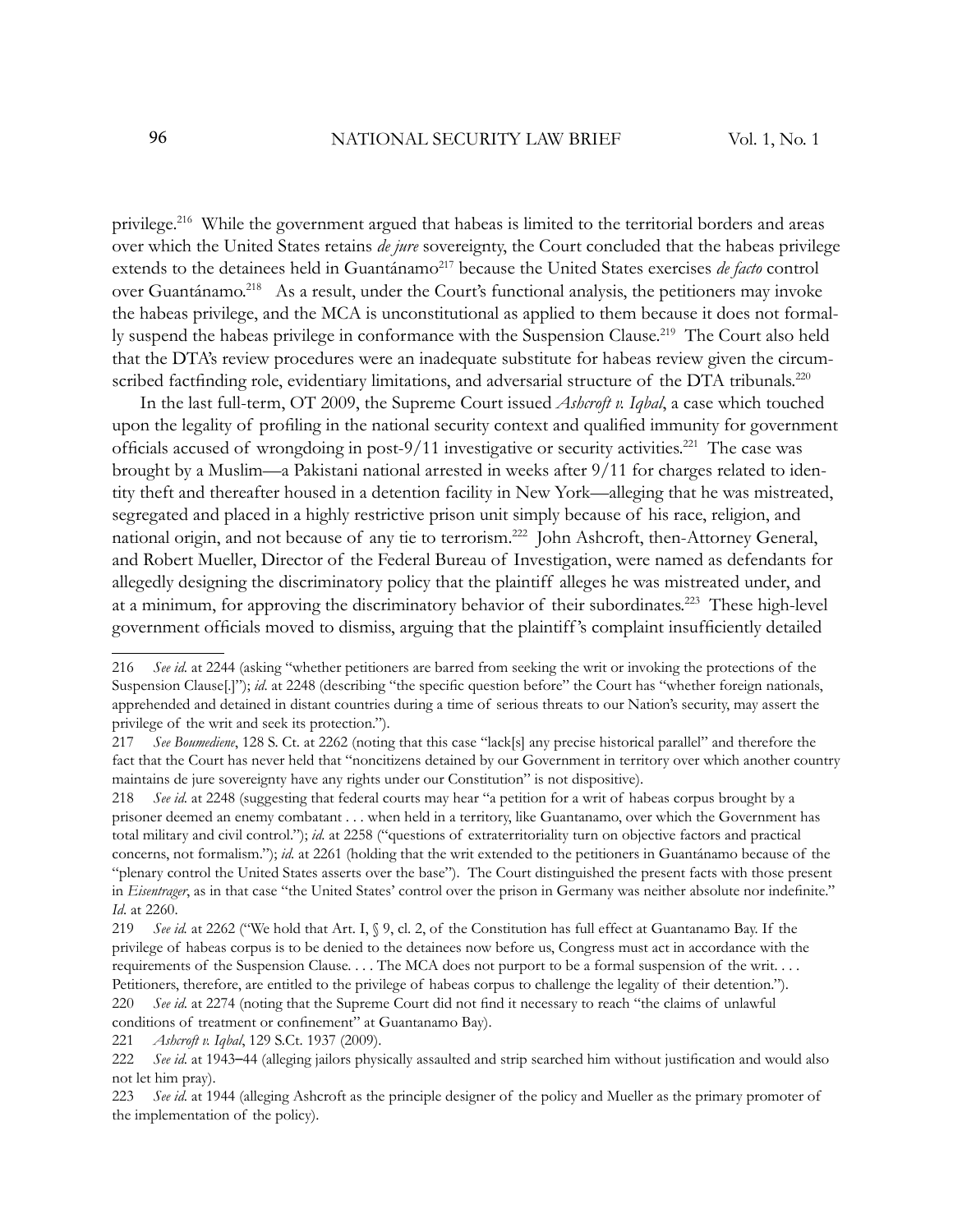any direct wrongdoing on their part to overcome their entitlement to qualified immunity.<sup>224</sup> The district court denied the motion, and the circuit court affirmed on appeal.<sup>225</sup>

The Supreme Court reversed. With respect to the adequacy of the allegations, the Court held that they were either "bald assertions" not entitled to an assumption of truth<sup>226</sup> or are simply not "plausible" even if accepted as true.<sup>227</sup> In the course of doing so, the Court found unremarkable the possibility that the government would target Muslims in the wake of the 9/11 attacks:

The September 11 attacks were perpetrated by 19 Arab Muslim hijackers who counted themselves members in good standing of al Qaeda, an Islamic fundamentalist group. Al Qaeda was headed by another Arab Muslim-Osama bin Laden-and composed in large part of his Arab Muslim disciples. It should come as no surprise that a legitimate policy directing law enforcement to arrest and detain individuals because of their suspected link to the attacks would produce a disparate, incidental impact on Arab Muslims, even though the purpose of the policy was to target neither Arabs nor Muslims. On the facts respondent alleges the arrests Mueller oversaw were likely lawful and justified by his nondiscriminatory intent to detain aliens who were illegally present in the United States and who had potential connections to those who committed terrorist acts.<sup>228</sup>

The targeting of Muslims was, the Court found, consistent with lawful conduct and thus the plaintiff had not sufficiently alleged actionable acts by the defendants at the pleadings stage.<sup>229</sup>

 Borrowing the same analytical devices used to examine the pre-9/11 cases, it would appear that the results of the post-9/11 are similarly "mixed." The Supreme Court ruled in favor of the government in some cases (e.g., *Padilla*), but not in others (e.g., *Rasul*). Civil libertarians may be inclined to celebrate cases like *Hamdi*, while national security hawks *Iqbal*. With respect to the rule of law, the Court solidified the expanded scope of habeas protections in *Rasul* and *Boumediene*, but placed certain cases outside of the reach of judicial review, at least as they were plead, in *Padilla* and *Iqbal*.

If the intended audience of any legal soft power is moderate Muslims, another layer of assessment may be added, namely whether Muslim plaintiffs or petitioners were successful in their cases before the Supreme Court. On this score, the results, again, resist uniformity. Specifically, Muslims prevailed in *Rasul*, *Hamdi*, *Hamdan*, and *Boumediene*, but were rebuffed in *Padilla* and *Iqbal*. While Padilla was a "loss" on jurisdictional grounds, *Iqbal* is far more problematic, as I have aggressively suggested elsewhere, in large part because the Court effectively sanitized blanket profiling in a man-

<sup>224</sup> *See id*.

<sup>225</sup> *See id*. at 1944–45.

<sup>226</sup> *Id*. at 1951; *see id*. ("It is the conclusory nature of respondent's allegations, rather than their extravagantly fanciful nature, that disentitles them to the presumption of truth.").

<sup>227</sup> *Id.* at 1951 ("Taken as true, these allegations are consistent with petitioners' purposefully designating detainees "of high interest" because of their race, religion, or national origin. But given more likely explanations, they do not plausibly establish this purpose.").

<sup>228</sup> *Id*.

<sup>229</sup> *See id*. at 1951–52.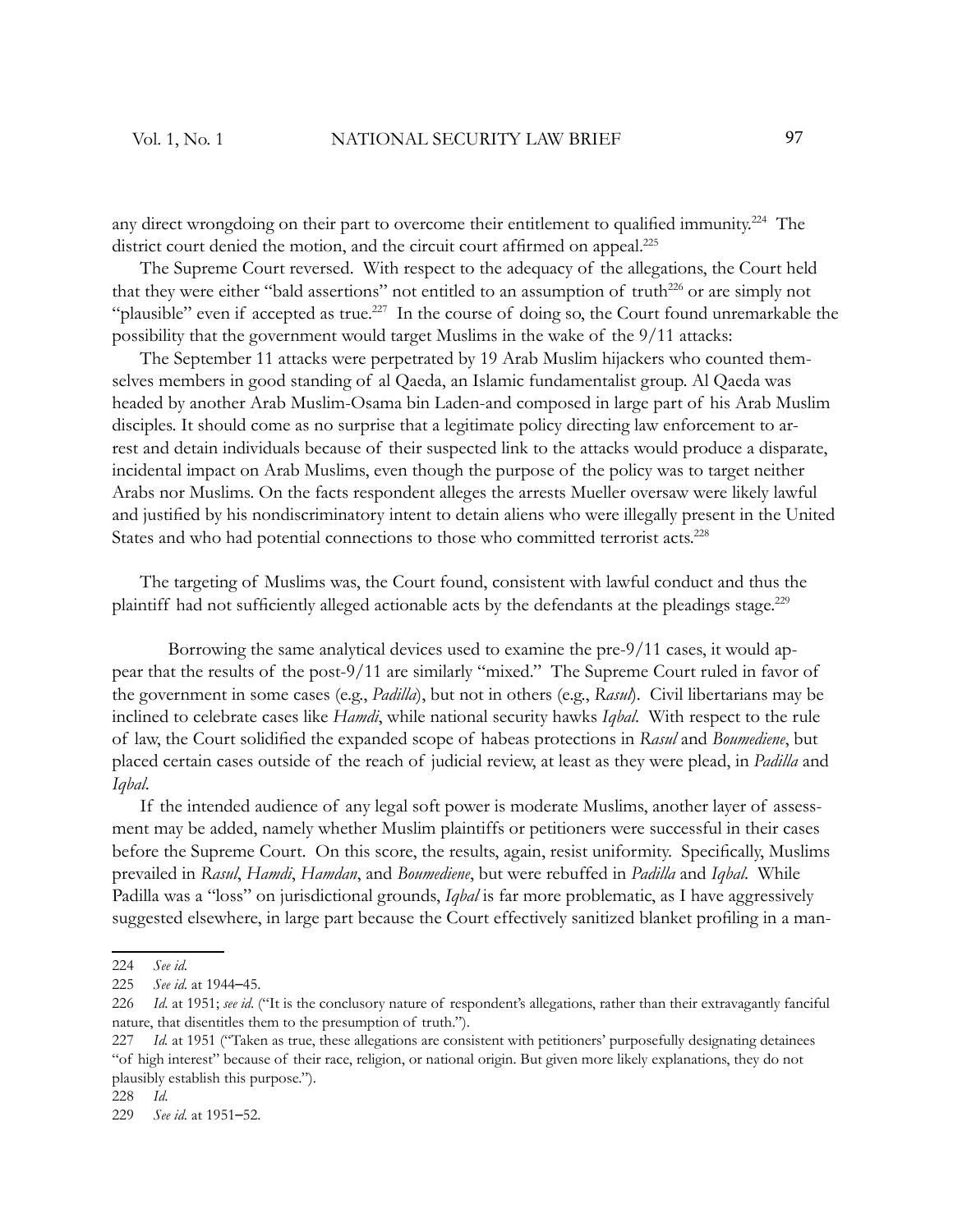ner eerily similar of *Korematsu*. 230

#### *The Message to Moderate Muslims*

If it is the case that the Court itself did not rule in favor of Muslim interests in post-9/11 cases, and at least in one case appears to be quite hostile to or dismissive of Muslim claims of discrimination, how can American judicial review serve to attract moderate Muslims to the United States? Simply, because the essence and allure of judicial review is the legitimate and peaceful process itself—not the substantive outcomes of particular cases. For example, libertarians, civil libertarians, rule of law advocates, and Muslims may be particularly pleased with the decision handed down in *Hamdan* because a Muslim detainee prevailed against the government. But in the context of legal soft power, *Hamdan* must be viewed as an affirmation of the American principle of judicial review and the American constitutional design more generally, as well as a reflection of other vital legal values, including the separation of powers and the limited authority of the federal government.

Indeed, Hamdan's lead counsel, Neal Katyal -- perhaps the one person aside from Hamdan with the greatest reason to be especially pleased with the substantive outcome of the Court's decision reminded individuals just one day after the opinion was handed down that *Hamdan* was not a victory for one party, but ultimately a tribute to the American system of laws and thus to America:

[On] the lesson of the decision more generally. . . . I had hoped that when we won that the administration would just take a deep breath and think to themselves, 'well this is actually something great about America.'

Presidents make mistakes. . . . I don't think that this [decision] is a rebuke to the Bush administration per se; I think the Founders anticipated that presidents are going to push their power. But, what's great about America, it seems to me, is that we have a court system . . . that checks the President and allows this guy [Hamdan]—a fourth-grade educated Yemini accused of conspiring with one of the worst individuals on the planet, Osama bin Laden—[to] sue the . . . world's highest, most powerful official, the President of the United States, and says 'you're doing something illegal to me, you're violating your own basic laws.'

What other nation on earth allows people to do that? It's a great thing about America. We should be celebrating it, I think, and I think the administration should celebrate it as well because it says that we're different.<sup>231</sup>

It is this in this same spirit that the judiciary's post-9/11 activities should be adjudged and exposed for foreign policy purposes. Hamdan happened to be victorious in his case, but there can be little doubt that in each of the other post-9/11 cases discussed here the litigants went through the same open process in which impartial judges, bound by known procedures and precedents, attempt-

<sup>230</sup> *See* Dawinder S. Sidhu, *First* Korematsu *and Now* Ashcroft v. Iqbal*: The Latest Chapter in the Wartime Supreme Court's Disregard for Claims of Discrimination*, 58 BUFF. L. REV. \_\_\_\_ (forthcoming, 2010), (draft available at: http://ssrn.com/ abstract=1478787).

<sup>231</sup> Video recording: Comments by Neal Katyal at Successes and Challenges in Terrorism Prosecutions, held at the American Enterprise Institute (June 30, 2006), *available at* http://www.aei.org/video/100593 (follow "PLAY FULL VIDEO" hyperlink) [hereinafter, Katyal, Successes and Challenges in Terrorism].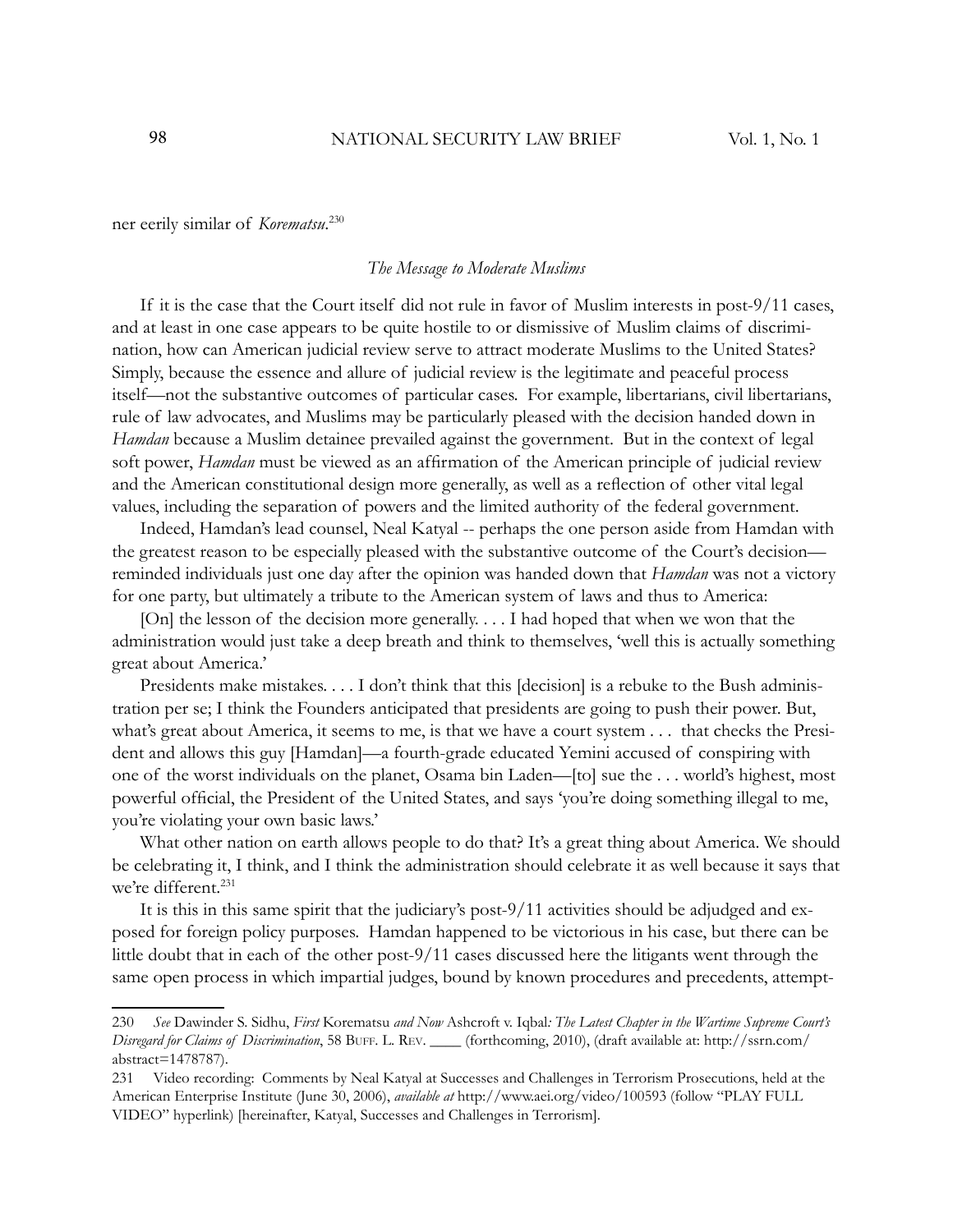ed, in good faith and based on the law, to reach a decision that's faithful to existing caselaw, statutes, and the Constitution as a whole.

The regularity and legitimacy of the judicial process, in place since the founding, animates and breathes life into subsidiary concepts, such as the presumption of innocence and the right of appeal, proving they are actual requirements in real cases rather than theoretical platitudes or aspirational goals. And this is so in the aftermath of 9/11, too, with the Supreme Court exploring seriously the arguments and claims of all the parties, including Muslims.

Nations threatened, injured, and fearful may be tempted to depart from the norm, and may look to the unusual circumstances of the particular threat to create a novel system of law governed by modified expectations of what is just. But in the post-9/11 context, judicial review has remained a vital cog in the American wartime machine even when the other coordinate branches sought to diminish or circumscribe its constitutional role, for example with the DTA and MCA. That individuals may invoke this system to air their grievances, compel the other side to answer for their conduct, and potentially vindicate their rights—even in a time of national stress and hostilities like 9/11—is a testament to the vitality of American law.<sup>232</sup>

In short, while specific decisions may satisfy some and rub others the wrong way, the legal process in which the courts neutrally hear individual cases and dispense with them based on facts, evidence, and law is a source of American soft power that deserves wider understanding on the global stage. Muslims and others may be drawn closer to American interests with the knowledge, exemplified by the robust judicial review occurring after  $9/11$ , that this is a nation of laws, not men. As Katyal concluded in his remarks after *Hamdan*:

[I]f we're going to win the war on terror, we are going to win it through our soft power, we're going to win it through saying to the world that we actually have a better model than you because in your countries you settle these things through force and fiat, and here we settle them through law, we settle them through law.<sup>233</sup>

#### **CONCLUSION**

In this Article, I have argued that, to the extent that the American military campaigns tied to 9/11 are not providing desired results and that winning the battle of "hearts and minds" is a necessary component for an American victory in those theatres, American law, particularly judicial review,

<sup>232</sup> The argument can be made that judicial review is not only important in wartime, *see Kennedy v. Mendoza-Martinez,* 372 U.S. 144, 164–165 (1963) ("The imperative necessity for safeguarding these rights to procedural due process under the gravest of emergencies has existed throughout our constitutional history, for it is then, under the pressing exigencies of crisis, that there is the greatest temptation to dispense with fundamental constitutional guarantees which, it is feared, will inhibit governmental action"); *United States v. Robel,* 389 U.S. 258, 264 (1967) ("It would indeed be ironic if, in the name of national defense, we would sanction the subversion of one of those liberties . . . which makes the defense of the Nation worthwhile"), but is even more critical role in times of national emergency or crisis, such as war, *see* 9/11 COMMISSION REPORT, *supra* note 1, at 394 (a "shift of power and authority to the government [after 9/11] calls for an *enhanced* system of checks and balances to protect the precious liberties that are vital to our way of life.") (emphasis added).

<sup>233</sup> Katyal, Successes and Challenge in Terrorism, *supra* note 231.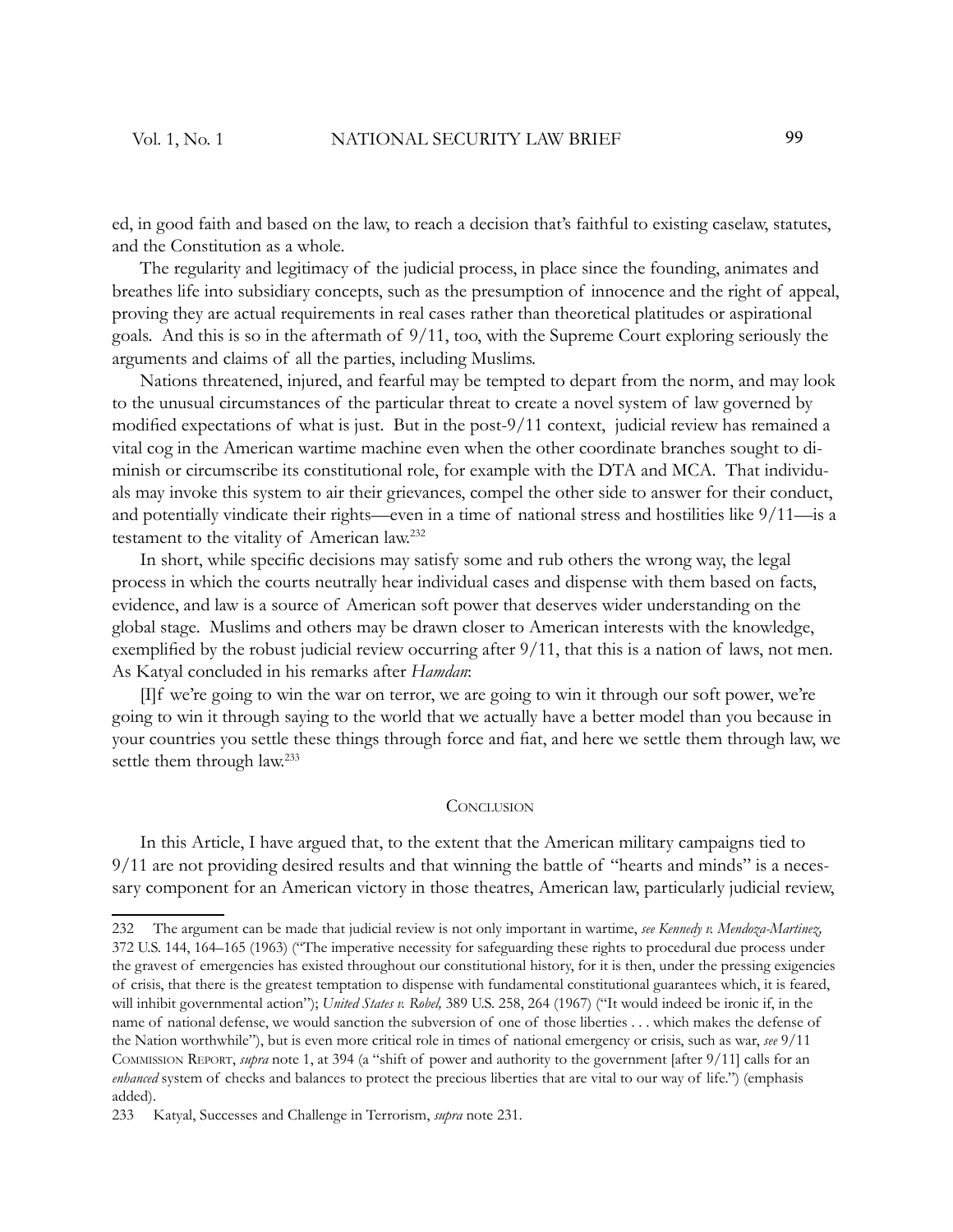may resonate with moderates in the Muslim world. I am optimistic in the potential for the American constitutional scheme, encompassing judicial review, to generate a more favorable impression of the United States.

This confidence is tempered by two, related issues. First, the United States must have an accessible and reliable mechanism by which to inform moderate Muslims of the Constitution and its legal dimensions.<sup>234</sup> The Internet, with its cost-effectiveness, increasing availability, expansiveness, and rampant use by the youth, may be an effective means by which to spread substantive information on the United States and her legal dimensions.<sup>235</sup> It is unclear how the United States may impartially disseminate content in an online format that will reach, let alone appeal, to the moderate Muslim population.<sup>236</sup> Suffice it to say for present purposes that the underlying subject matter—the Constitution and its requisite legal elements—exist. How to dress it up, for example by using games for students,<sup>237</sup> is outside the realm of this Article and is an issue best left addressed by more creative minds.

This brings me to my second concern, which is that success of a legal soft power resource is predicated to some degree on our *own* knowledge of the Constitution and the law. Data on the lack of such knowledge is as striking as it is disturbing. A report by the National Constitution Center, for example, found that more American teenagers "can name three of the Three Stooges than can name the three branches of government (59% to 41%), know the Fresh Prince of Bel-Air than know the Chief Justice of the Supreme Court (94.7% to 2.2%), [and] know which city has the zip code '90210' than the city in which the U.S. Constitution was written  $(75\%$  to  $25\%)$ .  $[3\cdot 238]$ 

Until broader understanding of the Constitution and legal character of the United States is

<sup>234</sup> *See* Kochan, *supra* note 29, at 558 ("Universal truths, individual rights, constitutional governance, the rule of law, and free markets have evolved from written documents debating these principles under the U.S. legal system. These principles have traction in international relations, but only if they are exposed to the outside world for reflection."); *id.* at 569 ("words ring hollow if they are not read because they cannot be disseminated or are lost in translation.").

<sup>235</sup> As the Internet is a recruitment ground for Muslims, *see* Griff Witte, Jerry Markon and Shaiq Hussain, *Terrorist Recruiters Leverage the Web*, WASH. POST, Dec. 13, 2009 (describing the extremists' tactic of trolling popular web sites, including social networking sites, to connect with prospective members), it may also serve as a place in which the United States can get to everyday Muslim youth and moderates. *But see* Kochan, *supra* note 29, at 561 (advocating that books should be the way in which American foundational documents are shared, as "[b]ook translations are cost efficient and an empirically successful means of cultural diplomacy.").

<sup>236</sup> What I mean by "impartially" is that the contents of the information about the United States should be descriptive in nature rather than comparative. Information conveyed with actual or perceived or condescension will repulse moderates and be counterproductive. *See* Nye, SOFT POWER, at x *supra* note 31, at x ("attraction can turn into repulsion if we act in an arrogant manner and destroy the real message of our deeper values.").

<sup>237</sup> For example, Our Courts, "a web-based education project designed to teach students civics and inspire them to be active participants in our democracy," headed by Justice Sandra Day O'Connor, attempts to instruct students about the law through ostensibly "fun" games. *See* About Our Courts, Our Courts, *available at* http://www.ourcourts.org/ about-our-courts (last visited Mar. 18 2010).

<sup>238</sup> More Teens Can Name Three Stooges Than Can Name Three Branches of Government, National Constitution Center, Sept. 2, 1998, *available at* http://constitutioncenter.org/files/stooges/pdf (last visited Mar. 18, 2010).